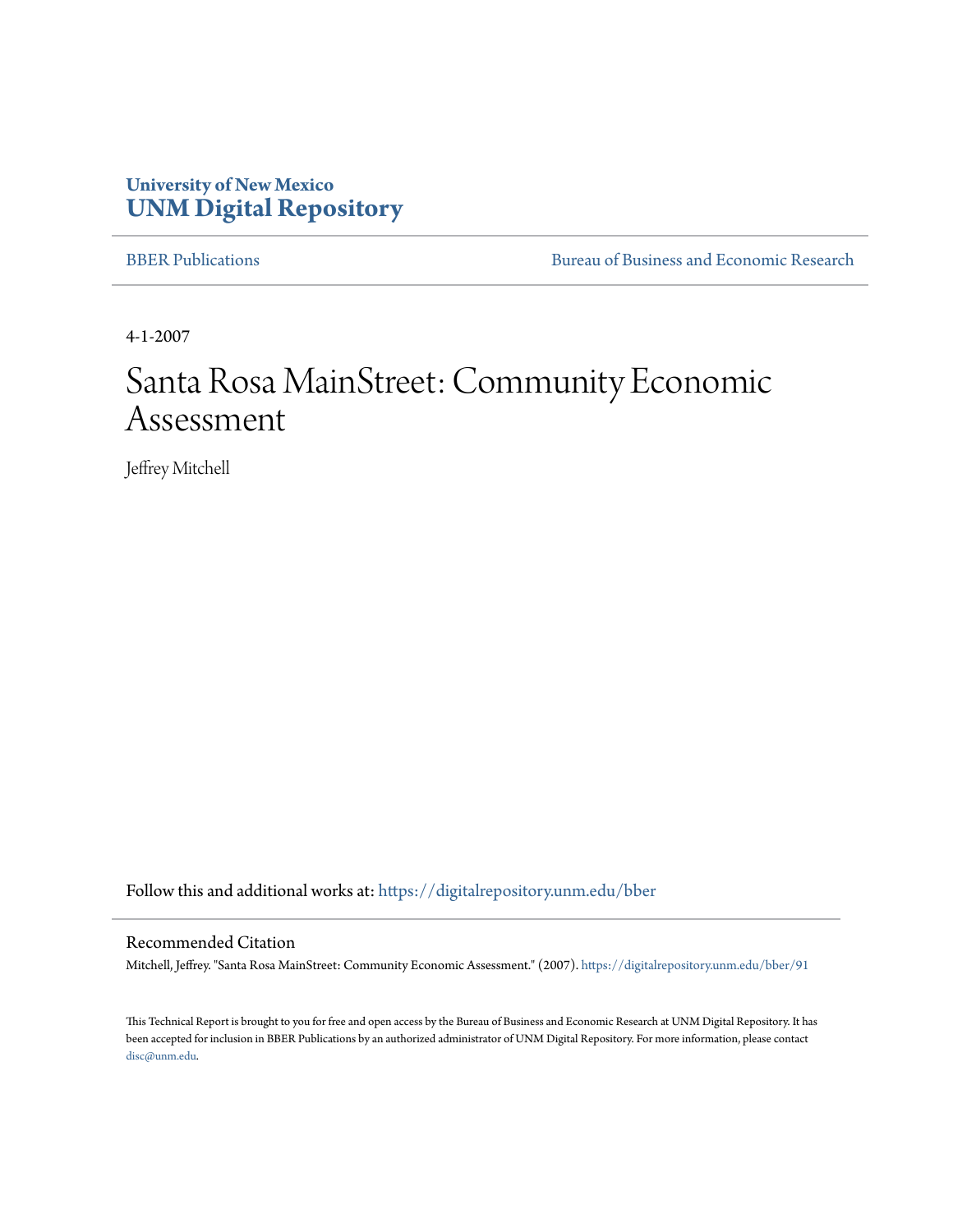

University of New Mexico Bureau of Business and Economic Research

# SANTA ROSA MAINSTREET: COMMUNITY ECONOMIC ASSESSMENT

Dr. Jeffrey Mitchell April 2007

Funding provided by: New Mexico MainStreet New Mexico Economic Development Department

UNM Bureau of Business and Economic Research i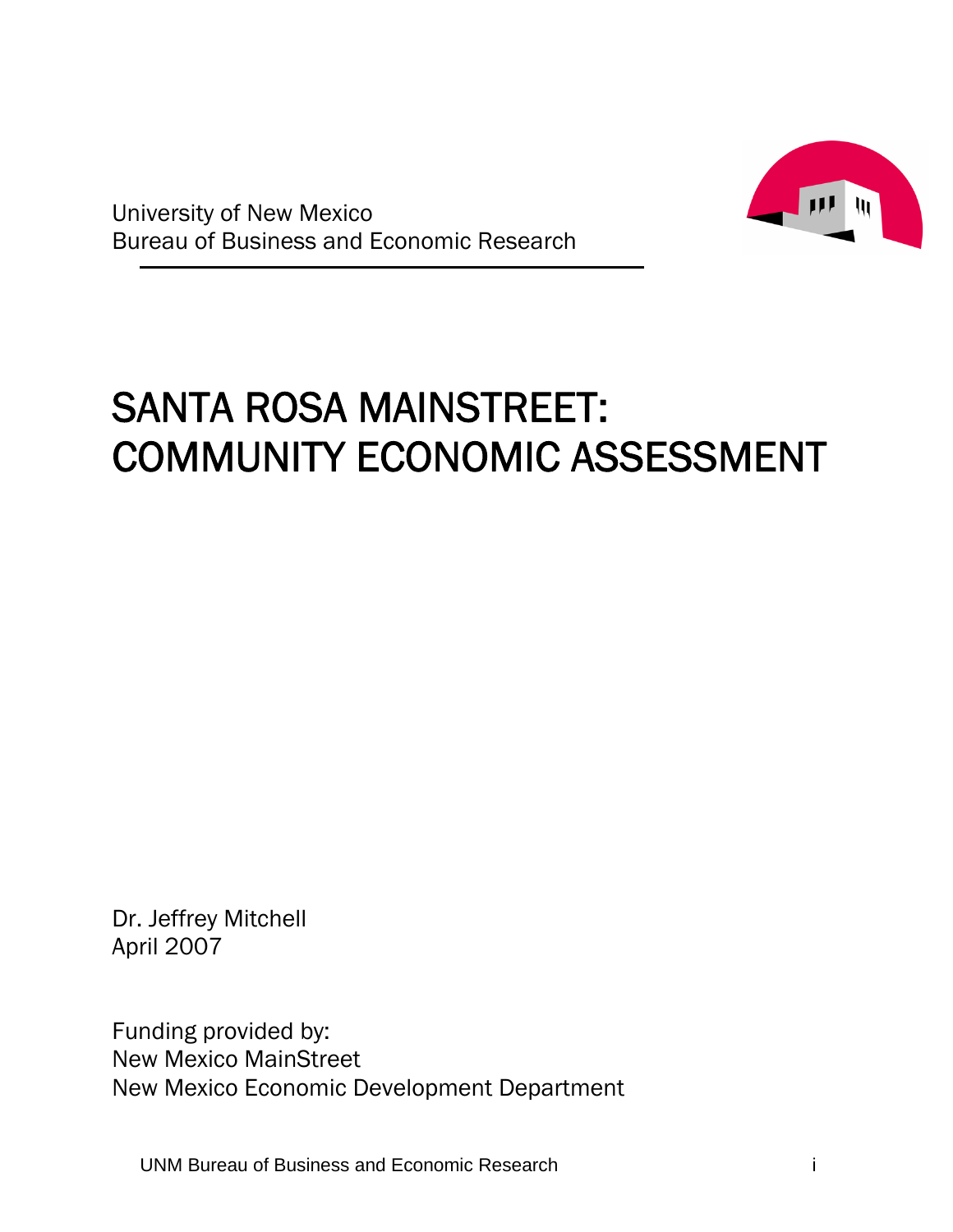# **TABLE OF CONTENTS**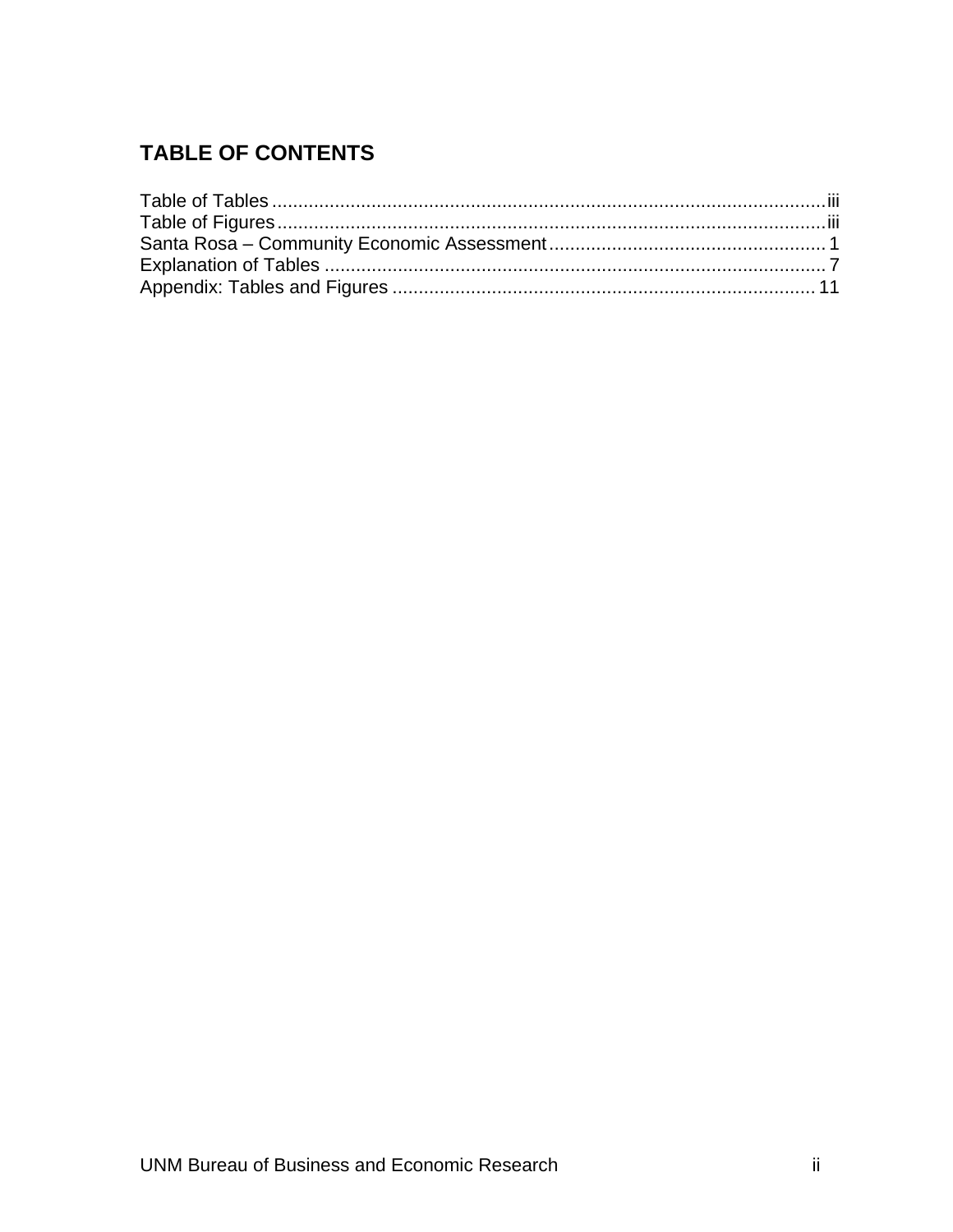# **TABLE OF TABLES**

| Table 1: Selected Demographic, Economic, and Housing Characteristics  12                                                                                                                                                                                                                                                          |
|-----------------------------------------------------------------------------------------------------------------------------------------------------------------------------------------------------------------------------------------------------------------------------------------------------------------------------------|
| Table 2: Selected Demographic, Economic, and Housing Characteristics - Vaughn                                                                                                                                                                                                                                                     |
|                                                                                                                                                                                                                                                                                                                                   |
|                                                                                                                                                                                                                                                                                                                                   |
| Table 5: Santa Rosa Taxable Gross Receipts and Pull Factors, 1989 & 2002 26                                                                                                                                                                                                                                                       |
| Table 6: Guadalupe County Taxable Gross Receipts and Pull Factors, 1989 & 2002<br>27                                                                                                                                                                                                                                              |
| Table 7: Santa Rosa Taxable Gross Receipts and Pull Factors, 2005  28                                                                                                                                                                                                                                                             |
| Table 8: Location Quotient: Santa Rosa Employment, by Industry, in Relation to<br>Guadalupe County, the Eastern Plains New Mexico Region, and New Mexico;<br>Guadalupe County in Relation to the Eastern Plains New Mexico Region and New<br>Mexico; and the Eastern Plains New Mexico Region in Relation to New Mexico  30       |
| Table 9: Location Quotient: Santa Rosa Employment, by Occupation, in Relation to<br>Guadalupe County, the Eastern Plains New Mexico Region, and New Mexico;<br>Guadalupe County in Relation to the Eastern Plains New Mexico Region and New<br>Mexico; and the Eastern Plains New Mexico Region in Relation to New Mexico  31     |
| Table 10: Location Quotient: Santa Rosa Employment, by Business Ownership, in<br>Relation to Guadalupe County, the Eastern Plains New Mexico Region, and New<br>Mexico; Guadalupe County in Relation to the Eastern Plains New Mexico Region<br>and New Mexico; and the Eastern Plains New Mexico Region in Relation to New<br>33 |
| Table 11: Santa Rosa Businesses by Industry, by Local Geography, 2005<br>35                                                                                                                                                                                                                                                       |
| Table 12: Santa Rosa Employment by Industry, in Mainstreet Area, 2005<br>36                                                                                                                                                                                                                                                       |
| Table 13: Santa Rosa Employment by 3-Digit Retail & Service Subsector, in<br>39                                                                                                                                                                                                                                                   |

# **TABLE OF FIGURES**

| Figure 3: Santa Rosa Taxable Gross Receipts Gain/Loss, by Industry, 2005  29 |  |
|------------------------------------------------------------------------------|--|
|                                                                              |  |
| Figure 5: Santa Rosa Employment, by Industry and Local Geography, 2005 37    |  |
| Figure 6: Santa Rosa Employment in Mainstreet Area, by Industry, 200538      |  |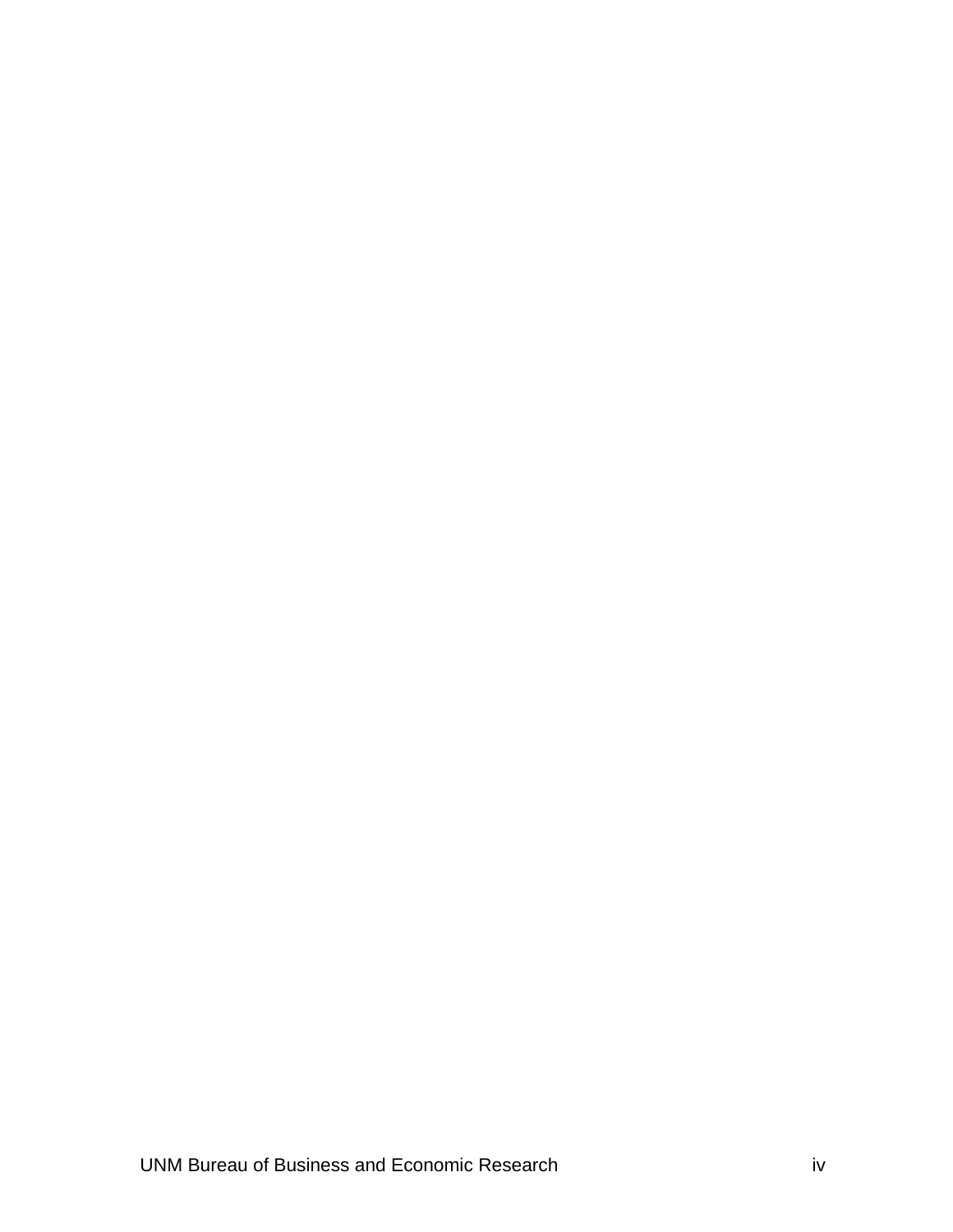# **SANTA ROSA – COMMUNITY ECONOMIC ASSESSMENT**

- **1. Demographics<sup>1</sup>** : Demographic patterns in Santa Rosa are strongly impacted by the GEO-administered prison. Census data are skewed by the inclusion of the inmate population; the non-institutionalized population shows sharp declines in the population of children and elderly.
	- a. Santa Rosa's demographic statistics are strongly skewed by the construction and opening of the GEO-administered prison in the late-1990s. Statistically, the census shows a sharp increase in the male population between 20 and 50 years old and somewhat more modest declines in the population cohorts under 18 years old and over 65 years old. The entire increase in the 20 to 50 year old cohort can be explained by the 500-person prison population<sup>2</sup>.
	- b. With the exception of the inmate population, Santa Rosa has seen its population decline, particularly children. Between 1990 and 2000, the birth rate in Santa Rosa fell sharply, as the number of children under 5 years old declined from 271 in 1990 to only 159 in 2000, a decline of 41 percent. Similarly, indications are that families with young children moved away from the community. In 2000, Santa Rosa had 18 percent fewer children between 6 and 12 years old compared to 1990. Further, the senior population declined. The only population cohort to increase – from 20 to 50 years old – was that of the prison population and its associated workforce. The implication is that future population growth in Santa Rosa – apart from the inmate population – will not come from within; rather, the town must continue to attract workers for its businesses.
	- c. Santa Rosa is a predominately Hispanic community; Hispanics comprise about 87 percent of the town's non-institutionalized population. According to the 2000 Census, 58 percent of the institutionalized population was Hispanic.
- 2. Income<sup>3</sup>: Incomes in Santa Rosa are low by any standard, but prisonbased employment has resulted in significant improvements.
	- a. As of 2000, the per capita income in Santa Rosa was just \$11,168, about 23 percent below the average for the five-county New Mexico

1

 $1$  See Table 1 in the appendix. Local area demographic and economic data is not available beyond the 2000 Decennial Census.

 $2\,\mathrm{US}$  Census tabulates population according to place of residence at the time of the census count. Prison population is thus considered part of the population of the community in which the prison is located. This population is categorized by the Census as living in 'group quarter' and 'institutionalized'.

 $3$  See Table 1 in the appendix.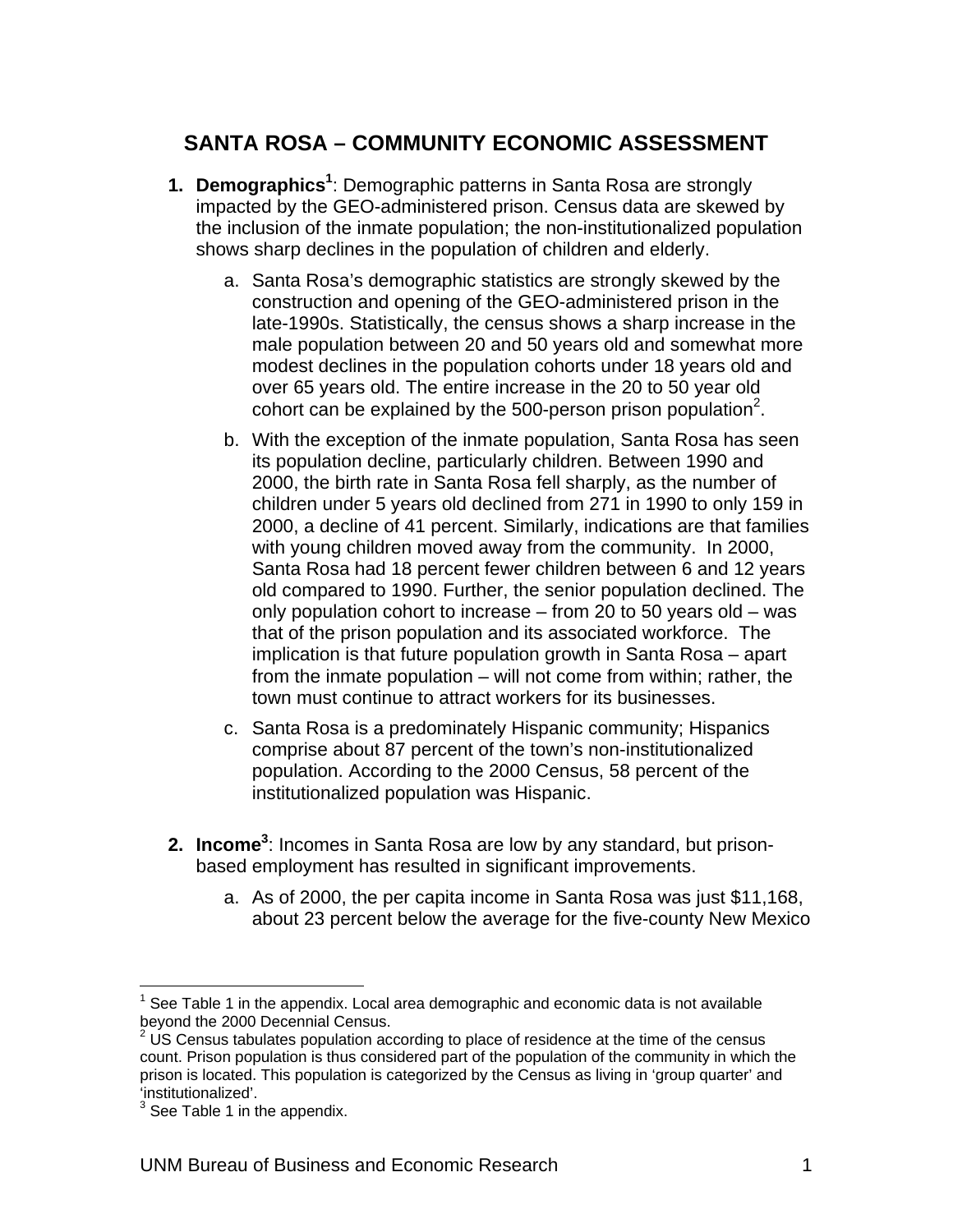Eastern Plains (NMEP) region<sup>4</sup> and 35 percent below the New Mexico statewide average.

- b. Although still very low, the 2000 income levels are a significant improvement relative to the 1990 levels. Per capita incomes in Santa Rosa increased by 25 percent (adjusted for inflation) during the 1990-2000 period, compared to 15 percent for both the NMEP region and the state. The improvement is still more significant in terms of median household incomes, which increased by 35 percent over the 10 year period. Most of the gain in household income was from earnings, which include wages, salaries, and profits from proprietary businesses.
- c. One benefit of new employment and rising incomes is the decline from very high levels of poverty evident in 1990. In that year, nearly 36 percent of Santa Rosa's population lived below the poverty line; by 2000, the rate fell to 23.2 percent – still high compared to most of the state but a marked improvement relative to other parts of the NMEP region.
- **3. Economy<sup>5</sup>:** On an aggregate level, Santa Rosa's economy is strong, providing for solid public finances.
	- a. Trade area: Santa Rosa is located along I-40, about 120 miles east of Albuquerque. The towns of Vaughn (population 599) and Fort Sumner (population 1,249) are 40 and 44 miles away, respectively. Santa Rosa's trade area has two principal elements: the population of the town and passengers traveling along I-40. Residents of Fort Sumner are more likely to travel to Clovis (60 miles away) because of the city's larger retail and service markets. Given the static growth of Santa Rosa's population and the high penetration of the passenger market, the best opportunity to expand markets is to engage passengers in activities beyond those commonly associated with highway traffic (i.e. accommodations, food services, automotive repair).
	- b. Strengths: Santa Rosa's location along I-40 and the location of the state prison provide the town with a solid financial foundation. Gross receipts analysis shows that in 2005 the town had a surplus of about \$28 million in its economic transactions with other parts of New Mexico. Otherwise stated, Santa Rosa's pull factor in 2005 was 173 percent – for every \$100 spent by Santa Rosa's

 4 For the purposes of this report, the NMEP is comprised of Curry, Roosevelt, Guadalupe, De Baca and Quay Counties.

 $5$  Tables and figures to correspond to this section can be found in the appendix. See tables 3 and 4 and figures 1 and 2 for Tucumcari's regional and local trade area data; see tables 5-7 and figure 3 for gross receipts data; see tables 8-10 and figure 4 for location quotient data.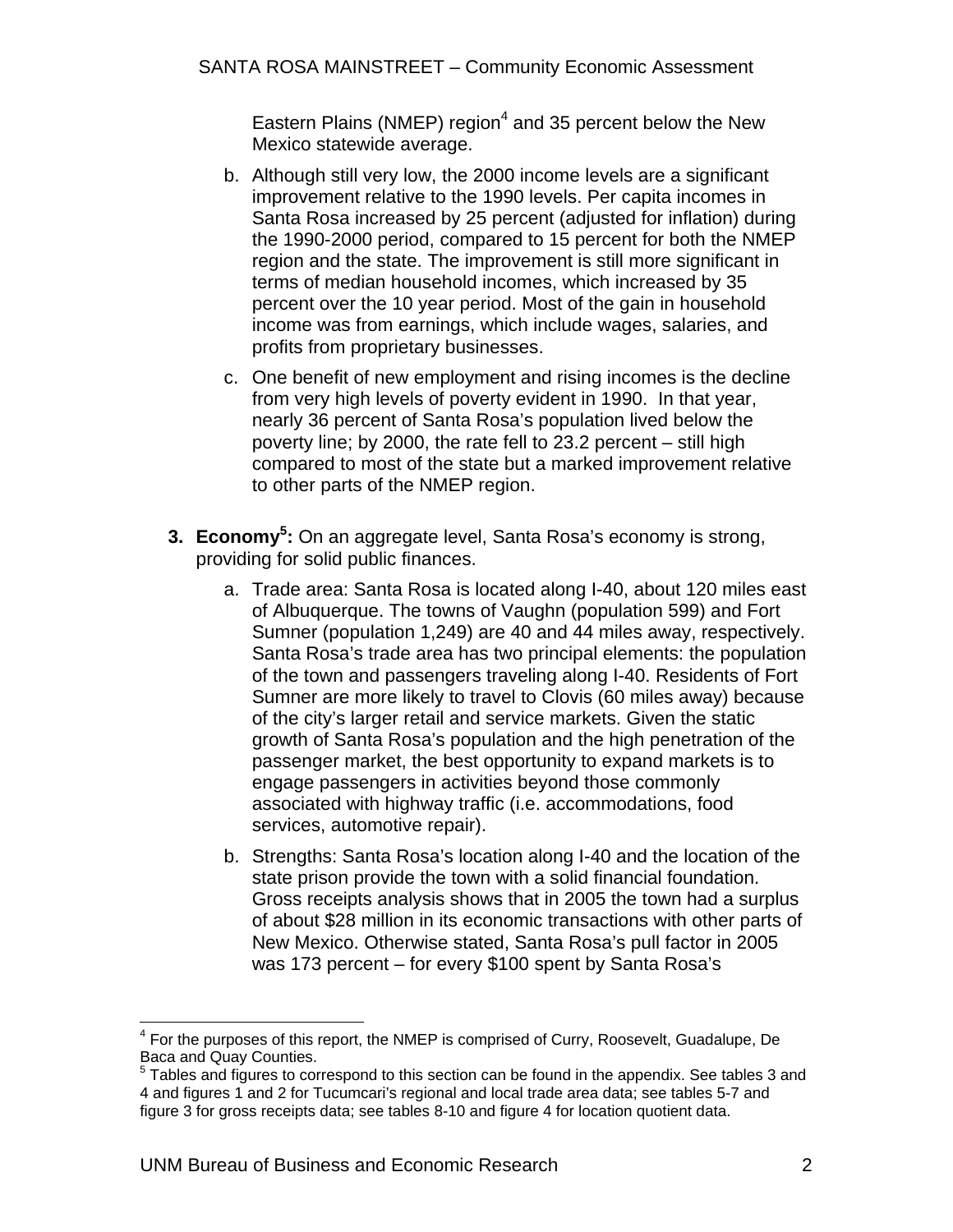population outside the local economy, \$173 were brought from other parts of New Mexico into the town's economy.

- i. Businesses supported by I-40 traffic are the principal engines of Santa Rosa's surplus. Accommodations in Santa Rosa have a pull factor of 779 percent, generating a surplus of more than \$3 million (2005); eating and drinking establishments are 369 percent, with \$4.86 million in surplus; automotive repair is 487% percent, with \$1.9 million in surplus; gasoline stations are 392 percent<sup>6</sup>.
- ii. In addition to these ongoing activities, road and highway construction contributes very significantly to Santa Rosa's I-40-based economy. In 2005, taxable gross receipts in contract construction were \$8 million (about 12 percent of total taxable gross receipts), contributing about \$2.9 million to the town's surplus of receipts (11 percent of the total surplus). These measures are down very significantly from earlier years – in 1989, for example, contract construction accounted for \$24.6 million in taxable gross receipts (35 percent of the town's total), and \$20.4 million of the total surplus of receipts (52 percent of the total surplus)<sup>7</sup>. No doubt this slow down is tied to the rhythm of I-40 construction.
- iii. Santa Rosa is also the seat of Guadalupe County, providing a very stable base of employment and incomes in public administration: public sector employment tends to be much less volatile than other economic sectors.
- iv. Available data does not directly capture the contribution of the GEO-administered prison to Santa Rosa's economy because the New Mexico Taxation and Revenue Department's publicly available data suppresses the disclosure of information that could be used to infer the performance of a single business. However, it is generally clear that the prison contributes to the local economy mainly through its employment, and, thus, through the indirect impacts of employee's local expenditures. Without access to more specific information and more detailed analysis, the nature or scale of other impacts is not clear.

 $\overline{a}$ 

 $^6$  Because gasoline sales are subject to taxes independent of standard gross receipt taxes, gasoline sales are not included in these data. However, gasoline stations do appear insofar as they register other, non-gasoline sales. It is reasonable to assume that these other sales are indicative of gasoline sales as a whole – thus the pull factor for gasoline stations is a useful proxy for gasoline sales, though the net gain/loss captures only a portion of the total.

All 1989 data have been adjusted for inflation and are presented in 2002 dollars.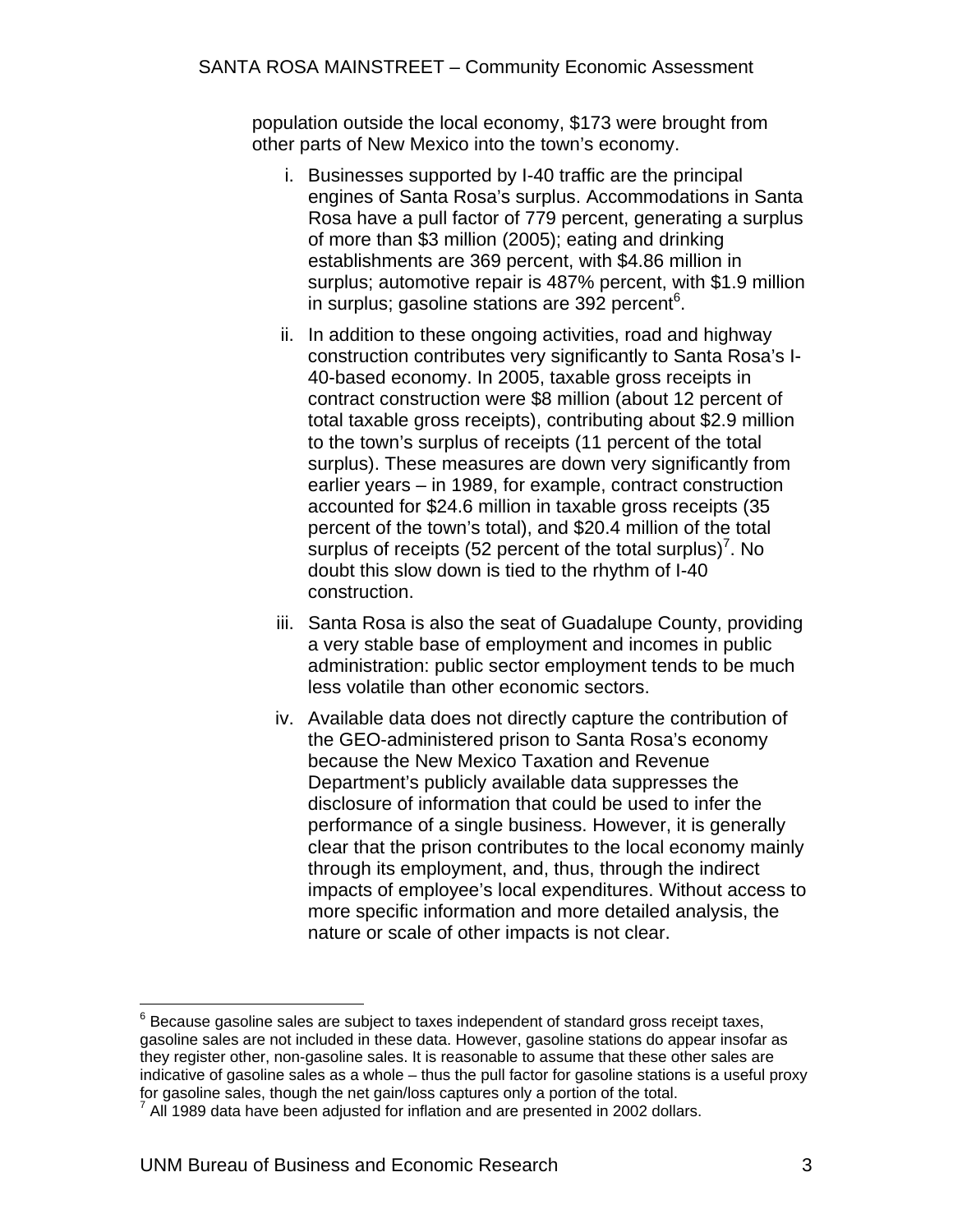- c. Weaknesses: Historical analysis of gross receipts data suggests that Santa Rosa has slowly lost market share in the I-40 business, although the greatest loss – construction – is unavoidable. Beyond this trend, the greatest difficulties facing Santa Rosa are persistently high poverty rates and the long term decline in the labor force.
	- i. Trends: comparisons of pre- and post-2002 data on gross receipts must be made with caution because of a fundamental classification of data from SIC to NAICS systems. Yet, patterns are evident: gross receipts for accommodations fell from 924 percent with a \$6 million surplus (1989) to 779 percent with a \$3 million surplus (2005); gasoline stations fell from 2745 percent (1989) to 392 percent (2005). These are offset by slight gains in eating and drinking establishments and automotive repair services' gross receipts.
	- ii. As noted, poverty has declined in Santa Rosa, particularly since the construction and opening of the prison facility. However, the poverty rate remains very high.
	- iii. The single greatest challenge facing Santa Rosa (and, indeed, most small towns in the eastern part of New Mexico) is the decline in the labor force. The sharp decline among children indicates the particular difficulty that Santa Rosa is facing in the coming years.
- 4. Main Street<sup>8</sup>: Santa Rosa's MainStreet district runs along historical Route 66 and also includes commercial and residential areas adjacent to and south of Route 66. Commercial activities are limited but diverse.
	- a. The MainStreet district is the location of 18 businesses (21 percent of Santa Rosa's total) and 75 jobs (about 8 percent of Santa Rosa's total employment). On average, wages paid by MainStreet businesses are slightly above average for Santa Rosa.
	- b. No one section dominates Santa Rosa's small MainStreet business community. Businesses engaged in health and social assistance are most likely to locate there – 5 of 10 such businesses in Santa Rosa are in the MainStreet district, and this is the single largest sector within the district – but public administration, accommodations and food services, and retail also have a presence in the area. Together, these four sectors account for about 3 of every 4 jobs in the district. Finance and insurance businesses also provide 10 jobs. Given the relative strength of the

ENEVIE 2012 11-13 and figures 5 and 6 in the appendix for MainStreet data.<br>Let us and figures 5 and 6 in the appendix for MainStreet data.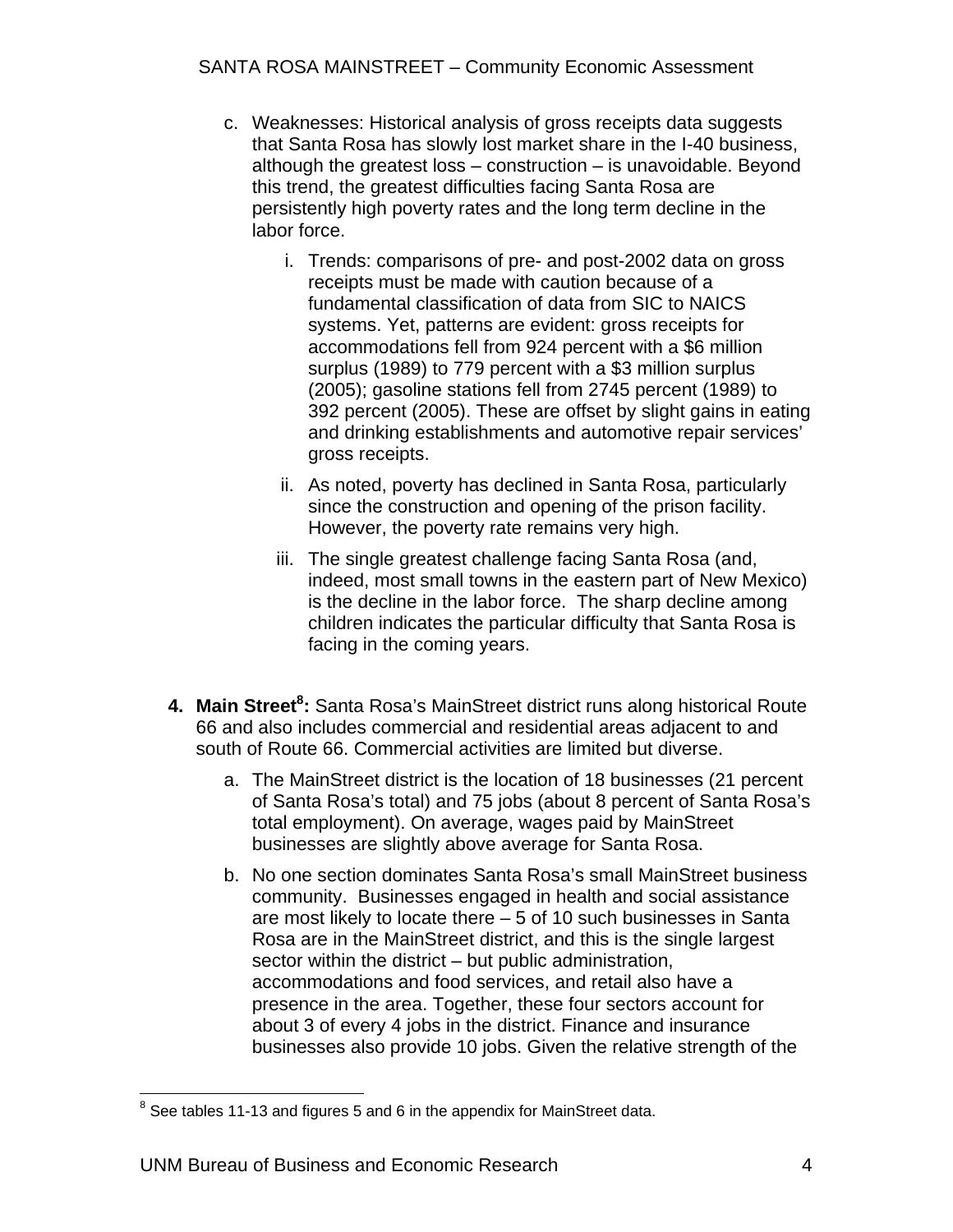downtown residential community, the retail sector is surprisingly small.

- c. Table 4 provides more detailed demographic information for the downtown residential community<sup>9</sup>. The data does not correspond narrowly to the MainStreet area, but the first column does cover the downtown area within a one minute drive to the center of the MainStreet district, with about a 1/2 mile radius. A map of the area is shown in figure 2.
- d. 700 persons live in the downtown area, equal to about one-third of the town's total (excluding the inmate population). Compared to many MainStreet communities, this residential population is relatively sizeable – in many towns the downtown residential population numbers fewer than 500 and often accounts for less than 20 percent of the total population of the community. The composition of the downtown residential population is consistent with that of the larger community – it is predominately Hispanic. includes very few children, a fairly large middle-aged population, and a somewhat greater than proportionate senior population. Incomes of downtown residents are only slightly below the town average, though net worth (principally a reflection of home equity) is a bit higher than average for Santa Rosa.
- e. Downtown resident retail and service market opportunities likewise parallel those of the outer rings of Santa Rosa. In all, the retail expenditures of the downtown community are estimated to be just under \$4 million per year; groceries account for \$840 thousand; restaurant and entertainment expenditures account for an additional \$950 thousand. Housing and housing-related expenditures account for the single largest share of expenditures.

# **5. Opportunities and Challenges**:

a. Although 2000 Census data may not capture the complete picture, it does suggest preliminarily that Santa Rosa is facing a critical demographic challenge – attracting and retaining young families that will provide the labor needed for Santa Rosa's economy to continue to grow. Santa Rosa is not alone in this regard – communities throughout eastern New Mexico are facing a loss of population and a decline in the size of the workforce – but the timing of the demographic shift in Santa Rosa does suggest that the prison has contributed to this population dynamic. To overcome this pattern, the town must find a way to turn the prison and other economic factors to its advantage, by investing a portion of the

 9 The final two pages of Table 4 provide detailed data on consumer expenditures, which are discussed below.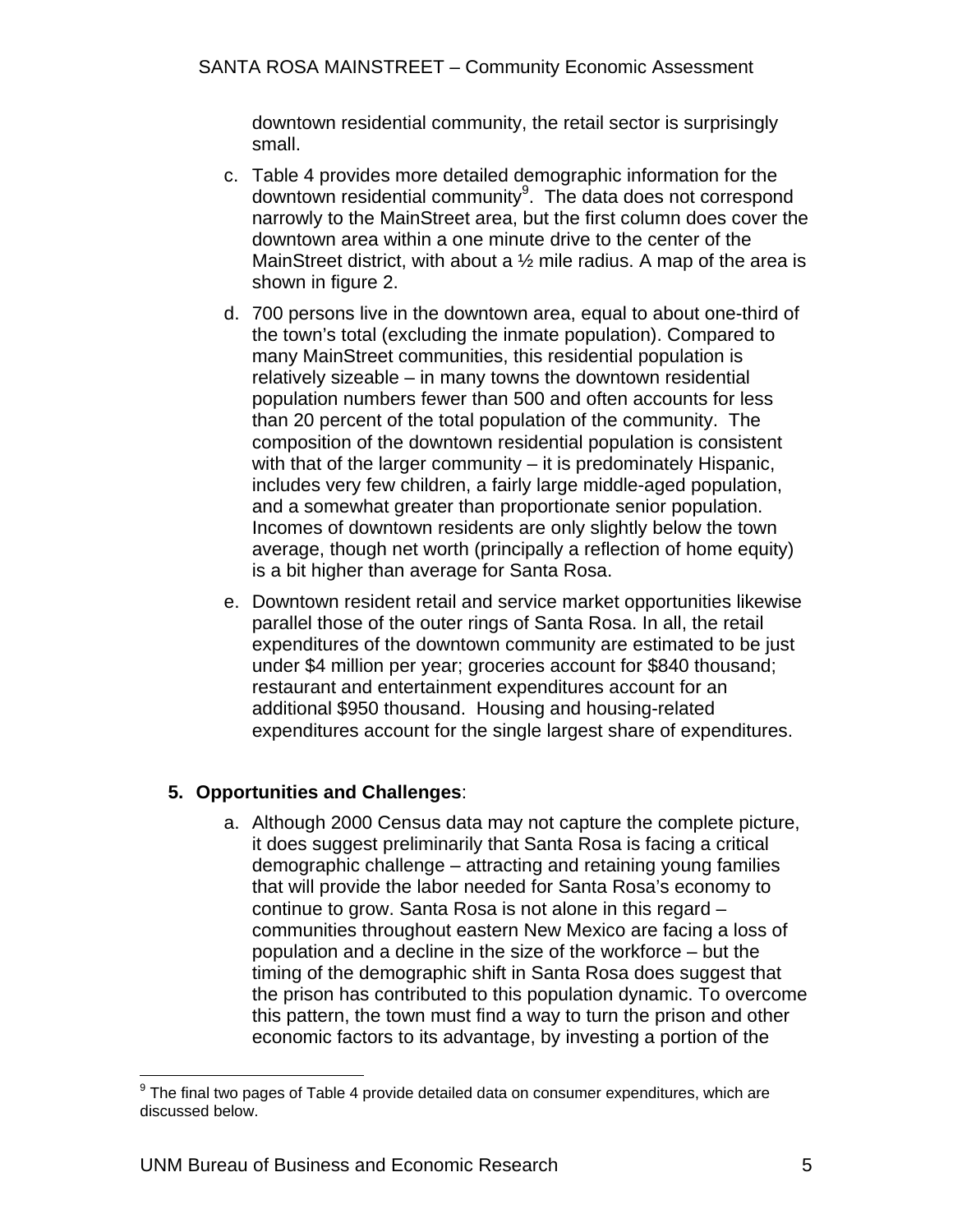gross receipts in assets that make the town attractive to young families and by leveraging the employment to promote a positive environment.

- b. A second challenge is a slight but detectable decline in Santa Rosa's I-40 market share, perhaps exacerbated by what may be a broader decline in automobile-related activity in the US. Investments in local alternative energy sources such as wind are a well-conceived strategy – they serve as a hedge against possible declines in the automobile-related businesses.
- c. Santa Rosa has an unusually large downtown residential community – more than one third of the town's population lives within one half mile of the center of the MainStreet district. This residential community is under-served by nearby retail and personal service businesses. By integrating various markets, with the residential community as a stable foundation, the MainStreet district could support several well chosen retail and service businesses. Other markets would include travelers, including those spending the night in a local accommodation, and other destination visitors.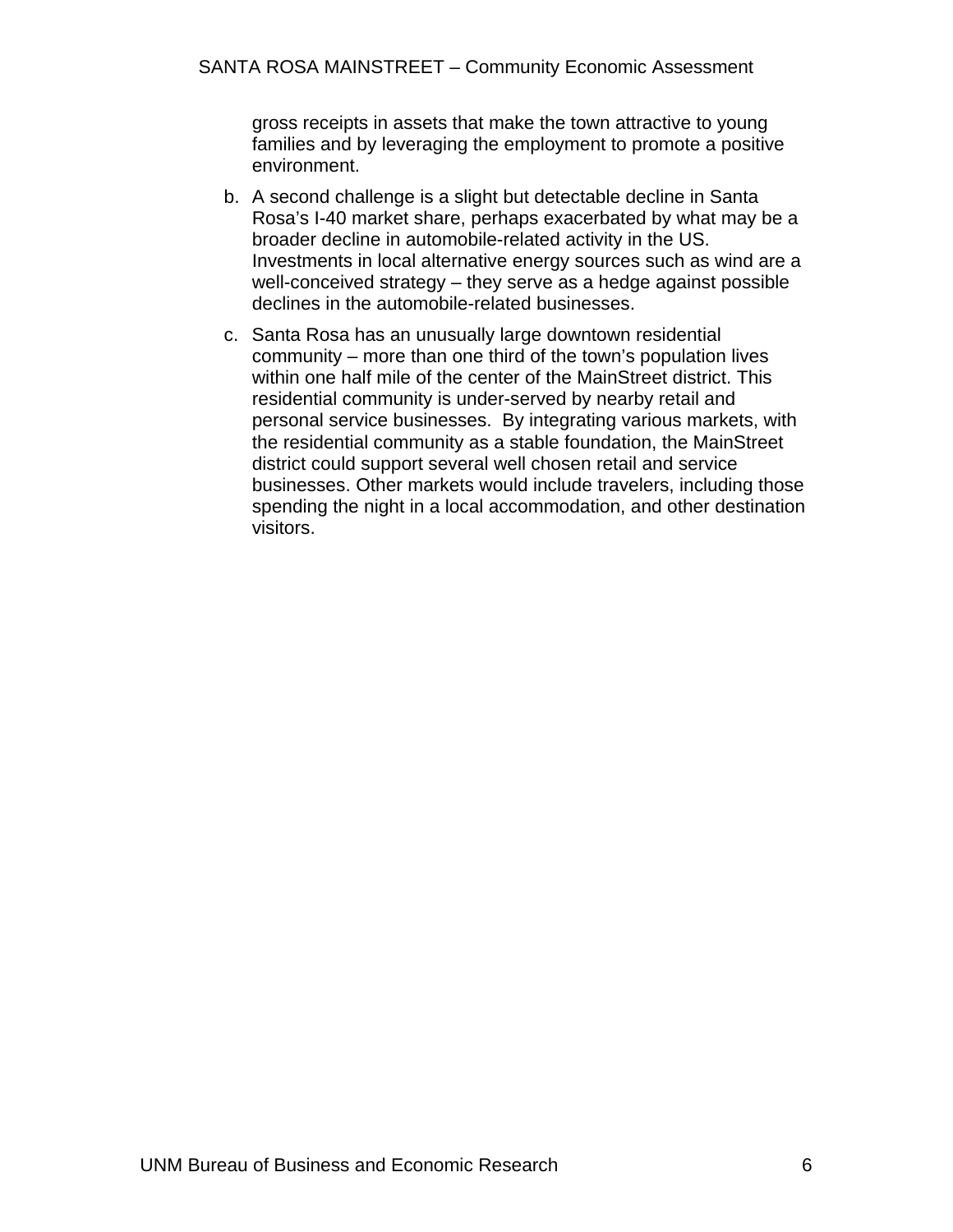# **EXPLANATION OF TABLES**

#### **Selected Demographic, Economic, and Housing Characteristics**

Source: US Census Bureau, 1990 & 2000 Decennial Census.

Data is provided for your community, county, and the state of New Mexico for the years 1990 and 2000. For the city and county, values are given in absolute terms and in percentages. For comparison, data is also provided for the county, region, and the state of New Mexico.

Eastern Plains Region is classified as Curry, De Baca, Guadalupe, Quay, and Roosevelt counties.

#### **Taxable Gross Receipts and Pull Factors**

Source: New Mexico Taxation and Revenue Department (NMTRD); calculations by UNM/BBER. Data is provided for the years 1989 and 2002 (SIC classification) and 2005 (NAICS classification).

In 2003, NMTRD switched from SIC (Standard Industrial Classification) to NAICS (North American Industrial Classification System) as a basis for statistical tabulation. It is not possible to compare most data from the two classification systems. Data from 1989 and 2002 are presented to allow for historical comparison. Data from 1989 is adjusted for inflation and is presented in 2002 dollars. Data from 2005 provides the most up-to-date account of gross receipts activities; the data is presented in 2005 dollars.

There are several problems associated with gross receipts data.

- The data does not account for the value of the products sold. Rather data is categorized according to the type of business, i.e., sales of food from gasoline convenience stores are included in gasoline stations; groceries sold at Wal-Mart are included in Miscellaneous Retailers.
- Businesses are self-classified, and sometimes inaccurately so.
- Not all products are taxable as gross receipts in New Mexico; a notable example is gasoline. 2005 data includes both taxable gross receipts and deductions associated with food and medical spending.

A 'pull factor' indicates the capacity of an industrial sector (e.g., services, retail, and so on) to draw revenues into the local economy. A value of 100% is the break-even point – values greater than 100% indicate that the business sector is drawing revenues into the local economy (more money is spent in the economy by those whose income is earned outside the community than money is spent by locals outside the community), whereas values less than 100% indicate that the sector is leaking money to other communities. Net gain/loss is derived from the pull factors. It is calculated as the difference between actual gross receipts and the 'expected value' of gross receipts (i.e., that which would be associated with a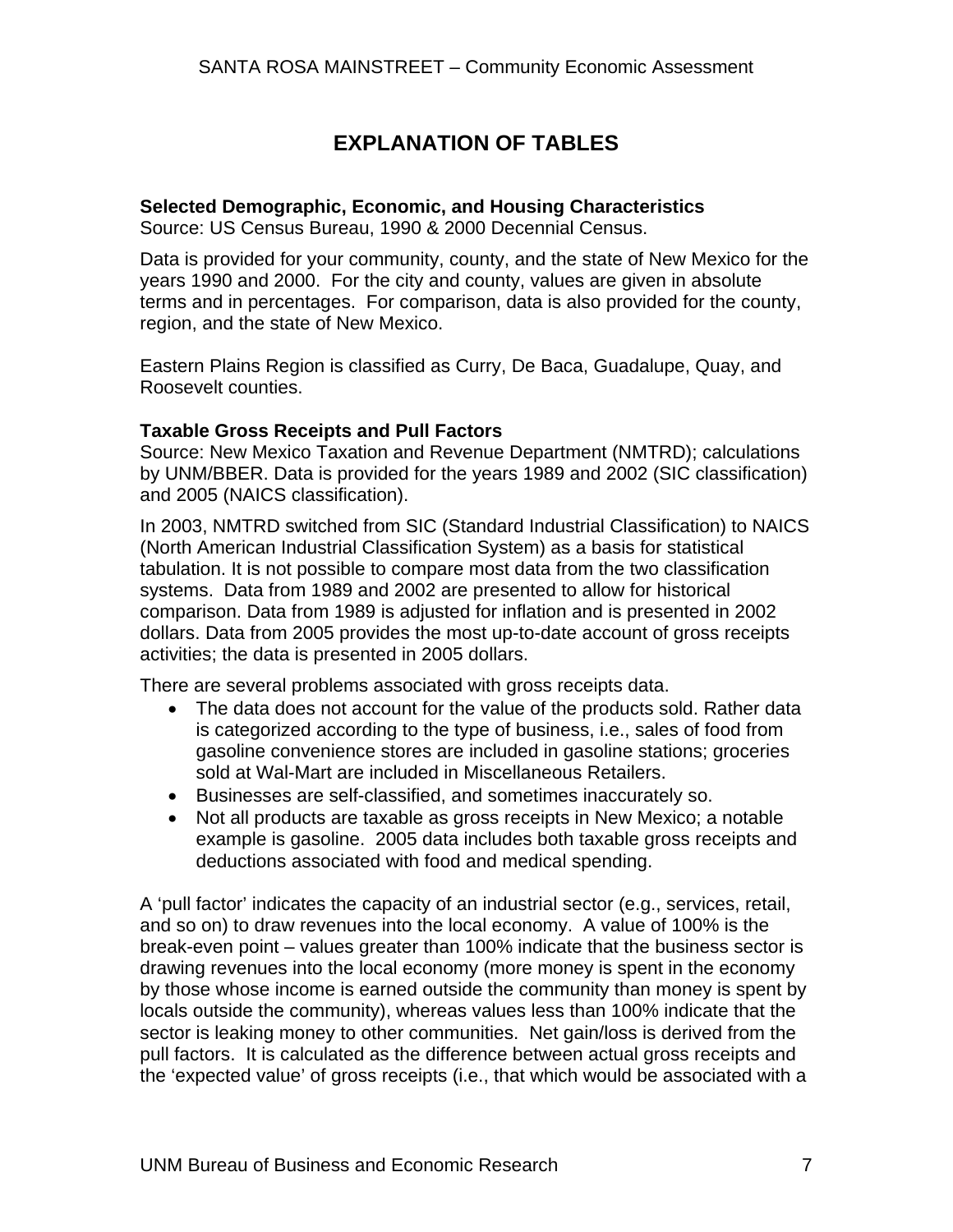pull factor of 100%). As with all 1989 gross receipts data, it is presented in terms of 2002 dollars.

Note that it is natural that not all sectors will have a positive balance – every economy has its strengths and weaknesses. From a policy perspective, policies that reduce leakages and that exploit strengths are equally valid. The decision is a practical one – should energies be spent plugging holes or exploiting existing strengths?

#### **Businesses by Industry, in MainStreet Service Area, 1995 and 2004**

Source: NM Department of Labor, ES-202 (Covered Employment Statistics), 2005; calculations by UNM-BBER.

ES-202 data is provided to UNM-BBER by the New Mexico Department of Labor under terms of confidentiality. Under the terms of this agreement, data can be reported only in aggregate or summary format, so that it is not possible to infer information pertaining to a specific business.

ES-202 data used in this report is 'establishment-level', meaning that UNM-BBER has information on industrial classification (NAICS), employment, and wages of each business establishment in the study area. Establishment-level data indicates that data is provided for each individual establishment; i.e., as opposed to a chain or brand. The key advantage of establishment-level data is that UNM-BBER is able to code the data according to the specific address of the establishment, allowing for analysis on a micro-geographical scale. In this report, UNM-BBER has coded the data according to locations within the MainStreet district (MS), in other parts of the town (town name) or in unincorporated parts of the county (COUNTY).

## **Location Quotients**

Source: Census 2000 Summary File 3 (SF3); Tables 59-61. Calculations by UNM-BBER.

A location quotient indicates the relative concentration of employment by industry, occupation, and type of business ownership in a given community, county, or region. The measures are relative to that of a 'base geography'. A location quotient is calculated as the ratio of local employment in a given industry, occupation, or ownership type to total employment, in relation to the same ratio for the base geography. Thus, a value of 1.00 indicates that employment for a given industry, occupation, or type of business ownership compared to total employment in the economy is in exact proportion to that of the base geography. Values greater than 1.00 indicate that the industry, occupation, or ownership is more than proportionate to that of the base geography; a value less than 1.00 indicates the opposite. The location quotient can be used to indicate the structure or 'role' of a local economy within its larger geography. This applies equally to the role of a town's economy within the county, region, or state; a county's economy within the state; or a region's (multiple counties) economy within the state. As with pull factors, a location quotient helps to define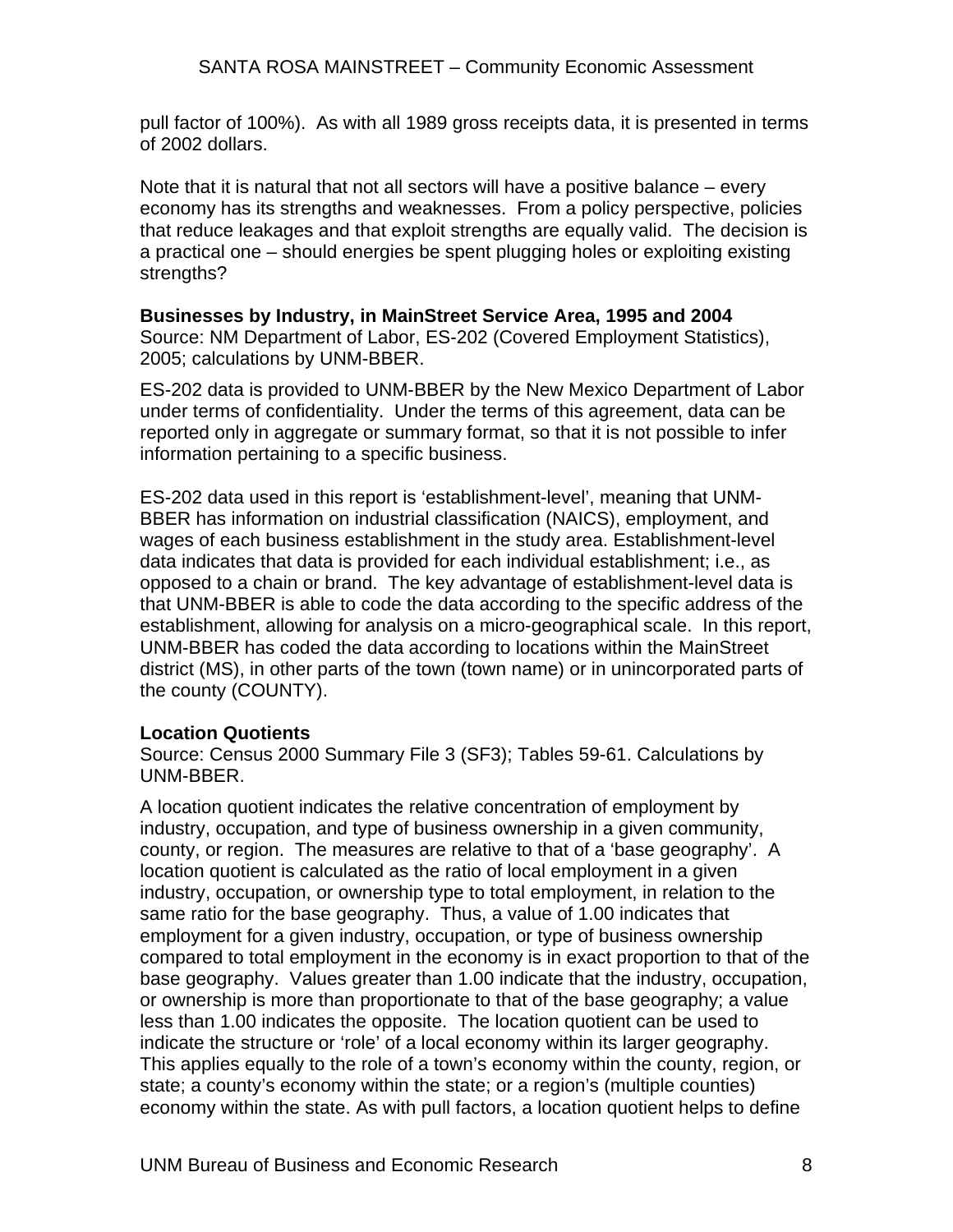the relative strengths and weaknesses of a local economy, measured in this case in terms of industrial, occupational, and ownership structures. Again, as with pull factors, this information can lead to policies that aim to strengthen weaknesses or exploit strengths; the decision is again one of practicality and strategy rather than theory.

NOTE: Charts of location quotients are scaled to a value of 0, where this base indicates that employment for a given industry is the same proportion as the base geography. This is done for presentational purposes.

#### **Trade Area**

Sources: New Mexico Department of Labor, ES-202 (Covered Employment Statistics), 2005; Bureau of Labor Statistics, Product Line Data, calculations by UNM-BBER; ESRI® ArcGIS 9.0 Business Analyst; ESRI® StreetMap™ USA. ESRI data sources include: Bureau of Labor Statistics, Consumer Expenditure Surveys (CEX), 2001, 2002, and 2003; U.S. Bureau of the Census, Population Division. ("ESRI® Demographic Update Methodology 2006/2011, An ESRI® White Paper," Redlands, CA, June 2006.)

Market or trade areas were established by generating drive time polygons around each city, the foci being the MainStreet districts. A target location was established for each MainStreet area based upon descriptions and maps provided by each of the New Mexico MainStreet (NMMS) cities. This provided a representative focal point within the MainStreet boundaries, without specifying any one particular location.

Trade areas were based upon drive times to the MainStreet site. Drive time polygons are generated using actual street networks in ESRI StreetMap. Drive times are calculated using road access, road types, and speed limits. Trade areas were determined by creating drive time polygons on two different scales, local and regional. A local scale polygon was drawn for the area that would be within a 1 minute drive time, or about  $\frac{1}{2}$  mile walking distance, from the MainStreet site. Additional polygons were calculated at the local scale for 3 and 5 minute drive times. These times were chosen to reflect a short and convenient route from a home or hotel. On a regional scale, drive time polygons were calculated for times ranging from 5 to 45 minutes. The regional scale represents travel for dedicated purposes, such as supply replenishment, large item purchases, etc.

Trade area reports were generated for each of the drive time polygons. Reports included demographic, marketing, and retail expenditure data. The data is directly associated with the geographic areas overlaid by the drive time polygons. All of the population and marketing data for a particular polygon is representative of the people living within the boundaries of that region. This data is derived from the ESRI® ArcGIS 9.0 Business Analyst. The population data provided by this program are geographically derived at the census block point level. The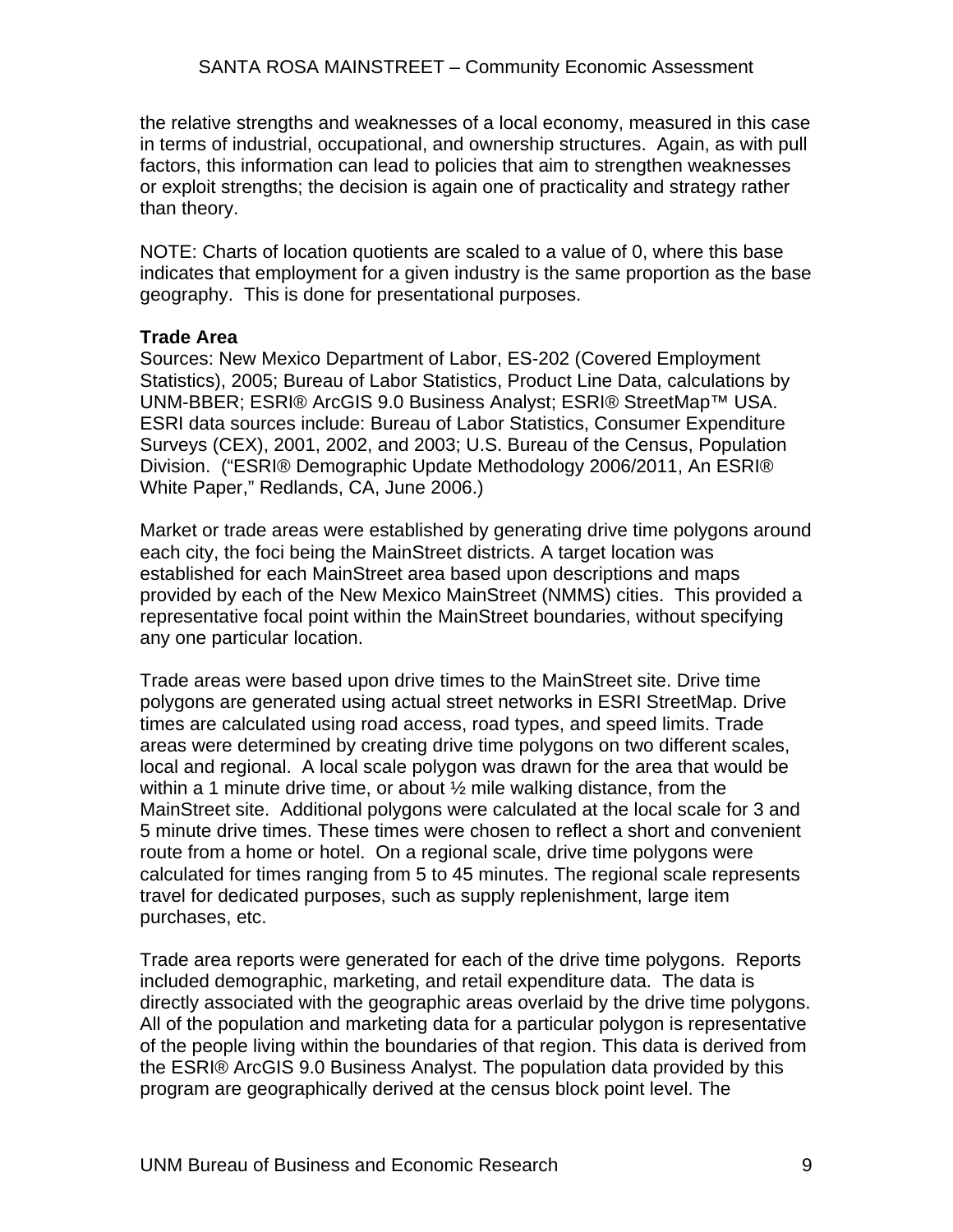demographic, income, and expenditure data and projections utilized by ESRI® are derived from the U.S. Census Bureau and the Bureau of Labor Statistics' Consumer Expenditure Surveys.

The competition layers represented in the trade area analyses were derived from the New Mexico Department of Labor data combined with product line data from the Bureau of Labor Statistics. The proxy revenues, calculated by BBER, reflect the degree to which the competition has derived sales from the product line of interest.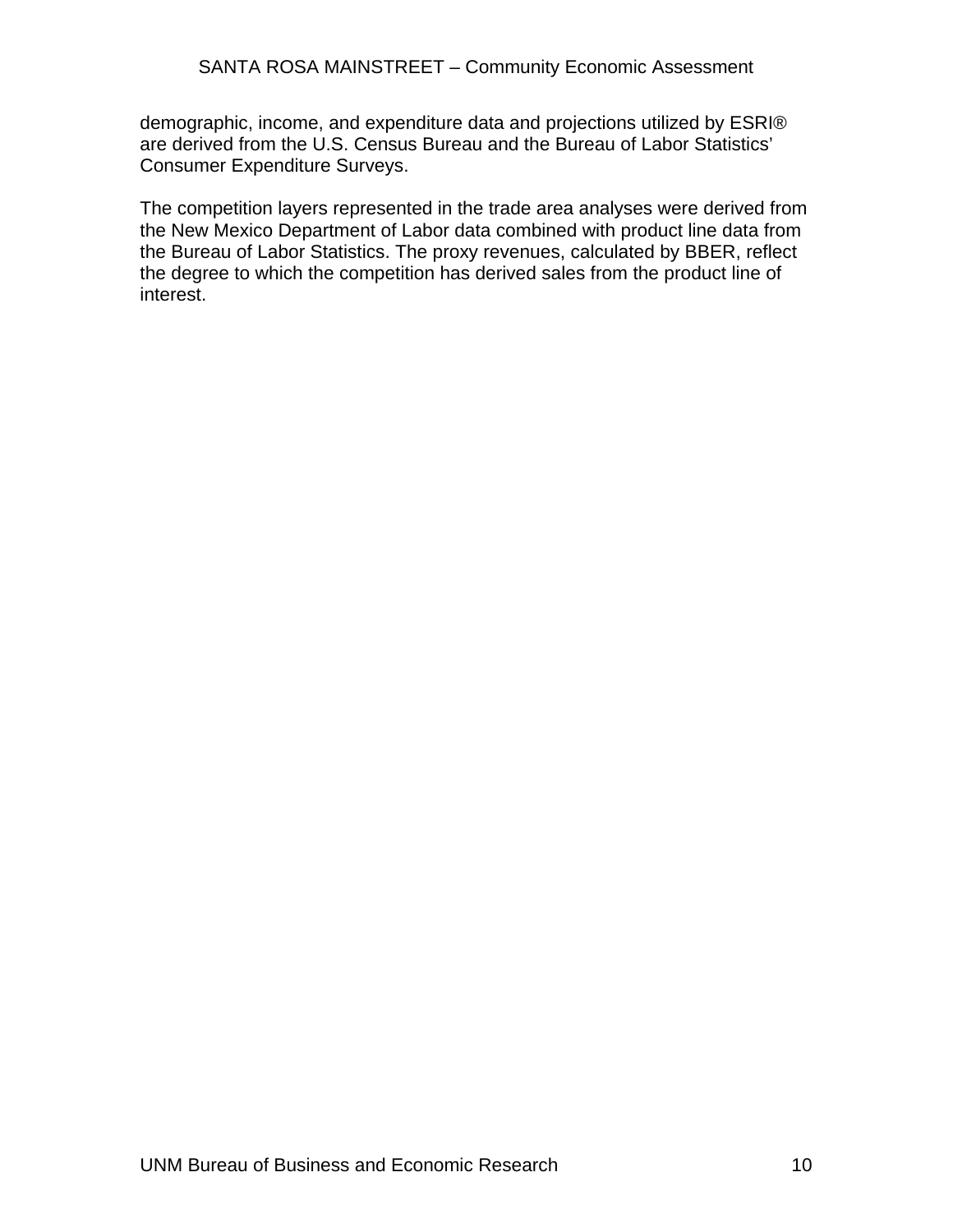# **APPENDIX: TABLES AND FIGURES**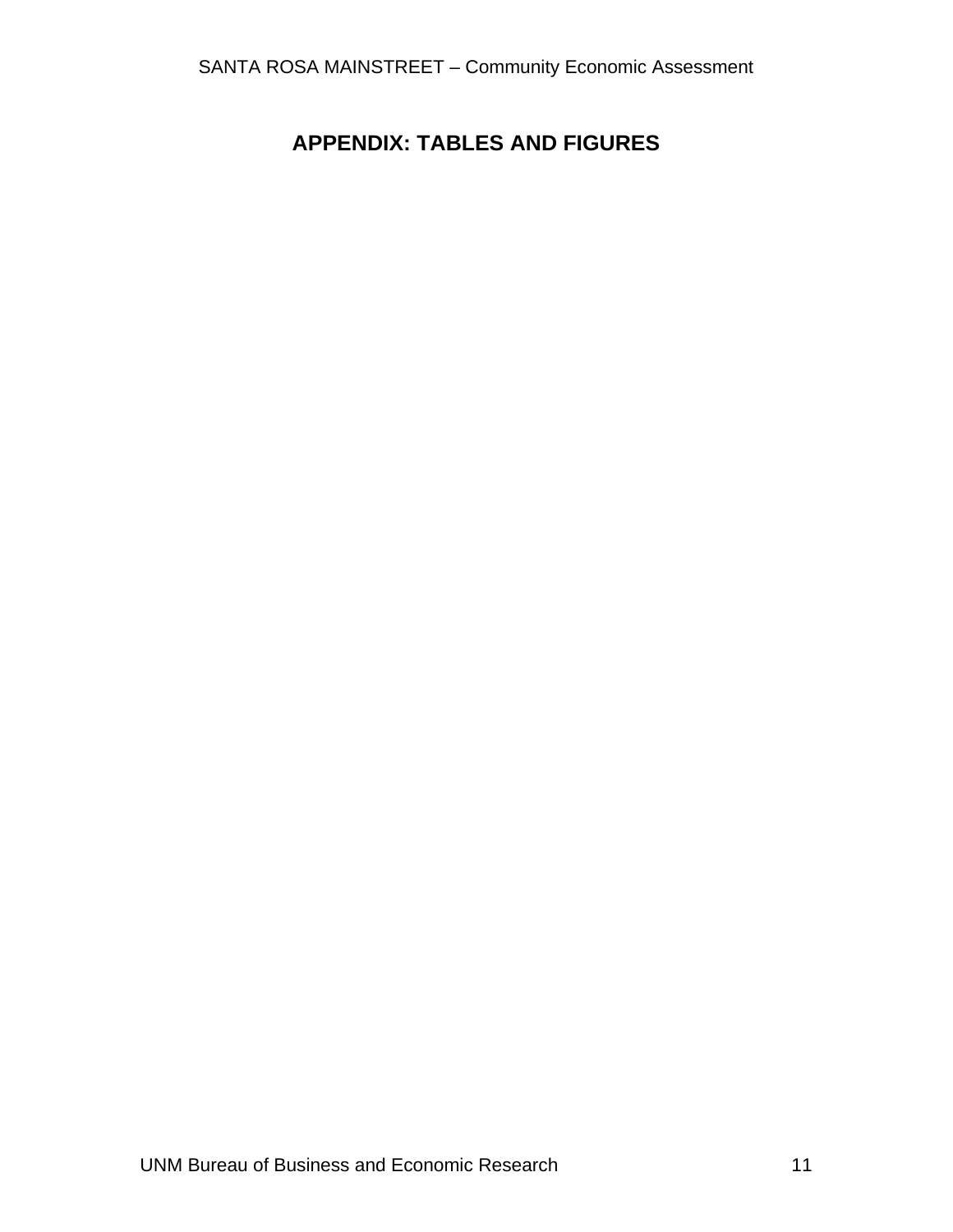#### **TABLE 1: SELECTED DEMOGRAPHIC, ECONOMIC, AND HOUSING CHARACTERISTICS**

|                                                                                                                                                                                                                                                                  |                                    | <b>SANTA ROSA</b>                  |                      | <b>GUADALUPE</b><br><b>COUNTY</b>    | <b>EASTERN</b><br><b>PLAINS</b>        | <b>NEW</b><br><b>MEXICO</b>                |
|------------------------------------------------------------------------------------------------------------------------------------------------------------------------------------------------------------------------------------------------------------------|------------------------------------|------------------------------------|----------------------|--------------------------------------|----------------------------------------|--------------------------------------------|
|                                                                                                                                                                                                                                                                  | 1990                               | 2000                               | Change<br>(%)        | 2000                                 | 2000                                   | 2000                                       |
| <b>POPULATION</b>                                                                                                                                                                                                                                                |                                    |                                    |                      |                                      |                                        |                                            |
| <b>Total Population</b><br>Urban<br>Rural<br>Households<br>Household Size (Average)                                                                                                                                                                              | 2,249<br>0%<br>100%<br>800<br>2.78 | 2,754<br>92%<br>8%<br>915<br>2.46  | 22%<br>14%<br>$-12%$ | 4,680<br>54%<br>46%<br>1,661<br>2.50 | 80,137<br>73%<br>27%<br>30,236<br>2.56 | 1,819,046<br>75%<br>25%<br>678,032<br>2.63 |
| <b>AGE</b>                                                                                                                                                                                                                                                       |                                    |                                    |                      |                                      |                                        |                                            |
| Under 5 yrs<br>5 to 17 y/o<br>18 to 64 y/o<br>65 yrs and over                                                                                                                                                                                                    | 10%<br>22%<br>55%<br>14%           | 4%<br>18%<br>66%<br>12%            |                      | 5%<br>19%<br>62%<br>13%              | 7%<br>21%<br>58%<br>13%                | 7%<br>21%<br>60%<br>12%                    |
| <b>RACE &amp; ETHNICITY<sup>1</sup></b>                                                                                                                                                                                                                          |                                    |                                    |                      |                                      |                                        |                                            |
| White, non-Hispanic<br>Black or African American, non-Hispanic<br>Native American, non-Hispanic<br>Hispanic or Latino (of any race)<br>Speak Spanish, linguistically isolated <sup>2,4</sup><br>Speak other than Spanish, linguistically isolated <sup>2,4</sup> | 88%<br>7%<br>0%                    | 14%<br>1%<br>2%<br>82%<br>5%<br>0% |                      | 16%<br>1%<br>1%<br>81%<br>4%<br>0%   | 57%<br>4%<br>1%<br>35%<br>2%<br>0%     | 45%<br>2%<br>9%<br>42%<br>2%<br>1%         |
| <b>EDUCATIONAL ATTAINMENT</b>                                                                                                                                                                                                                                    |                                    |                                    |                      |                                      |                                        |                                            |
| Population 25 yrs or older<br>Less than high school graduate <sup>3</sup><br>High school graduate; and some college <sup>3</sup><br>Associate, bachelor's, or graduate degree <sup>3</sup>                                                                       | 1,329<br>40%<br>50%<br>10%         | 1,838<br>29%<br>63%<br>9%          | 38%                  | 3,099<br>32%<br>56%<br>12%           | 48,301<br>24%<br>54%<br>23%            | 1,134,801<br>21%<br>49%<br>29%             |
| <b>MIGRATION</b>                                                                                                                                                                                                                                                 |                                    |                                    |                      |                                      |                                        |                                            |
| Moved since $1985/1995^2$<br>Moved to new house in county since 1985/1995 <sup>2</sup><br>Moved into county since 1985/1995 <sup>2</sup>                                                                                                                         | 501<br>14%<br>11%                  | 1,152<br>17%<br>27%                | 130%                 | 1,618<br>16%<br>21%                  | 35,091<br>24%<br>24%                   | 731,488<br>24%<br>20%                      |
| <b>TRAVEL TO WORK</b>                                                                                                                                                                                                                                            |                                    |                                    |                      |                                      |                                        |                                            |
| Less than 15 minutes<br>15-29 minutes<br>More than 30 minutes                                                                                                                                                                                                    | 86%<br>6%<br>8%                    | 86%<br>8%<br>6%                    |                      | 71%<br>16%<br>12%                    | 65%<br>29%<br>7%                       | 40%<br>48%<br>13%                          |

<sup>1</sup> Racial breakdown by ethnicity not available in the 1990 decennial census. Categories may not sum to 100% because some racial groups were left out.

<sup>3</sup> Includes persons 25 y/o and older.

4 A household in which all members 14 years old and over speak a non-English language and also speak English less than "very well" (have difficulty with English).

<sup>2</sup> Includes persons 5 y/o and older.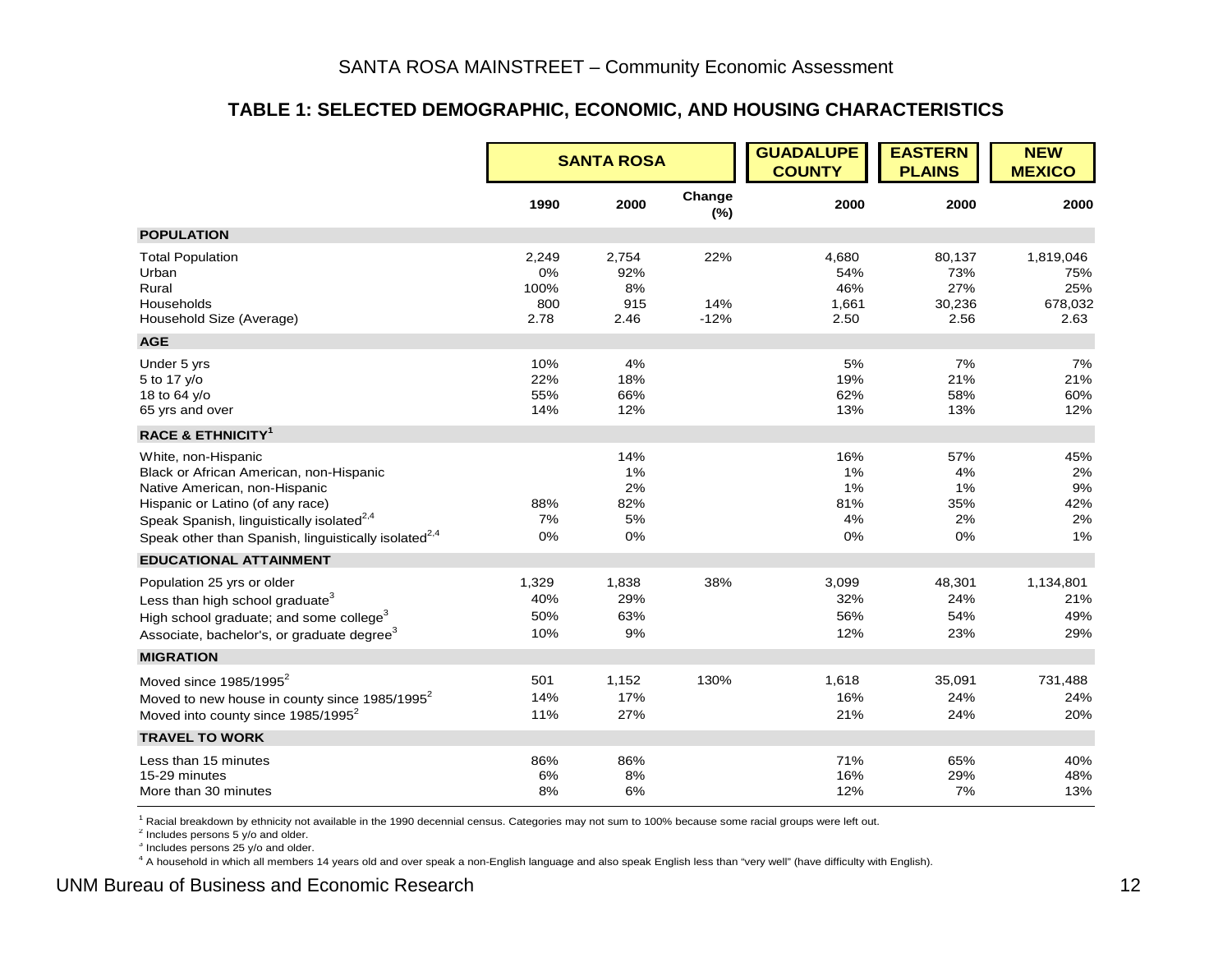# **TABLE 1: SELECTED DEMOGRAPHIC, ECONOMIC, AND HOUSING CHARACTERISTICS, CONTINUED**

|                                                                                                                                                                                                                                                                                                                                                    |                                                                   | <b>SANTA ROSA</b>                                                  |                      | <b>GUADALUPE</b><br><b>COUNTY</b>                                  | <b>EASTERN</b><br><b>PLAINS</b>                                   | <b>NEW</b><br><b>MEXICO</b>                                            |
|----------------------------------------------------------------------------------------------------------------------------------------------------------------------------------------------------------------------------------------------------------------------------------------------------------------------------------------------------|-------------------------------------------------------------------|--------------------------------------------------------------------|----------------------|--------------------------------------------------------------------|-------------------------------------------------------------------|------------------------------------------------------------------------|
|                                                                                                                                                                                                                                                                                                                                                    | 1990                                                              | 2000                                                               | Change<br>(%)        | 2000                                                               | 2000                                                              | 2000                                                                   |
| <b>HOUSEHOLD INCOME &amp; POVERTY</b>                                                                                                                                                                                                                                                                                                              |                                                                   |                                                                    |                      |                                                                    |                                                                   |                                                                        |
| Real per capita income (1999 dollars)<br>Median household income (1999 dollars)<br>Households with earnings<br>Households with social security income<br>Households: with interest; dividends; or rental income<br>Households with public assistance income<br>Households with retirement income<br>Persons below the poverty line<br>Poverty rate | 8,968<br>18,625<br>69%<br>30%<br>8%<br>25%<br>12%<br>798<br>35.7% | 11,168<br>25,085<br>73%<br>32%<br>15%<br>7%<br>16%<br>523<br>23.2% | 25%<br>35%<br>$-34%$ | 11,241<br>24,783<br>71%<br>33%<br>17%<br>6%<br>17%<br>902<br>21.6% | 14,591<br>na<br>77%<br>29%<br>25%<br>5%<br>16%<br>15,613<br>36.4% | 17,261<br>34,133<br>80%<br>25%<br>30%<br>5%<br>17%<br>328,933<br>18.4% |
| <b>LABOR CHARACTERISTICS</b>                                                                                                                                                                                                                                                                                                                       |                                                                   |                                                                    |                      |                                                                    |                                                                   |                                                                        |
| In labor force (population 16 yrs and over)<br>Unemployment rate                                                                                                                                                                                                                                                                                   | 869<br>6.7%                                                       | 980<br>6.6%                                                        | 13%                  | 1.731<br>7.7%                                                      | 35,915<br>6.4%                                                    | 834.632<br>7.2%                                                        |
| <b>HOUSING CHARACTERISTICS</b>                                                                                                                                                                                                                                                                                                                     |                                                                   |                                                                    |                      |                                                                    |                                                                   |                                                                        |
| Total housing units (#)<br>Home ownership (%)<br>Owner-occupied housing units<br>Vacancy rate (for sale)<br>Renter-occupied housing units<br>Vacancy Rate (for rent)<br>Median age of housing structures                                                                                                                                           | 987<br>63%<br>514<br>287<br>28                                    | 1,023<br>63%<br>591<br>2.3%<br>323<br>9.8%<br>34                   | 4%<br>15%<br>13%     | 2,160<br>1,226<br>3.7%<br>429<br>12.4%<br>40                       | 36,089<br>60%<br>19,028<br>4.5%<br>11,155<br>11.5%<br>na          | 780,579<br>68%<br>474,435<br>2.5%<br>203,536<br>11.6%<br>23            |
| <b>HOUSING AFFORDABILITY</b>                                                                                                                                                                                                                                                                                                                       |                                                                   |                                                                    |                      |                                                                    |                                                                   |                                                                        |
| Median value of owner-occupied housing (1999 dollars)<br>Median costs of homeownership (% of income)<br>Median rent (1999 dollars)<br>Median cost of rental housing (% household income)                                                                                                                                                           | 54,721<br>26.8%<br>307<br>35.1%                                   | 59,900<br>20.2%<br>334<br>21.9%                                    | 9%<br>9%             | 51,500<br>21.6%<br>322<br>22.3%                                    | na<br>na<br>na<br>na                                              | 94,600<br>22.2%<br>503<br>26.6%                                        |

**Source: US Census Bureau, 1990 and 2000 Decennial Census; calculations by BBER, 2007.**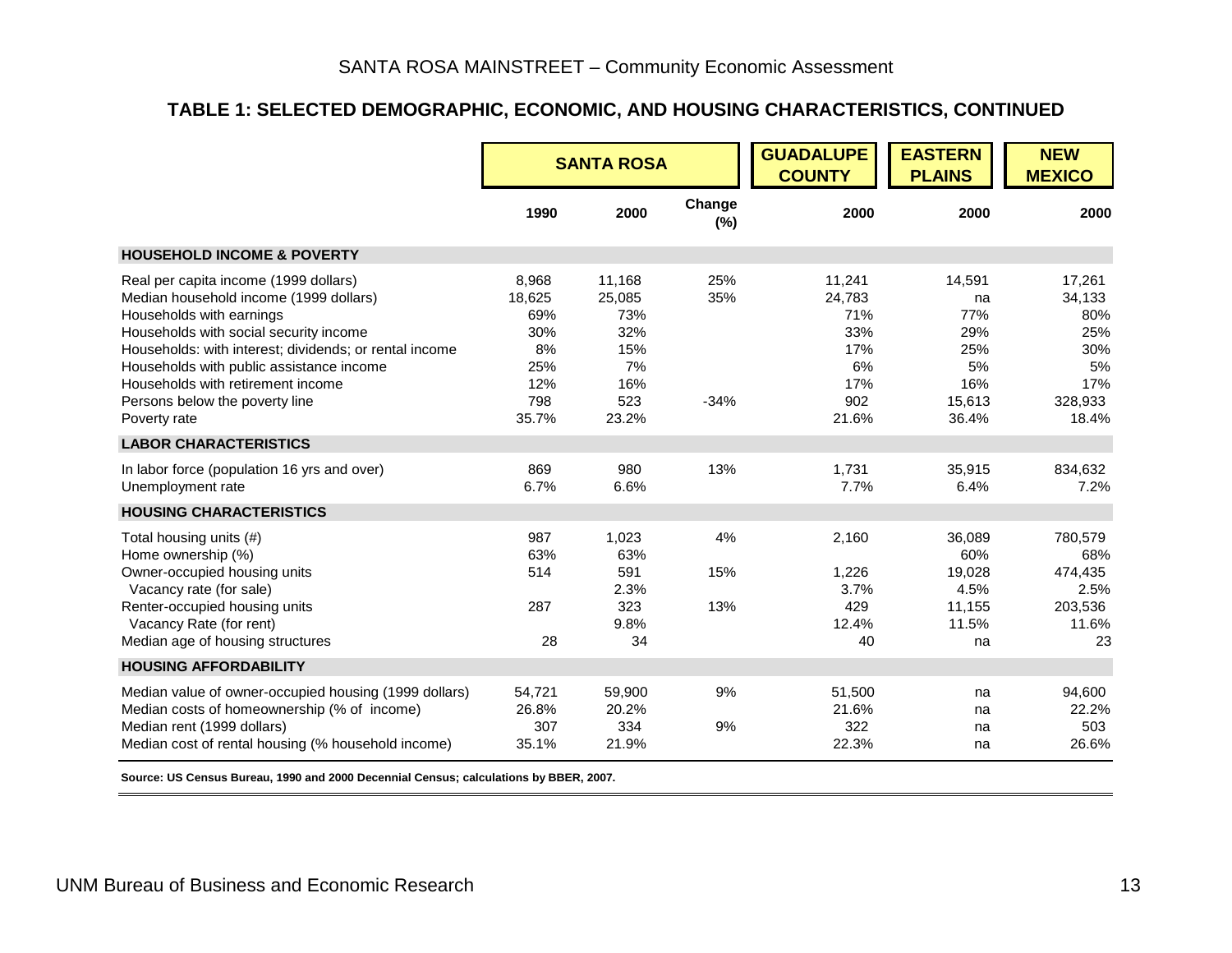#### **TABLE 2: SELECTED DEMOGRAPHIC, ECONOMIC, AND HOUSING CHARACTERISTICS – VAUGHN**

|                                                                                                                                                                                                                                                                  |                                  | <b>VAUGHN</b>                      |                        | <b>GUADALUPE</b><br><b>COUNTY</b>    | <b>EASTERN</b><br><b>PLAINS</b>        | <b>NEW</b><br><b>MEXICO</b>                |
|------------------------------------------------------------------------------------------------------------------------------------------------------------------------------------------------------------------------------------------------------------------|----------------------------------|------------------------------------|------------------------|--------------------------------------|----------------------------------------|--------------------------------------------|
|                                                                                                                                                                                                                                                                  | 1990                             | 2000                               | Change<br>(%)          | 2000                                 | 2000                                   | 2000                                       |
| <b>POPULATION</b>                                                                                                                                                                                                                                                |                                  |                                    |                        |                                      |                                        |                                            |
| <b>Total Population</b><br>Urban<br>Rural<br>Households<br>Household Size (Average)                                                                                                                                                                              | 638<br>0%<br>100%<br>275<br>2.32 | 599<br>0%<br>100%<br>233<br>2.57   | $-6%$<br>$-15%$<br>11% | 4,680<br>54%<br>46%<br>1,661<br>2.50 | 80,137<br>73%<br>27%<br>30,236<br>2.56 | 1,819,046<br>75%<br>25%<br>678,032<br>2.63 |
| <b>AGE</b>                                                                                                                                                                                                                                                       |                                  |                                    |                        |                                      |                                        |                                            |
| Under 5 yrs<br>5 to 17 y/o<br>18 to 64 y/o<br>65 yrs and over                                                                                                                                                                                                    | 3%<br>24%<br>58%<br>15%          | 9%<br>19%<br>57%<br>16%            |                        | 5%<br>19%<br>62%<br>13%              | 7%<br>21%<br>58%<br>13%                | 7%<br>21%<br>60%<br>12%                    |
| <b>RACE &amp; ETHNICITY<sup>1</sup></b>                                                                                                                                                                                                                          |                                  |                                    |                        |                                      |                                        |                                            |
| White, non-Hispanic<br>Black or African American, non-Hispanic<br>Native American, non-Hispanic<br>Hispanic or Latino (of any race)<br>Speak Spanish, linguistically isolated <sup>2,4</sup><br>Speak other than Spanish, linguistically isolated <sup>2,4</sup> | 83%<br>4%<br>0%                  | 13%<br>0%<br>0%<br>87%<br>5%<br>0% |                        | 16%<br>1%<br>1%<br>81%<br>4%<br>0%   | 57%<br>4%<br>1%<br>35%<br>2%<br>0%     | 45%<br>2%<br>9%<br>42%<br>2%<br>1%         |
| <b>EDUCATIONAL ATTAINMENT</b>                                                                                                                                                                                                                                    |                                  |                                    |                        |                                      |                                        |                                            |
| Population 25 yrs or older<br>Less than high school graduate <sup>3</sup><br>High school graduate; and some college <sup>3</sup><br>Associate, bachelor's, or graduate degree <sup>3</sup>                                                                       | 430<br>43%<br>53%<br>3%          | 356<br>31%<br>56%<br>12%           | $-17%$                 | 3,099<br>32%<br>56%<br>12%           | 48,301<br>24%<br>54%<br>23%            | 1,134,801<br>21%<br>49%<br>29%             |
| <b>MIGRATION</b>                                                                                                                                                                                                                                                 |                                  |                                    |                        |                                      |                                        |                                            |
| Moved since $1985/1995^2$<br>Moved to new house in county since 1985/1995 <sup>2</sup><br>Moved into county since 1985/1995 <sup>2</sup>                                                                                                                         | 139<br>15%<br>8%                 | 196<br>17%<br>18%                  | 41%                    | 1,618<br>16%<br>21%                  | 35,091<br>24%<br>24%                   | 731,488<br>24%<br>20%                      |
| <b>TRAVEL TO WORK</b>                                                                                                                                                                                                                                            |                                  |                                    |                        |                                      |                                        |                                            |
| Less than 15 minutes<br>15-29 minutes<br>More than 30 minutes                                                                                                                                                                                                    | 93%<br>5%<br>2%                  | 67%<br>23%<br>10%                  |                        | 71%<br>16%<br>12%                    | 65%<br>29%<br>7%                       | 40%<br>48%<br>13%                          |

1 Racial breakdown by ethnicity not available in the 1990 decennial census. Categories may not sum to 100% because some racial groups were left out.

 $2$  Includes persons 5 y/o and older.

<sup>3</sup> Includes persons 25 y/o and older.

4 A household in which all members 14 years old and over speak a non-English language and also speak English less than "very well" (have difficulty with English).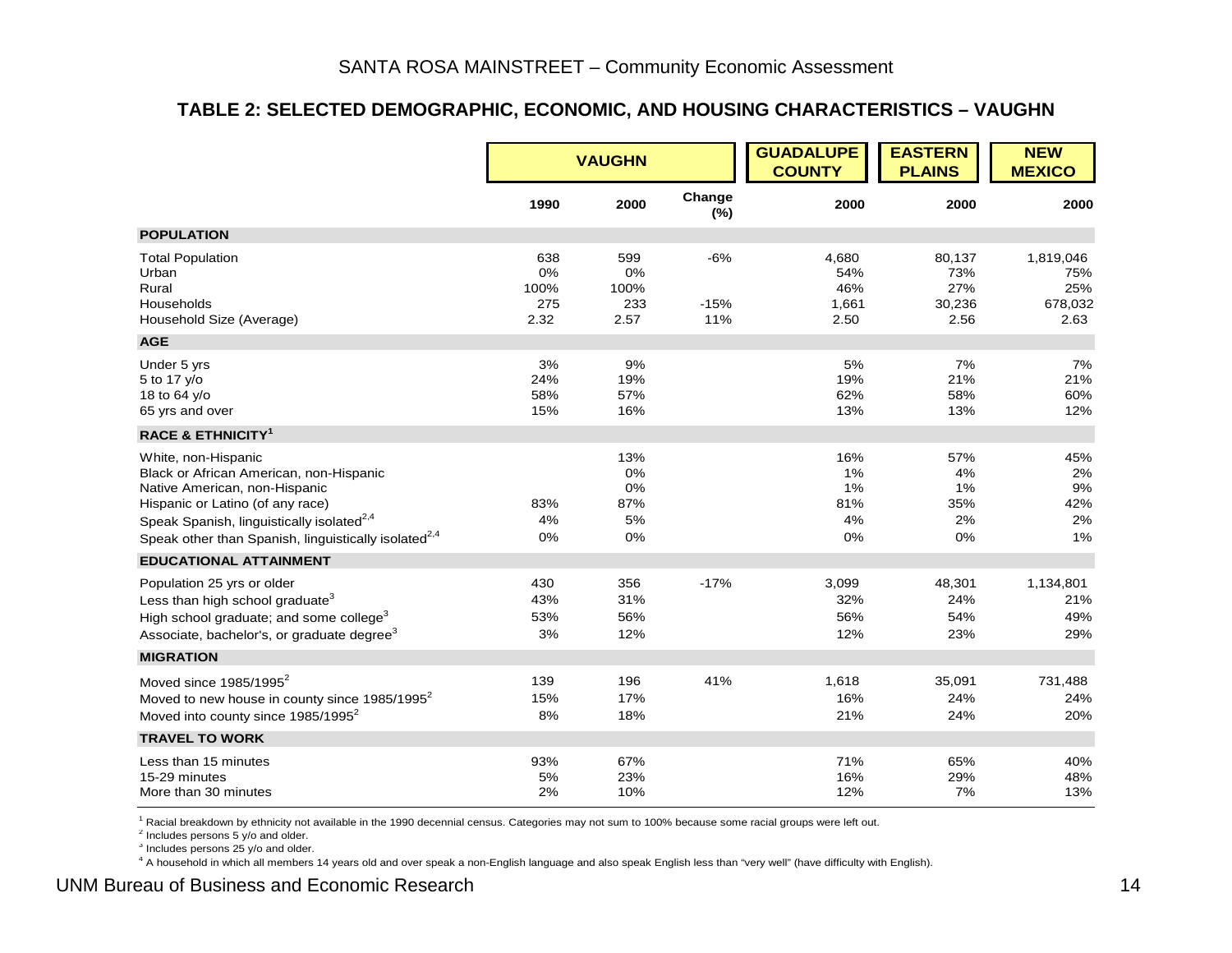#### **TABLE 2: SELECTED DEMOGRAPHIC, ECONOMIC, AND HOUSING CHARACTERISTICS— VAUGHN, CONTINUED**

|                                                                                                                                                                                                                                                                                                                                                    |                                                                    | <b>VAUGHN</b>                                                      |                          | <b>GUADALUPE</b><br><b>COUNTY</b>                                  | <b>EASTERN</b><br><b>PLAINS</b>                                   | <b>NEW</b><br><b>MEXICO</b>                                            |
|----------------------------------------------------------------------------------------------------------------------------------------------------------------------------------------------------------------------------------------------------------------------------------------------------------------------------------------------------|--------------------------------------------------------------------|--------------------------------------------------------------------|--------------------------|--------------------------------------------------------------------|-------------------------------------------------------------------|------------------------------------------------------------------------|
|                                                                                                                                                                                                                                                                                                                                                    | 1990                                                               | 2000                                                               | Change<br>(%)            | 2000                                                               | 2000                                                              | 2000                                                                   |
| <b>HOUSEHOLD INCOME &amp; POVERTY</b>                                                                                                                                                                                                                                                                                                              |                                                                    |                                                                    |                          |                                                                    |                                                                   |                                                                        |
| Real per capita income (1999 dollars)<br>Median household income (1999 dollars)<br>Households with earnings<br>Households with social security income<br>Households: with interest; dividends; or rental income<br>Households with public assistance income<br>Households with retirement income<br>Persons below the poverty line<br>Poverty rate | 9,473<br>15,622<br>68%<br>36%<br>16%<br>30%<br>12%<br>234<br>37.0% | 11,014<br>23,083<br>70%<br>36%<br>16%<br>8%<br>15%<br>130<br>21.7% | 16%<br>48%<br>$-44%$     | 11,241<br>24,783<br>71%<br>33%<br>17%<br>6%<br>17%<br>902<br>21.6% | 14,591<br>na<br>77%<br>29%<br>25%<br>5%<br>16%<br>15,613<br>36.4% | 17,261<br>34,133<br>80%<br>25%<br>30%<br>5%<br>17%<br>328.933<br>18.4% |
| <b>LABOR CHARACTERISTICS</b>                                                                                                                                                                                                                                                                                                                       |                                                                    |                                                                    |                          |                                                                    |                                                                   |                                                                        |
| In labor force (population 16 yrs and over)<br>Unemployment rate                                                                                                                                                                                                                                                                                   | 258<br>6.2%                                                        | 224<br>4.5%                                                        | $-13%$                   | 1,731<br>7.7%                                                      | 35,915<br>6.4%                                                    | 834.632<br>7.2%                                                        |
| <b>HOUSING CHARACTERISTICS</b>                                                                                                                                                                                                                                                                                                                     |                                                                    |                                                                    |                          |                                                                    |                                                                   |                                                                        |
| Total housing units (#)<br>Home ownership (%)<br>Owner-occupied housing units<br>Vacancy rate (for sale)<br>Renter-occupied housing units                                                                                                                                                                                                          | 380<br>69%<br>198<br>70                                            | 351<br>76%<br>185<br>4.1%<br>55                                    | $-8%$<br>$-7%$<br>$-21%$ | 2,160<br>1,226<br>3.7%<br>429                                      | 36,089<br>60%<br>19,028<br>4.5%<br>11,155                         | 780,579<br>68%<br>474,435<br>2.5%<br>203,536                           |
| Vacancy Rate (for rent)<br>Median age of housing structures                                                                                                                                                                                                                                                                                        | 40                                                                 | 32.1%<br>47                                                        |                          | 12.4%<br>40                                                        | 11.5%<br>na                                                       | 11.6%<br>23                                                            |
| <b>HOUSING AFFORDABILITY</b>                                                                                                                                                                                                                                                                                                                       |                                                                    |                                                                    |                          |                                                                    |                                                                   |                                                                        |
| Median value of owner-occupied housing (1999 dollars)<br>Median costs of homeownership (% of income)<br>Median rent (1999 dollars)                                                                                                                                                                                                                 | 27,093<br>33.9%<br>231                                             | 33,700<br>32.8%<br>292                                             | 24%<br>26%               | 51,500<br>21.6%<br>322                                             | na<br>na<br>na                                                    | 94,600<br>22.2%<br>503                                                 |
| Median cost of rental housing (% household income)                                                                                                                                                                                                                                                                                                 | 34.2%                                                              | 21.1%                                                              |                          | 22.3%                                                              | na                                                                | 26.6%                                                                  |

**Source: US Census Bureau, 1990 and 2000 Decennial Census; calculations by BBER, 2007.**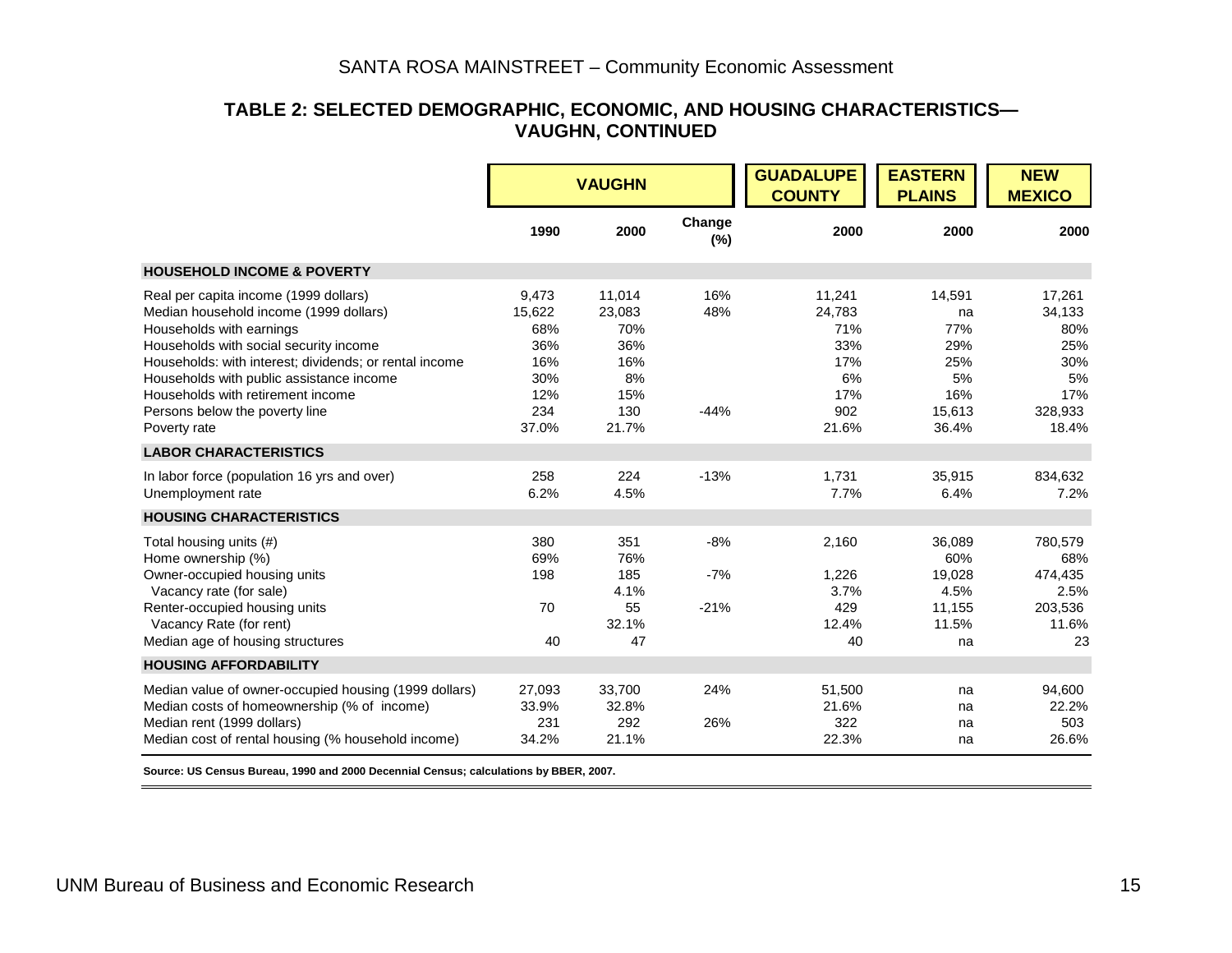#### **FIGURE 1: REGIONAL TRADE AREA**

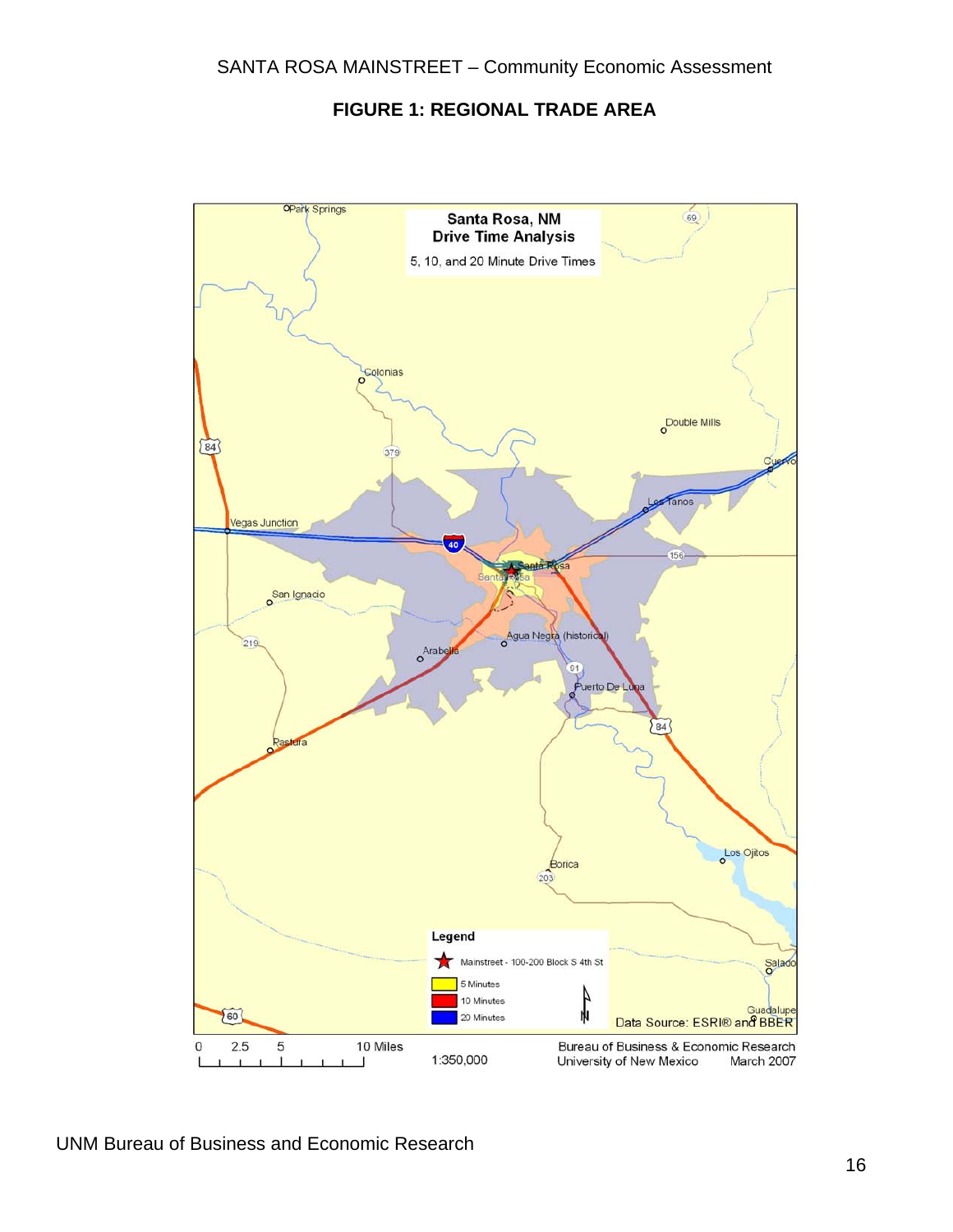# **TABLE 3: REGIONAL TRADE AREA**

| <b>Santa Rosa Regional Trade Area</b>                    |                             |          |          |  |  |  |
|----------------------------------------------------------|-----------------------------|----------|----------|--|--|--|
| Center Point: 200 Block S 4th St                         | <b>Drive Time (Minutes)</b> |          |          |  |  |  |
|                                                          | $0 - 5$                     | $0 - 10$ | $0 - 20$ |  |  |  |
| Population by Age (2006):                                |                             |          |          |  |  |  |
| <b>Total</b>                                             | 3,004                       | 3,036    | 3,279    |  |  |  |
| $0 - 4$                                                  | 164                         | 165      | 175      |  |  |  |
| $5-9$                                                    | 145                         | 147      | 156      |  |  |  |
| $10 - 14$                                                | 155                         | 156      | 168      |  |  |  |
| 15-19                                                    | 223                         | 225      | 242      |  |  |  |
| 20-29                                                    | 498                         | 504      | 553      |  |  |  |
| 30-39                                                    | 372                         | 377      | 417      |  |  |  |
| 40-49                                                    | 575                         | 581      | 628      |  |  |  |
| 50-64                                                    | 477                         | 483      | 519      |  |  |  |
| 65-85                                                    | 345                         | 348      | 369      |  |  |  |
| $85+$                                                    | 50                          | 50       | 52       |  |  |  |
| Median Age                                               | 38.5                        | 38.5     | 38.3     |  |  |  |
| Projected Population Growth by Age Cohort, 2006-2011 (%) |                             |          |          |  |  |  |
| <b>Total</b>                                             | $-0.4%$                     | $-0.6%$  | $-0.5%$  |  |  |  |
| $0 - 4$                                                  | $-2%$                       | $-2%$    | $-2%$    |  |  |  |
| $5-9$                                                    | 6%                          | 5%       | 4%       |  |  |  |
| $10 - 14$                                                | $-1%$                       | $-1%$    | $-2%$    |  |  |  |
| $15 - 19$                                                | $-29%$                      | $-29%$   | $-29%$   |  |  |  |
| 20-29                                                    | 1%                          | 1%       | 1%       |  |  |  |
| 30-39                                                    | 12%                         | 11%      | 11%      |  |  |  |
| 40-49                                                    | $-25%$                      | $-25%$   | $-25%$   |  |  |  |
| 50-64                                                    | 33%                         | 33%      | 32%      |  |  |  |
| 65-85                                                    | $-4%$                       | $-5%$    | $-4%$    |  |  |  |
| $85+$                                                    | 8%                          | 8%       | 10%      |  |  |  |
| Median Age (2011 Projection)                             | 38.9                        | 38.9     | 38.7     |  |  |  |
| <b>Households</b>                                        |                             |          |          |  |  |  |
| Households                                               | 1,010                       | 1,018    | 1,108    |  |  |  |
| <b>Family Households</b>                                 | 676                         | 682      | 746      |  |  |  |
| Average Houshold Size                                    | 2.58                        | 2.57     | 2.51     |  |  |  |
| Race                                                     |                             |          |          |  |  |  |
| White                                                    | 1,733                       | 1,751    | 1,903    |  |  |  |
| <b>Black</b>                                             | 44                          | 45       | 52       |  |  |  |
| American Indian, Eskimo, Aleut                           | 41                          | 42       | 46       |  |  |  |
| Asian or Pacific Islander                                | 21                          | 21       | 22       |  |  |  |
| Other                                                    | 1,039                       | 1,044    | 1,112    |  |  |  |
| Two or More Races                                        | 130                         | 132      | 143      |  |  |  |
| Hispanic Origin                                          | 2,449                       | 2,466    | 2,642    |  |  |  |
| Gender                                                   |                             |          |          |  |  |  |
| Male                                                     | 1,677                       | 1,695    | 1,860    |  |  |  |
| Female                                                   | 1,331                       | 1,339    | 1,418    |  |  |  |

 $\overline{\phantom{0}}$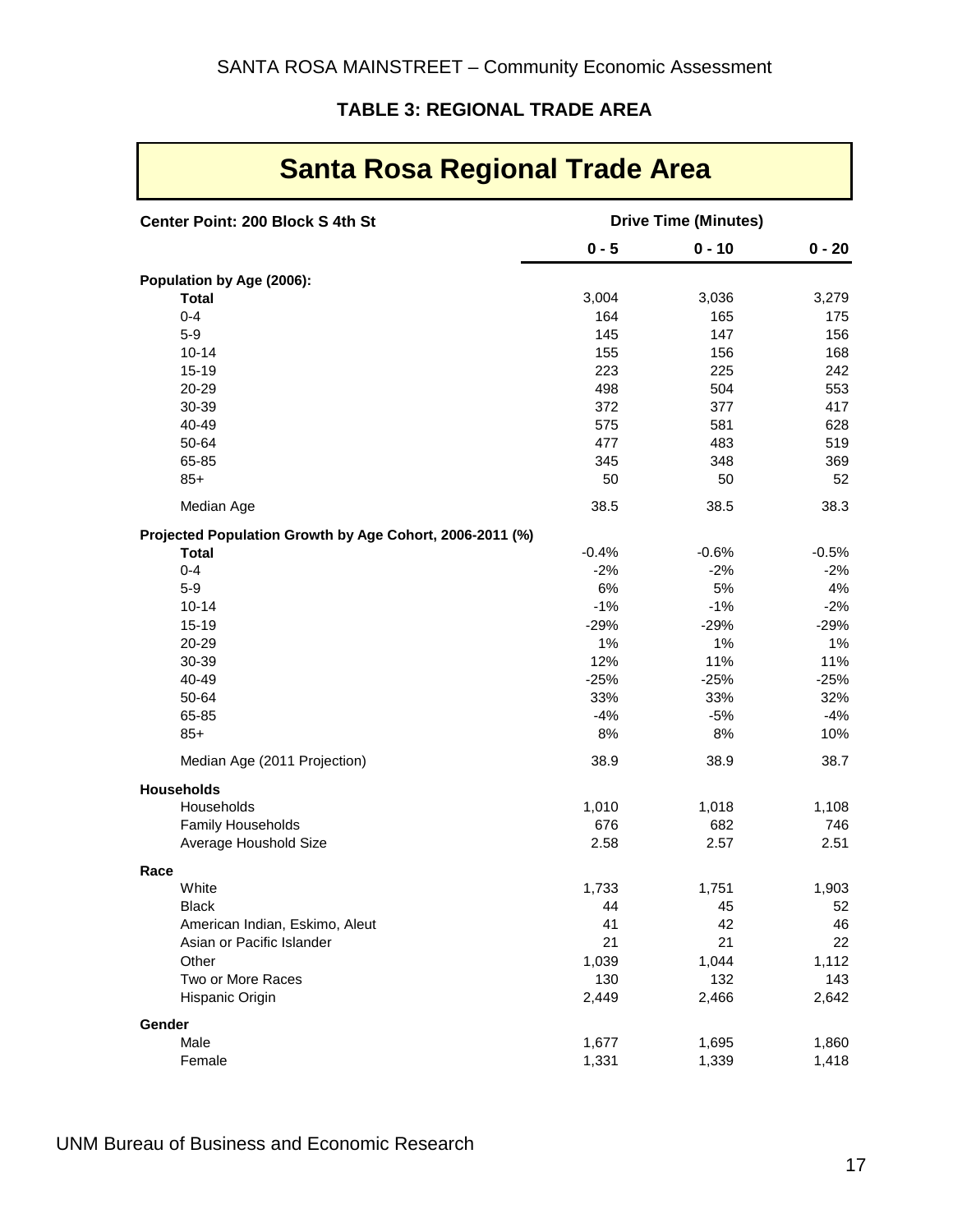| <b>Drive Time (Minutes)</b><br>Center Point: 200 Block S 4th St |          |          |          |
|-----------------------------------------------------------------|----------|----------|----------|
|                                                                 | $0 - 5$  | $0 - 10$ | $0 - 20$ |
| <b>Income</b>                                                   |          |          |          |
| Median Household Income                                         | \$28,591 | \$28,682 | \$28,886 |
| Median Family Income                                            | \$32,169 | \$32,093 | \$32,361 |
| Median Disposable Income                                        | \$24,884 | \$25,000 | \$25,156 |
| Average Household Income                                        | \$34,175 | \$34,186 | \$34,355 |
| Average Family Income                                           | \$37,653 | \$37,632 | \$37,869 |
| Per Capita Income                                               | \$14,207 | \$14,210 | \$14,190 |
| Households by Disposable Income (1)                             |          |          |          |
| $<$ \$15,000                                                    | 30.8%    | 30.7%    | 30.7%    |
| \$15,000-\$24,999                                               | 19.3%    | 19.3%    | 18.8%    |
| \$25,000-\$34,999                                               | 19.3%    | 19.3%    | 19.4%    |
| \$35,000-\$49,999                                               | 17.3%    | 17.4%    | 17.6%    |
| \$50,000-\$74,999                                               | 10.7%    | 10.7%    | 10.8%    |
| \$75,000-\$99,999                                               | 1.5%     | 1.5%     | 1.6%     |
| \$100,000-\$149,999                                             | 0.7%     | 0.7%     | 0.8%     |
| \$150,000-\$199,999                                             | 0.1%     | 0.1%     | 0.1%     |
| \$200,000+                                                      | 0.2%     | 0.2%     | 0.2%     |
| <b>Households by Net Worth</b>                                  |          |          |          |
| $<$ \$15,000                                                    | 41.7%    | 41.7%    | 42.2%    |
| \$15,000-\$34,999                                               | 9.1%     | 9.1%     | 9.0%     |
| \$35,000-\$49,999                                               | 5.5%     | 5.5%     | 5.4%     |
| \$50,000-\$74,999                                               | 6.7%     | 6.7%     | 6.8%     |
| \$75,000-\$99,999                                               | 6.3%     | 6.3%     | 6.1%     |
| \$100,000-\$149,999                                             | 6.3%     | 6.3%     | 6.1%     |
| \$150,000-\$249,999                                             | 7.4%     | 7.4%     | 7.4%     |
| \$250,000-499,999                                               | 9.2%     | 9.2%     | 9.0%     |
| $500,000 +$                                                     | 7.8%     | 7.8%     | 8.0%     |
| <b>Median Net Worth</b>                                         | \$32,320 | \$32,347 | \$30,945 |

# **TABLE 3: REGIONAL TRADE AREA, CONTINUED**

(1) Disposable Income is total income after direct taxes.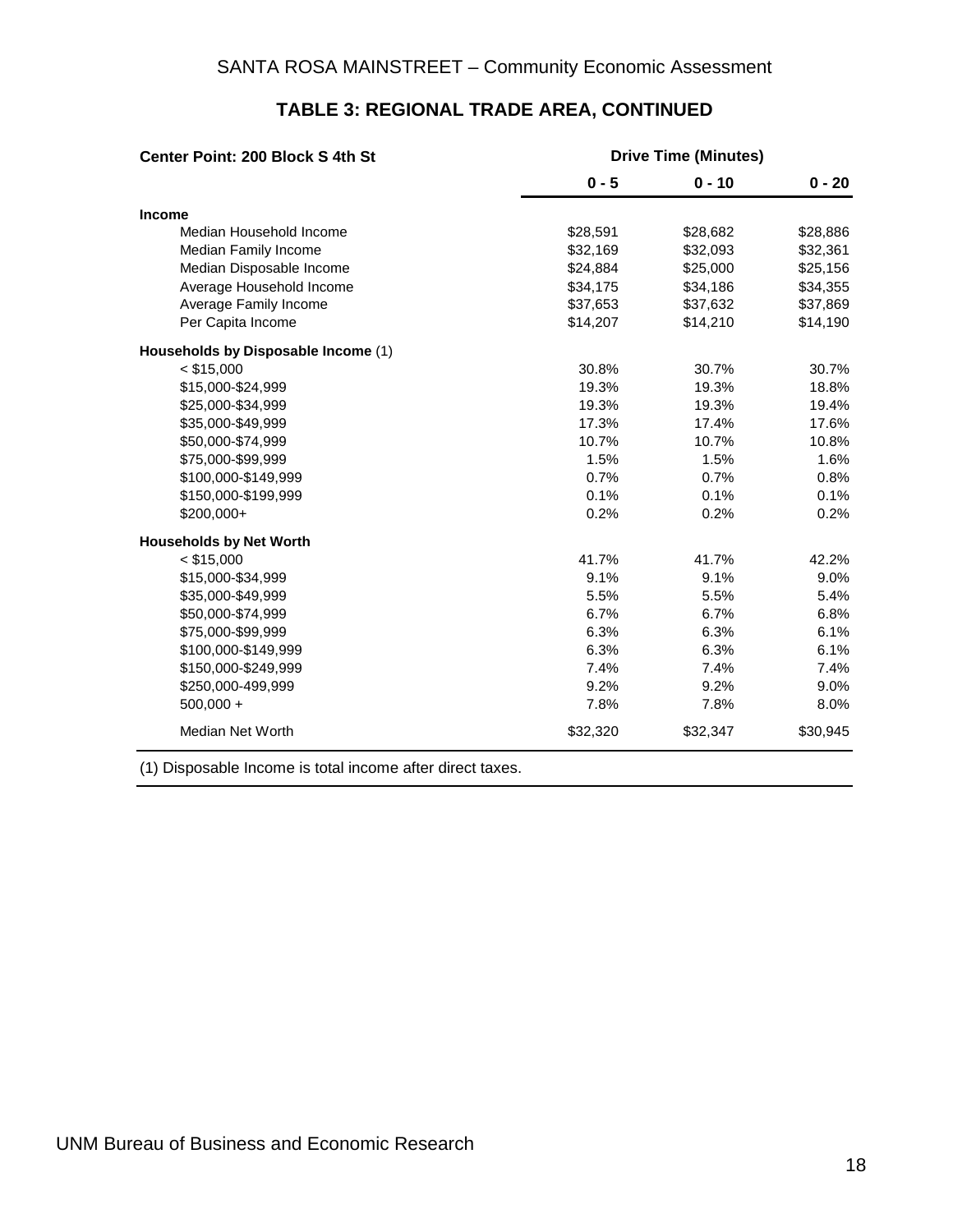## **TABLE 3: REGIONAL TRADE AREA, CONTINUED**

# **CONSUMER EXPENDITURES (2006)**

| <b>Retail Goods Total</b>                    | 14,086,868 | 14,219,565 | 15,578,892 |
|----------------------------------------------|------------|------------|------------|
| <b>Apparel</b>                               | 957,421    | 920,583    | 1,052,668  |
| Men's Apparel                                | 183,378    | 184,978    | 201,414    |
| Women's Apparel                              | 291,161    | 259,855    | 319,474    |
| Children's Apparel                           | 189,936    | 191,681    | 209,628    |
| Infant Apparel (Under 2 Years)               | 55,260     | 55,759     | 60,900     |
| Footwear                                     | 94,274     | 83,654     | 103,858    |
| Watches & Jewelry                            | 69,638     | 70,266     | 76,654     |
| <b>Apparel Products &amp; Services</b>       | 73,774     | 74,390     | 80,740     |
| <b>Computer</b>                              |            |            |            |
| Computers & Hardware for Home Use            | 97,960     | 98,845     | 107,845    |
| Software & Accessories for Home Use          | 13,387     | 13,503     | 14,689     |
| <b>Entertainment/Recreation</b>              | 1,674,779  | 1,690,622  | 1,852,155  |
| <b>Fees &amp; Admissions</b>                 | 221,180    | 223,161    | 243,223    |
| <b>Membership Fees</b>                       | 63,409     | 63,985     | 69,800     |
| Fees for Participant Sports excluding Trips  | 44,046     | 44,445     | 48,489     |
| Admission to Movies/Theater/Opera/Ballet     | 51,767     | 52,206     | 56,670     |
| Admission to Sporting Events excluding Trips | 21,203     | 21,398     | 23,384     |
| <b>Fees for Recreational Lessons</b>         | 40,754     | 41,127     | 44,880     |
| <b>TV/Video/Sound Equipment</b>              | 502,550    | 775,786    | 592,196    |
| Community Antenna or Cable TV                | 334,448    | 556,591    | 367,766    |
| Color TVs                                    | 54,376     | 54,866     | 59,876     |
| VCRs/Video Cameras & DVD Players             | 18,687     | 18,857     | 20,596     |
| Video Cassettes & DVDs                       | 25,032     | 25,260     | 27,594     |
| Video Game Hardware & Software               | 15,640     | 15,782     | 17,233     |
| <b>Satellite Dishes</b>                      | 1,250      | 1,263      | 1,396      |
| Rental of Video Cassettes & DVDs             | 28,467     | 28,703     | 31,151     |
| Sound Equipment                              | 21,954     | 71,749     | 63,651     |
| Rental/Repair of TV/VCR/Sound Equipment      | 2,695      | 2,716      | 2,934      |
| Pets                                         | 270,507    | 273,225    | 300,951    |
| Toys & Games                                 | 101,338    | 102,269    | 111,805    |
| Recreational Vehicles & Fees                 | 272,305    | 275,308    | 305,615    |
| Sports/Rec/Exercise Equipment                | 91,395     | 92,272     | 101,199    |
| Photo Equipment/Supplies                     | 65,868     | 66,456     | 72,452     |
| Film Processing                              | 20,722     | 20,911     | 22,833     |
| Reading                                      | 100,442    | 101,339    | 110,453    |
| <b>Food at Home</b>                          | 2,712,594  | 2,737,411  | 2,992,580  |
| <b>Bakery &amp; Cereal Products</b>          | 392,697    | 396,305    | 433,384    |
| Meat/Poultry/Fish/Eggs                       | 740,929    | 747,701    | 817,453    |
| Dairy Products                               | 294,803    | 747,701    | 325,314    |
| Fruit & Vegetables                           | 439,918    | 443,929    | 485,099    |
| Snacks/Other Food                            | 844,246    | 851,963    | 931,330    |
| Nonalcoholic Beverages                       | 242,722    | 244,965    | 268,033    |
| <b>Food Away from Home</b>                   | 1,622,733  | 1,637,303  | 1,786,942  |
| <b>Alcoholic Beverages</b>                   | 338,703    | 300,890    | 373,178    |
| <b>Financial</b>                             |            |            |            |
| Investments                                  | 864,731    | 872,333    | 946,756    |
| Vehicle Loans                                | 3,699,379  | 3,735,147  | 4,102,186  |

UNM Bureau of Business and Economic Research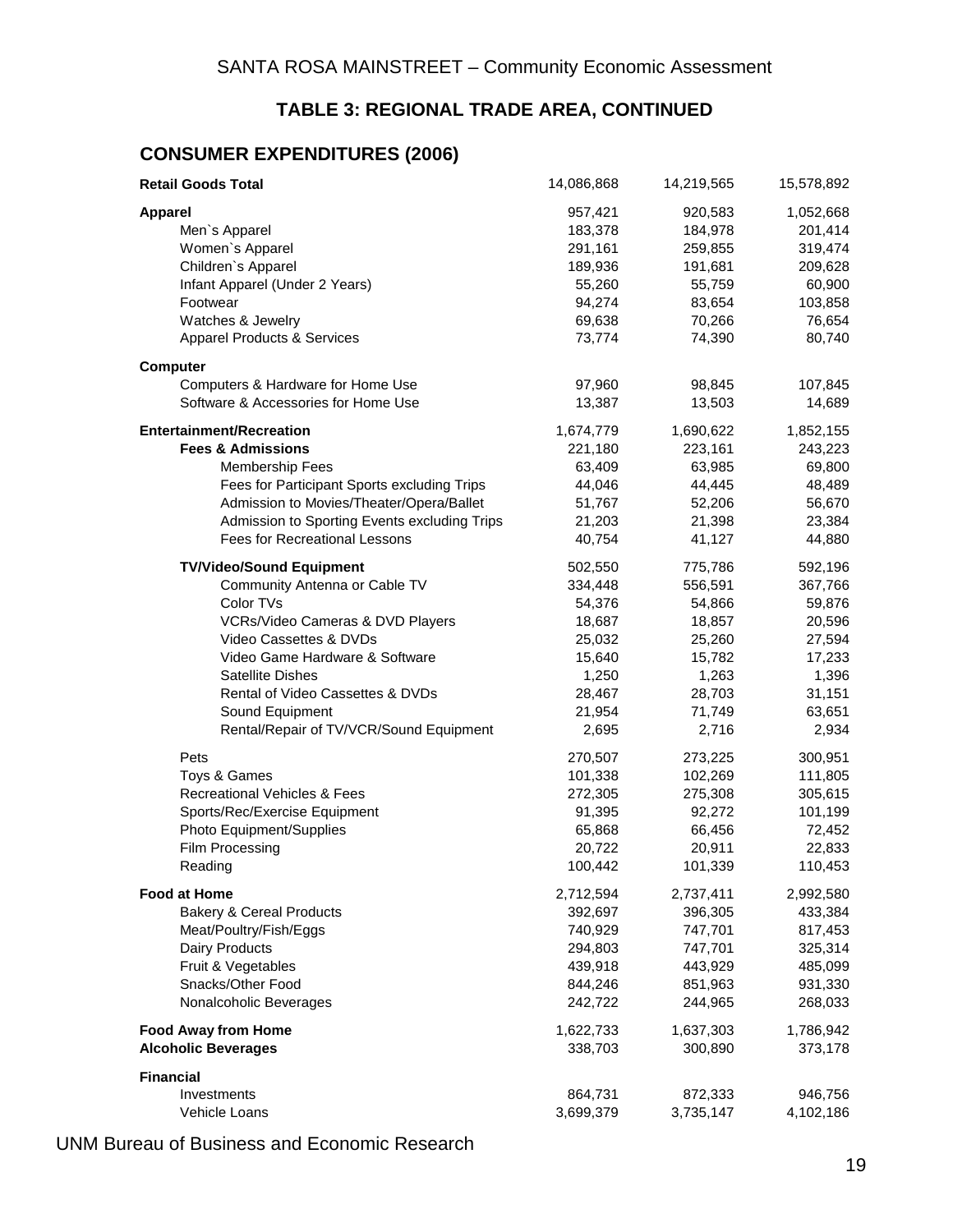### **TABLE 3: REGIONAL TRADE AREA, CONTINUED**

# **CONSUMER EXPENDITURES (2006) continued**

| Health                                        | 2,325,599 | 2,346,958 | 2,565,622 |
|-----------------------------------------------|-----------|-----------|-----------|
| <b>Nonprescription Drugs</b>                  | 67,483    | 68,093    | 74,350    |
| <b>Prescription Drugs</b>                     | 415,897   | 419,694   | 458,700   |
| Eyeglasses & Contact Lenses                   | 45,710    | 46,137    | 50,487    |
| <b>Housing</b>                                | 5,878,544 | 5,932,524 | 6,482,805 |
| Mortgage Payment & Basics                     | 3,409,843 | 3,443,100 | 3,779,952 |
| Maintenance & Remodeling Services             | 776,031   | 783,644   | 860,426   |
| Maintenance & Remodeling Materials            | 204,565   | 206,694   | 228,211   |
| Utilities/Fuel/Public Services                | 2,387,248 | 2,408,981 | 2,632,604 |
| <b>Telephone Services</b>                     | 788,369   | 795,488   | 868,820   |
| <b>Household Furnishings &amp; Equipment</b>  | 902,046   | 910,540   | 997,042   |
| <b>Household Textiles</b>                     | 58,584    | 59,122    | 64,591    |
| Furniture                                     | 276,671   | 279,243   | 305,489   |
| <b>Floor Coverings</b>                        | 27,689    | 27,952    | 30,587    |
| <b>Major Appliances</b>                       | 153,213   | 154,683   | 169,662   |
| Housewares                                    | 41,160    | 41,560    | 45,618    |
| Small Appliances                              | 19,576    | 19,755    | 21,585    |
| Luggage                                       | 3,599     | 3,629     | 3,941     |
| Telephones & Accessories                      | 10,059    | 10,147    | 11,050    |
| <b>Household Services &amp; Supplies</b>      |           |           |           |
| <b>Computer Information Services</b>          | 80,026    | 80,757    | 88,229    |
| Child Care                                    | 143,454   | 144,689   | 157,317   |
| Lawn & Garden                                 | 272,231   | 275,027   | 303,392   |
| Moving/Storage/Freight Express                | 18,410    | 18,576    | 20,255    |
| <b>Housekeeping Services</b>                  | 49,247    | 49,686    | 54,142    |
| <b>Housekeeping Supplies</b>                  | 414,359   | 457,246   | 457,246   |
| <b>Miscellaneous</b>                          |           |           |           |
| <b>Personal Care Products</b>                 | 232,136   | 206,327   | 255,528   |
| School Books & Supplies                       | 55,981    | 56,402    | 60,768    |
| <b>Smoking Products</b>                       | 338,703   | 300,890   | 373,178   |
| <b>Insurance</b>                              |           |           |           |
| <b>Owners &amp; Renters</b>                   | 256,953   | 259,416   | 284,559   |
| Vehicle                                       | 738,637   | 652,018   | 816,689   |
| Health                                        | 1,161,449 | 1,172,139 | 1,281,564 |
| Life & Other Personal                         | 298,466   | 376,916   | 770,166   |
| <b>Transportation (Local)</b>                 |           |           |           |
| Transportation-Vehicle Purchases (Net Outlay) | 3,588,534 | 3,623,174 | 3,978,482 |
| Transportation - Gasoline & Motor Oil         | 1,127,398 | 1,138,148 | 1,248,571 |
| Vehicle Maintenance & Repairs                 | 549,248   | 554,395   | 607,013   |
| <b>Travel</b>                                 | 805,136   | 812,504   | 887,320   |
| <b>Airline Fares</b>                          | 147,989   | 149,299   | 162,564   |
| Travel - Lodging on Trips                     | 182,874   | 184,577   | 201,861   |
| Auto/Truck/Van Rental on Trips                | 15,944    | 16,092    | 17,573    |
| Travel - Food & Drink on Trips                | 215,971   | 217,966   | 238,212   |
|                                               |           |           |           |

**Source: ESRI, 2006 Estimates & Projections.**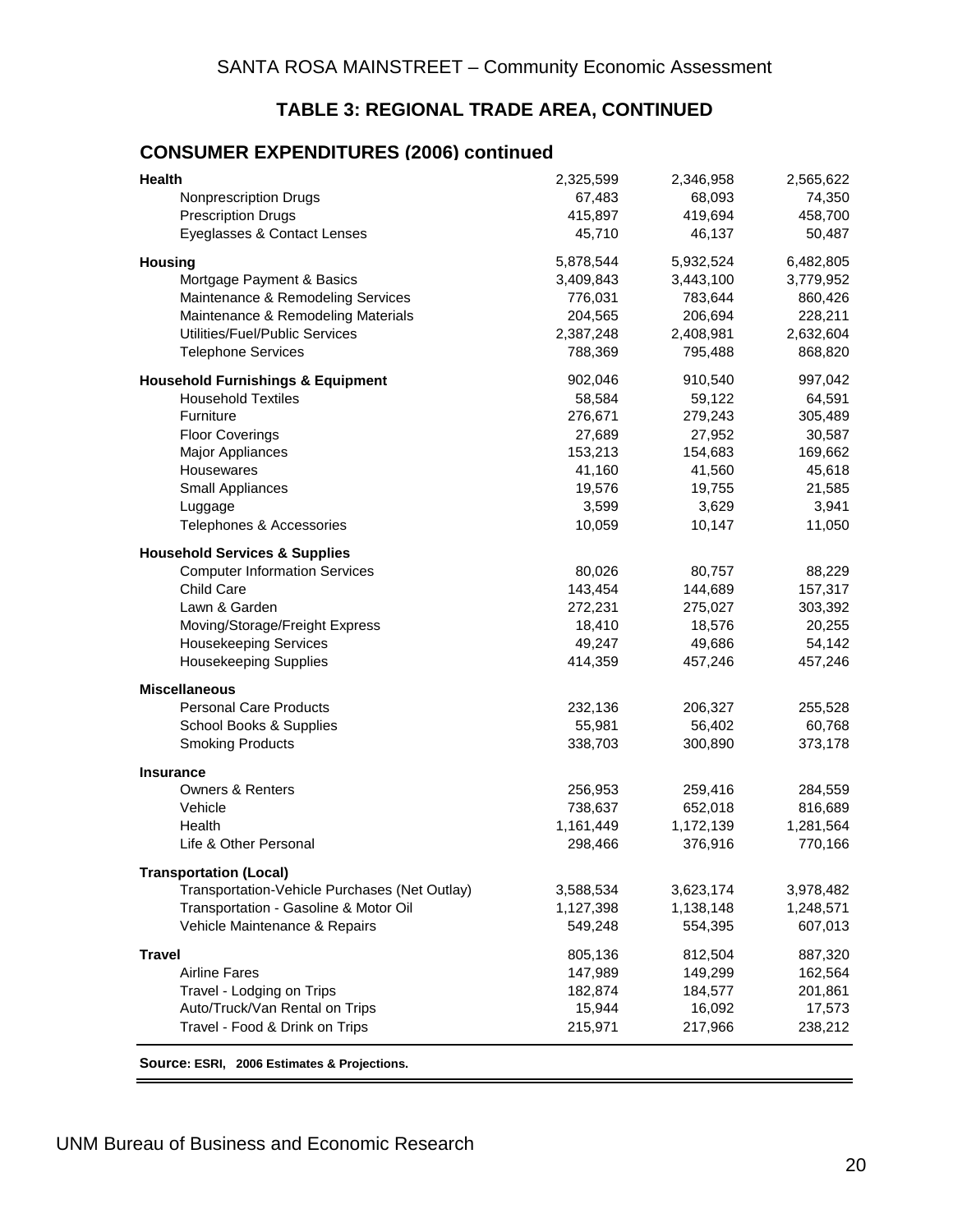# **FIGURE 2: LOCAL TRADE AREA**

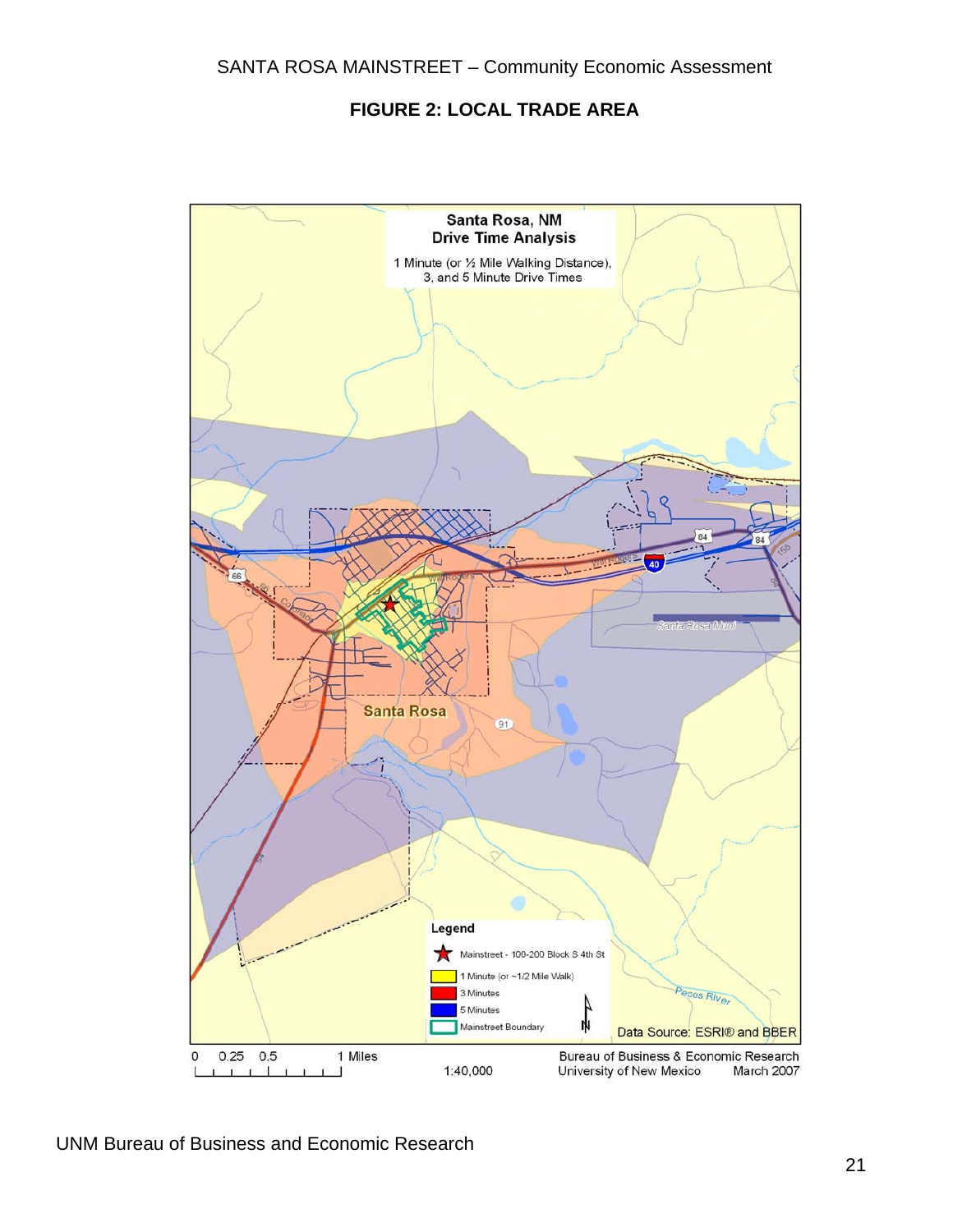# **TABLE 4: LOCAL TRADE AREA**

| <b>Santa Rosa Local Trade Area</b> |  |  |  |  |  |
|------------------------------------|--|--|--|--|--|
|------------------------------------|--|--|--|--|--|

| Center Point: 200 Block S 4th St                         | <b>Drive Time (Minutes)</b> |         |         |
|----------------------------------------------------------|-----------------------------|---------|---------|
|                                                          | $0 - 1$                     | $0 - 3$ | $0 - 5$ |
| Population by Age (2006):                                |                             |         |         |
| <b>Total</b>                                             | 700                         | 2,080   | 3,004   |
| $0 - 4$                                                  | 45                          | 126     | 164     |
| $5-9$                                                    | 39                          | 112     | 145     |
| $10 - 14$                                                | 37                          | 118     | 155     |
| $15 - 19$                                                | 57                          | 159     | 223     |
| 20-29                                                    | 102                         | 297     | 498     |
| 30-39                                                    | 64                          | 203     | 372     |
| 40-49                                                    | 126                         | 392     | 575     |
| 50-64                                                    | 113                         | 350     | 477     |
| 65-85                                                    | 100                         | 281     | 345     |
| $85+$                                                    | 17                          | 42      | 50      |
| Median Age                                               | 40.5                        | 40.7    | 38.5    |
| Projected Population Growth by Age Cohort, 2006-2011 (%) |                             |         |         |
| <b>Total</b>                                             | $-0.7%$                     | $-0.7%$ | $-0.4%$ |
| $0 - 4$                                                  | 0%                          | $-2%$   | $-2%$   |
| $5-9$                                                    | 5%                          | 4%      | 6%      |
| $10 - 14$                                                | 11%                         | $-1%$   | $-1%$   |
| $15 - 19$                                                | $-35%$                      | $-27%$  | $-29%$  |
| 20-29                                                    | $-3%$                       | 0%      | 1%      |
| 30-39                                                    | 20%                         | 17%     | 12%     |
| 40-49                                                    | $-25%$                      | $-30%$  | $-25%$  |
| 50-64                                                    | 35%                         | 36%     | 33%     |
| 65-85                                                    | $-8%$                       | $-7%$   | $-4%$   |
| $85+$                                                    | 6%                          | 10%     | 8%      |
| Median Age (2011 Projection)                             | 41.3                        | 41.4    | 38.9    |
| <b>Households</b>                                        |                             |         |         |
| Households                                               | 309                         | 864     | 1,010   |
| Family Households                                        | 197                         | 570     | 676     |
| Average Houshold Size                                    | 2.24                        | 2.36    | 2.58    |
| Race                                                     |                             |         |         |
| White                                                    | 380                         | 1,100   | 1,733   |
| <b>Black</b>                                             | 5                           | 12      | 44      |
| American Indian, Eskimo, Aleut                           | 6                           | 20      | 41      |
| Asian or Pacific Islander                                | 3                           | 14      | 21      |
| Other                                                    | 281                         | 851     | 1,039   |
| Two or More Races                                        | 23                          | 80      | 130     |
| Hispanic Origin                                          | 618                         | 1,811   | 2,449   |
| Gender                                                   |                             |         |         |
| Male                                                     | 333                         | 1,022   | 1,677   |
| Female                                                   | 366                         | 1,056   | 1,331   |
|                                                          |                             |         |         |

UNM Bureau of Business and Economic Research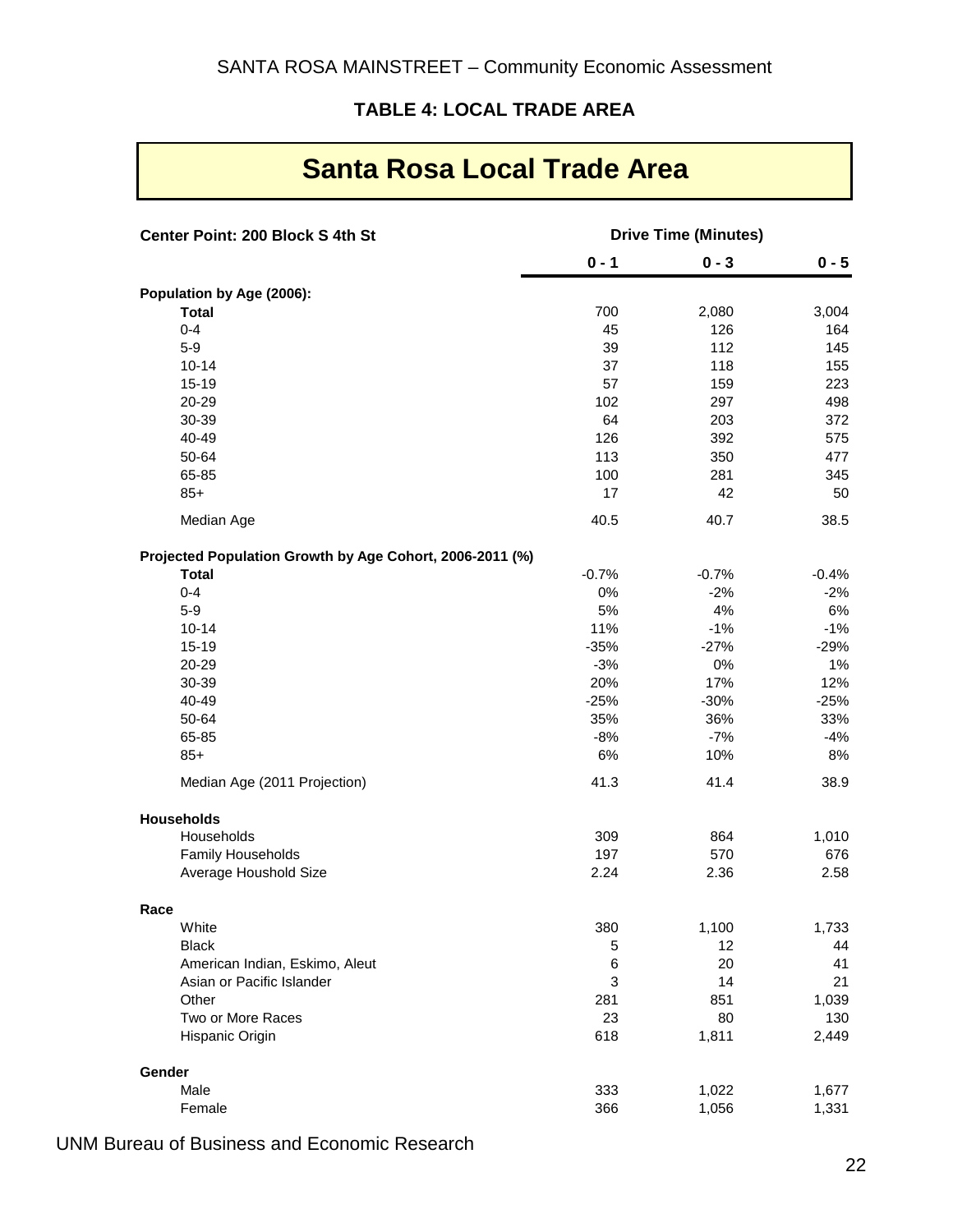| Center Point: 200 Block S 4th St    | <b>Drive Time (Minutes)</b> |          |          |  |  |  |  |
|-------------------------------------|-----------------------------|----------|----------|--|--|--|--|
|                                     | $0 - 1$                     | $0 - 3$  | $0 - 5$  |  |  |  |  |
| Income                              |                             |          |          |  |  |  |  |
| Median Household Income             | \$26,750                    | \$27,649 | \$28,591 |  |  |  |  |
| Median Family Income                | \$31,150                    | \$31,212 | \$32,169 |  |  |  |  |
| Median Disposable Income            | \$22,669                    | \$23,723 | \$24,884 |  |  |  |  |
| Average Household Income            | \$32,167                    | \$33,366 | \$34,175 |  |  |  |  |
| Average Family Income               | \$36,860                    | \$36,850 | \$37,653 |  |  |  |  |
| Per Capita Income                   | \$13,988                    | \$14,089 | \$14,207 |  |  |  |  |
| Households by Disposable Income (1) |                             |          |          |  |  |  |  |
| $<$ \$15,000                        | 32.5%                       | 31.2%    | 30.8%    |  |  |  |  |
| \$15,000-\$24,999                   | 20.7%                       | 20.6%    | 19.3%    |  |  |  |  |
| \$25,000-\$34,999                   | 18.5%                       | 19.2%    | 19.3%    |  |  |  |  |
| \$35,000-\$49,999                   | 16.2%                       | 16.4%    | 17.3%    |  |  |  |  |
| \$50,000-\$74,999                   | 10.5%                       | 10.4%    | 10.7%    |  |  |  |  |
| \$75,000-\$99,999                   | 1.1%                        | 1.3%     | 1.5%     |  |  |  |  |
| \$100,000-\$149,999                 | 0.3%                        | 0.5%     | 0.7%     |  |  |  |  |
| \$150,000-\$199,999                 | 0.1%                        | 0.1%     | 0.1%     |  |  |  |  |
| \$200,000+                          | 0.1%                        | 0.2%     | 0.2%     |  |  |  |  |
| <b>Households by Net Worth</b>      |                             |          |          |  |  |  |  |
| $<$ \$15,000                        | 40.1%                       | 40.8%    | 41.7%    |  |  |  |  |
| \$15,000-\$34,999                   | 8.8%                        | 9.5%     | 9.1%     |  |  |  |  |
| \$35,000-\$49,999                   | 5.8%                        | 5.8%     | 5.5%     |  |  |  |  |
| \$50,000-\$74,999                   | 6.7%                        | 6.7%     | 6.7%     |  |  |  |  |
| \$75,000-\$99,999                   | 7.0%                        | 6.8%     | 6.3%     |  |  |  |  |
| \$100,000-\$149,999                 | 6.6%                        | 6.5%     | 6.3%     |  |  |  |  |
| \$150,000-\$249,999                 | 7.1%                        | 7.2%     | 7.4%     |  |  |  |  |
| \$250,000-499,999                   | 10.9%                       | 9.6%     | 9.2%     |  |  |  |  |
| $500,000 +$                         | 7.1%                        | 7.2%     | 7.8%     |  |  |  |  |
| <b>Median Net Worth</b>             | \$37,750                    | \$34,029 | \$32,320 |  |  |  |  |

# **TABLE 4: LOCAL TRADE AREA, CONTINUED**

(1) Disposable Income is total income after direct taxes.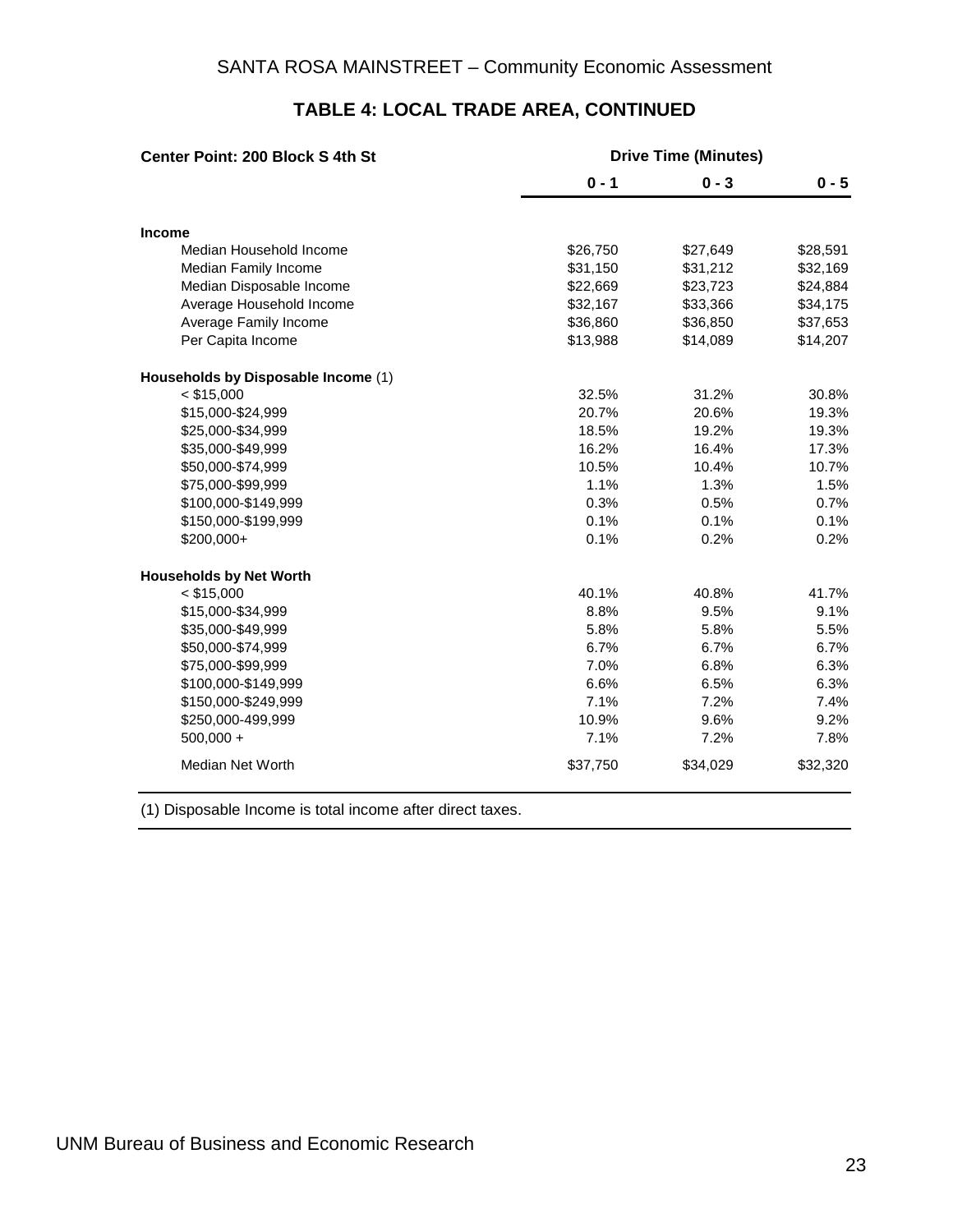# **TABLE 4: LOCAL TRADE AREA, CONTINUED**

# **CONSUMER EXPENDITURES (2006)**

| <b>Retail Goods Total</b>                    | 3,946,749 | 11,736,155 | 14,086,868 |
|----------------------------------------------|-----------|------------|------------|
| <b>Apparel</b>                               | 282,522   | 596,855    | 957,421    |
| Men's Apparel                                | 54,651    | 155,029    | 183,378    |
| Women's Apparel                              | 87,572    | 87,572     | 291,161    |
| Children's Apparel                           | 53,669    | 159,025    | 189,936    |
| Infant Apparel (Under 2 Years)               | 15,803    | 46,414     | 55,260     |
| Footwear                                     | 27,433    | 27,433     | 94,274     |
| Watches & Jewelry                            | 20,794    | 58,529     | 69,638     |
| <b>Apparel Products &amp; Services</b>       | 22,600    | 62,853     | 73,774     |
| Computer                                     |           |            |            |
| Computers & Hardware for Home Use            | 29,309    | 82,288     | 97,960     |
| Software & Accessories for Home Use          | 4,066     | 11,334     | 13,387     |
| <b>Entertainment/Recreation</b>              | 476,050   | 1,394,163  | 1,674,779  |
| <b>Fees &amp; Admissions</b>                 | 67,757    | 186,088    | 221,180    |
| <b>Membership Fees</b>                       | 19,317    | 53,224     | 63,409     |
| Fees for Participant Sports excluding Trips  | 13,289    | 36,986     | 44,046     |
| Admission to Movies/Theater/Opera/Ballet     | 16,362    | 43,989     | 51,767     |
| Admission to Sporting Events excluding Trips | 6,243     | 17,743     | 21,203     |
| <b>Fees for Recreational Lessons</b>         | 12,546    | 34,148     | 40,754     |
| <b>TV/Video/Sound Equipment</b>              | 162,535   | 649,492    | 502,550    |
| Community Antenna or Cable TV                | 97,612    | 465,866    | 334,448    |
| Color TVs                                    | 15,943    | 45,708     | 54,376     |
| VCRs/Video Cameras & DVD Players             | 5,447     | 15,673     | 18,687     |
| Video Cassettes & DVDs                       | 7,258     | 20,995     | 25,032     |
| Video Game Hardware & Software               | 4,528     | 13,135     | 15,640     |
| <b>Satellite Dishes</b>                      | 326       | 1,018      | 1,250      |
| Rental of Video Cassettes & DVDs             | 8,607     | 24,281     | 28,467     |
| Sound Equipment                              | 21,954    | 60,493     | 21,954     |
| Rental/Repair of TV/VCR/Sound Equipment      | 860       | 2,322      | 2,695      |
| Pets                                         | 72,121    | 222,358    | 270,507    |
| Toys & Games                                 | 29,063    | 84,855     | 101,338    |
| <b>Recreational Vehicles &amp; Fees</b>      | 68,509    | 219,136    | 272,305    |
| Sports/Rec/Exercise Equipment                | 25,813    | 75,859     | 91,395     |
| Photo Equipment/Supplies                     | 19,728    | 55,454     | 65,868     |
| Film Processing                              | 6,087     | 17,387     | 20,722     |
| Reading                                      | 30,525    | 84,546     | 100,442    |
| <b>Food at Home</b>                          | 839,133   | 2,272,907  | 2,712,594  |
| <b>Bakery &amp; Cereal Products</b>          | 111,322   | 328,782    | 392,697    |
| Meat/Poultry/Fish/Eggs                       | 209,406   | 620,932    | 740,929    |
| Dairy Products                               | 84,036    | 620,932    | 294,803    |
| Fruit & Vegetables                           | 126,333   | 368,845    | 439,918    |
| Snacks/Other Food                            | 239,813   | 707,538    | 844,246    |
| Nonalcoholic Beverages                       | 68,222    | 202,987    | 242,722    |
| <b>Food Away from Home</b>                   | 471,555   | 1,364,592  | 1,622,733  |
| <b>Alcoholic Beverages</b>                   | 95,151    | 95,151     | 338,703    |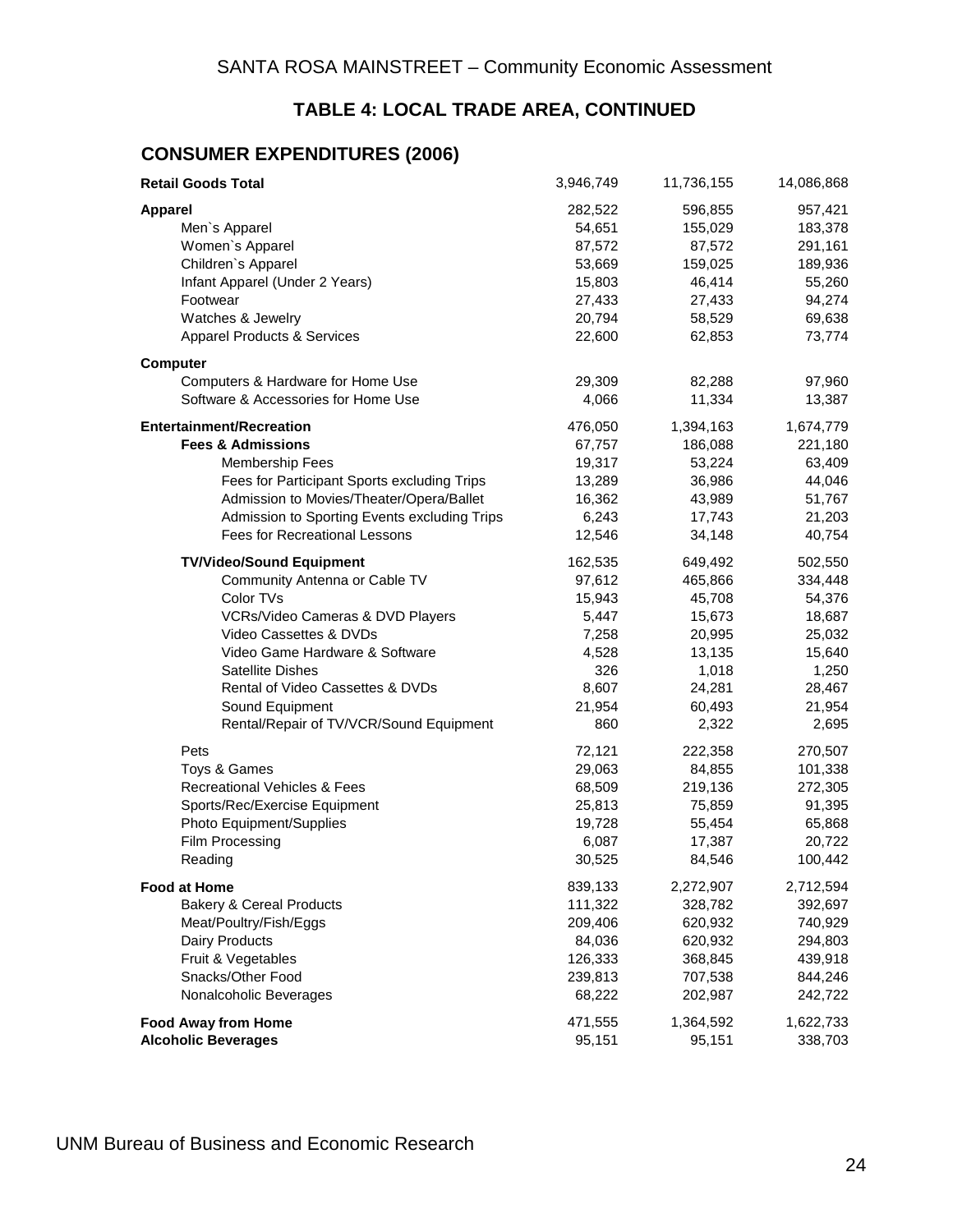#### **TABLE 4: LOCAL TRADE, CONTINUED CONSUMER EXPENDITURES (2006) continued Financial**

| <b>Filialitial</b>                            |           |           |           |
|-----------------------------------------------|-----------|-----------|-----------|
| Investments                                   | 298,466   | 730,257   | 864,731   |
| Vehicle Loans                                 | 1,001,621 | 3,065,725 | 3,699,379 |
|                                               |           |           |           |
| <b>Health</b>                                 | 669,457   | 1,947,229 | 2,325,599 |
| <b>Nonprescription Drugs</b>                  | 19,543    | 56,682    | 67,483    |
| <b>Prescription Drugs</b>                     | 118,836   | 348,628   | 415,897   |
|                                               |           |           |           |
| Eyeglasses & Contact Lenses                   | 13,258    | 38,134    | 45,710    |
| <b>Housing</b>                                | 1,719,697 | 4,922,436 | 5,878,544 |
| Mortgage Payment & Basics                     | 965,948   | 2,820,900 | 3,409,843 |
|                                               |           |           |           |
| Maintenance & Remodeling Services             | 222,439   | 641,222   | 776,031   |
| Maintenance & Remodeling Materials            | 54,697    | 166,864   | 204,565   |
| Utilities/Fuel/Public Services                | 679,764   | 2,002,200 | 2,387,248 |
| <b>Telephone Services</b>                     | 225,316   | 662,236   | 788,369   |
|                                               |           |           |           |
| <b>Household Furnishings &amp; Equipment</b>  | 258,670   | 751,614   | 902,046   |
| <b>Household Textiles</b>                     | 17,295    | 49,058    | 58,584    |
| Furniture                                     | 79,692    | 231,117   | 276,671   |
| <b>Floor Coverings</b>                        | 8,326     | 23,044    | 27,689    |
| Major Appliances                              | 43,046    | 127,178   | 153,213   |
| Housewares                                    | 11,563    | 34,088    | 41,160    |
|                                               |           |           |           |
| Small Appliances                              | 5,757     | 16,393    | 19,576    |
| Luggage                                       | 1,130     | 3,056     | 3,599     |
| Telephones & Accessories                      | 3,003     | 8,498     | 10,059    |
| <b>Household Services &amp; Supplies</b>      |           |           |           |
|                                               |           |           |           |
| <b>Computer Information Services</b>          | 23,315    | 67,072    | 80,026    |
| <b>Child Care</b>                             | 43,900    | 121,583   | 143,454   |
| Lawn & Garden                                 | 72,552    | 222,723   | 272,231   |
| Moving/Storage/Freight Express                | 5,595     | 15,476    | 18,410    |
| <b>Housekeeping Services</b>                  | 15,000    | 41,474    | 49,247    |
| <b>Housekeeping Supplies</b>                  | 118,799   | 414,359   | 414,359   |
|                                               |           |           |           |
| <b>Miscellaneous</b>                          |           |           |           |
| <b>Personal Care Products</b>                 | 67,162    | 67,162    | 232,136   |
| School Books & Supplies                       | 18,302    | 48,508    | 55,981    |
| <b>Smoking Products</b>                       | 95,151    | 95,151    | 338,703   |
|                                               |           |           |           |
| <b>Insurance</b>                              |           |           |           |
| <b>Owners &amp; Renters</b>                   | 71,711    | 213,332   | 256,953   |
| Vehicle                                       | 208,197   | 208,197   | 738,637   |
| Health                                        | 333,841   | 972,079   | 1,161,449 |
| Life & Other Personal                         | 105,022   | 310,285   | 298,466   |
|                                               |           |           |           |
| <b>Transportation (Local)</b>                 |           |           |           |
| Transportation-Vehicle Purchases (Net Outlay) | 975,167   | 2,974,863 | 3,588,534 |
| Transportation - Gasoline & Motor Oil         | 308,448   | 936,954   | 1,127,398 |
| Vehicle Maintenance & Repairs                 | 155,915   | 458,077   | 549,248   |
|                                               |           |           |           |
| <b>Travel</b>                                 | 239,701   | 674,645   | 805,136   |
| <b>Airline Fares</b>                          | 45,788    | 124,785   | 147,989   |
| Travel - Lodging on Trips                     | 53,745    | 152,704   | 182,874   |
| Auto/Truck/Van Rental on Trips                | 4,860     | 13,339    | 15,944    |
|                                               |           |           |           |
| Travel - Food & Drink on Trips                | 63,859    | 180,646   | 215,971   |
|                                               |           |           |           |

**Source: ESRI, 2006 Estimates & Projections.**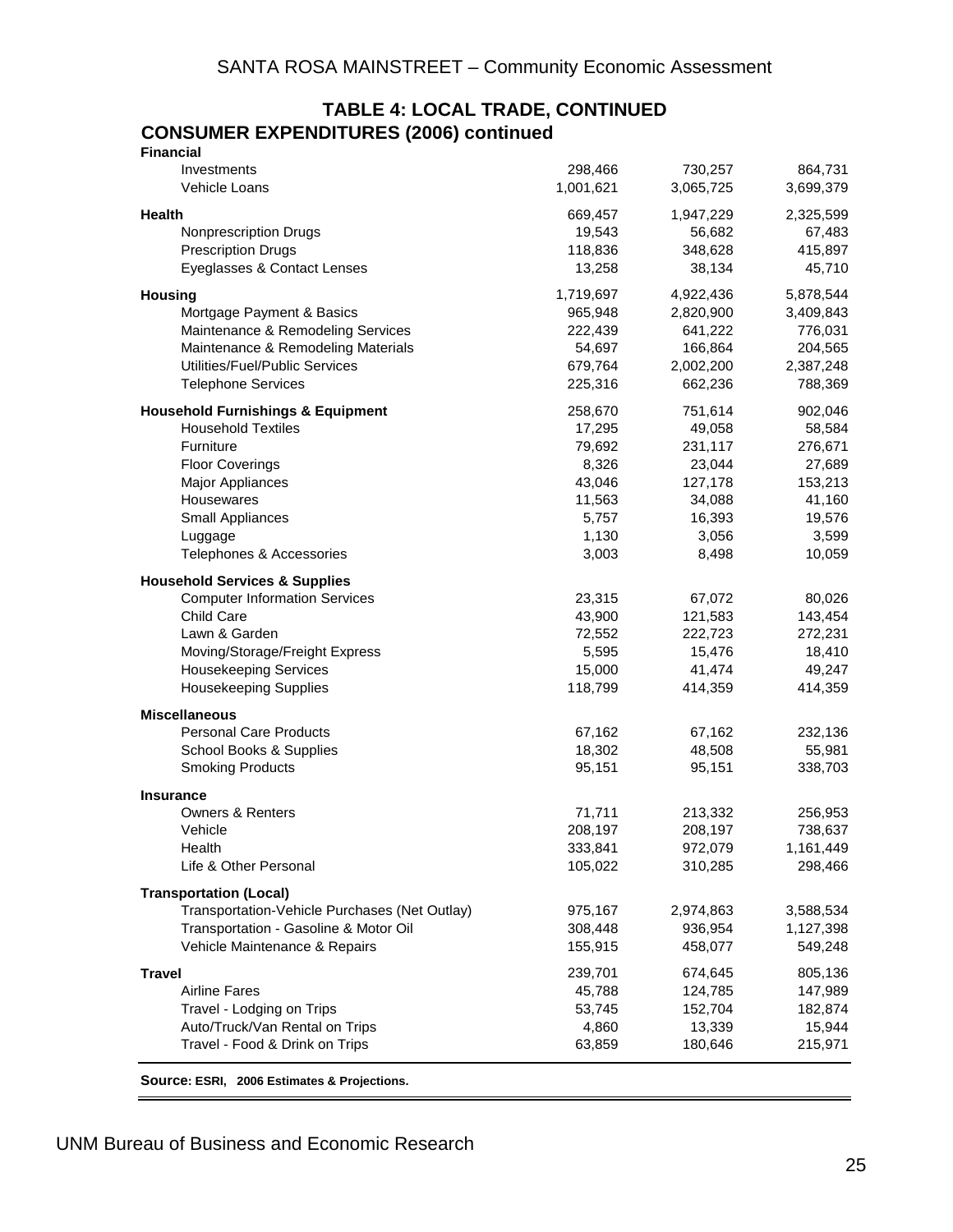#### **TABLE 5: SANTA ROSA TAXABLE GROSS RECEIPTS AND PULL FACTORS, 1989 & 2002**

| <b>SANTA ROSA</b>                                |            | <b>TAXABLE GROSS</b><br><b>RECEIPTS (2002 \$)</b> | <b>PULL FACTOR</b> |       |             | <b>NET GAIN/LOSS (2002 \$)</b> |                 | CHANGE (1989-2002) |
|--------------------------------------------------|------------|---------------------------------------------------|--------------------|-------|-------------|--------------------------------|-----------------|--------------------|
| <b>INDUSTRIES</b>                                | 1989       | 2002                                              | 1989               | 2002  | 1989        | 2002                           | <b>TGR Real</b> | Real<br>Gain/Loss  |
| <b>Contract Construction</b>                     | 1,677,427  | 14,400,728                                        | 71%                | 403%  | (673, 244)  | 10,824,740                     |                 | 759% 11,497,984    |
| <b>Manufacturing</b>                             |            |                                                   |                    |       |             |                                |                 |                    |
| <b>Transportation, Communications, Utilities</b> | 3,255,868  | 2,904,757                                         | 153%               | 151%  | 1,124,142   | 980,909                        | $-11%$          | (143, 233)         |
| <b>Wholesale Trade</b>                           | 695,927    | 1,820,911                                         | 56%                | 130%  | (552, 705)  | 425,046                        | 162%            | 977,751            |
| <b>Retail Food Stores</b>                        | 4,897,439  | 7,439,830                                         | 323%               | 489%  | 3,381,715   | 5,917,190                      | 52%             | 2,535,476          |
| <b>Gasoline Service Stations</b>                 | 5,533,968  | 1,054,457                                         | 3892%              | 664%  | 5,391,772   | 895,710                        | $-81%$          | (4,496,062)        |
| Misc Vehicle and Accessory Dealers               |            |                                                   |                    |       |             |                                |                 |                    |
| Apparel and Accessory Stores                     | 520,829    | 130,289                                           | 121%               | 33%   | 90,452      | (263,053)                      | $-75%$          | (353, 505)         |
| Furniture and Home Furnishings                   |            |                                                   |                    |       |             |                                |                 |                    |
| Eating and Drinking Establishments               | 4,601,211  | 6,482,738                                         | 443%               | 503%  | 3,563,303   | 5,194,466                      | 41%             | 1,631,163          |
| <b>Liquor Dispensers</b>                         | 737,488    | 37,951                                            | 225%               | 24%   | 410,201     | (117, 237)                     | $-95%$          | (527, 438)         |
| Misc Retailers (ALL)*                            | 1,217,047  | 63,353                                            | 26%                | 1%    | (3,512,363) | (5,824,583)                    | -95%            | (2,312,220)        |
| <b>Total Retail Trade</b>                        | 18,375,014 | 21,652,977                                        | 220%               | 203%  | 10,009,305  | 11,004,295                     | 18%             | 994,990            |
| <b>Finance, Insurance and Real Estate</b>        | 313,957    | 244,499                                           | 55%                | 40%   | (254, 746)  | (370, 022)                     | $-22%$          | (115, 276)         |
| Hotels, Motels                                   | 6,381,715  | 4,823,599                                         | 1571%              | 1085% | 5,975,504   | 4,378,920                      | $-24%$          | (1,596,584)        |
| <b>Personal Services</b>                         | 157,829    | 97,063                                            | 57%                | 24%   | (118,982)   | (309, 241)                     | $-39%$          | (190, 260)         |
| <b>Misc Business Services</b>                    |            | 508,936                                           |                    | 39%   |             | (811, 388)                     |                 |                    |
| Auto Rental and Repair                           | 1,136,523  | 1,848,732                                         | 311%               | 397%  | 771,194     | 1,383,062                      | 63%             | 611,868            |
| <b>Misc Repair Services</b>                      |            |                                                   |                    |       |             |                                |                 |                    |
| <b>Motion Pictures</b>                           | 119,146    |                                                   | 255%               |       | 72,393      |                                |                 |                    |
| <b>Physicians and Dentists</b>                   | 1,314,098  |                                                   | 180%               |       | 583,888     |                                |                 |                    |
| Hospitals and Other Health Services              |            |                                                   |                    |       |             |                                |                 |                    |
| <b>Legal Services</b>                            |            |                                                   |                    |       |             |                                |                 |                    |
| <b>Misc Services</b>                             | 3,848,048  | 9,588,887                                         | 395%               | 319%  | 2,873,490   | 6,582,677                      | 149%            | 3,709,187          |
| <b>Engineering and Architectural Services</b>    | 436,532    | 20,032                                            | 141%               | 6%    | 126,266     | (324, 624)                     | $-95%$          | (450, 890)         |
| <b>Total Services</b>                            | 13,472,232 | 16,506,803                                        | 208%               | 182%  | 6,992,007   | 7,415,707                      | 23%             | 423,700            |
| <b>Total Taxable Gross Receipts</b>              | 37,924,430 | 48,387,705                                        | 223%               | 168%  | 20,887,703  | 19,500,658                     | 28%             | (1, 387, 045)      |

\* Misc Retailers (ALL) includes Department Stores, General Merchandise, and Misc Retailers.

All values are adjusted for inflation and reported in terms of 2002 dollars.

Data is classified according to Standard Industrial Classification (SIC). 1989 and 2002 are the first and last years for which comparable data are available.

Major sectors do not sum to total taxable gross receipts because non-classified businesses are not included.

**Source: NM Taxation & Revenue Department, RP80 tables; US Census Bureau. Calculations by BBER, 2007.**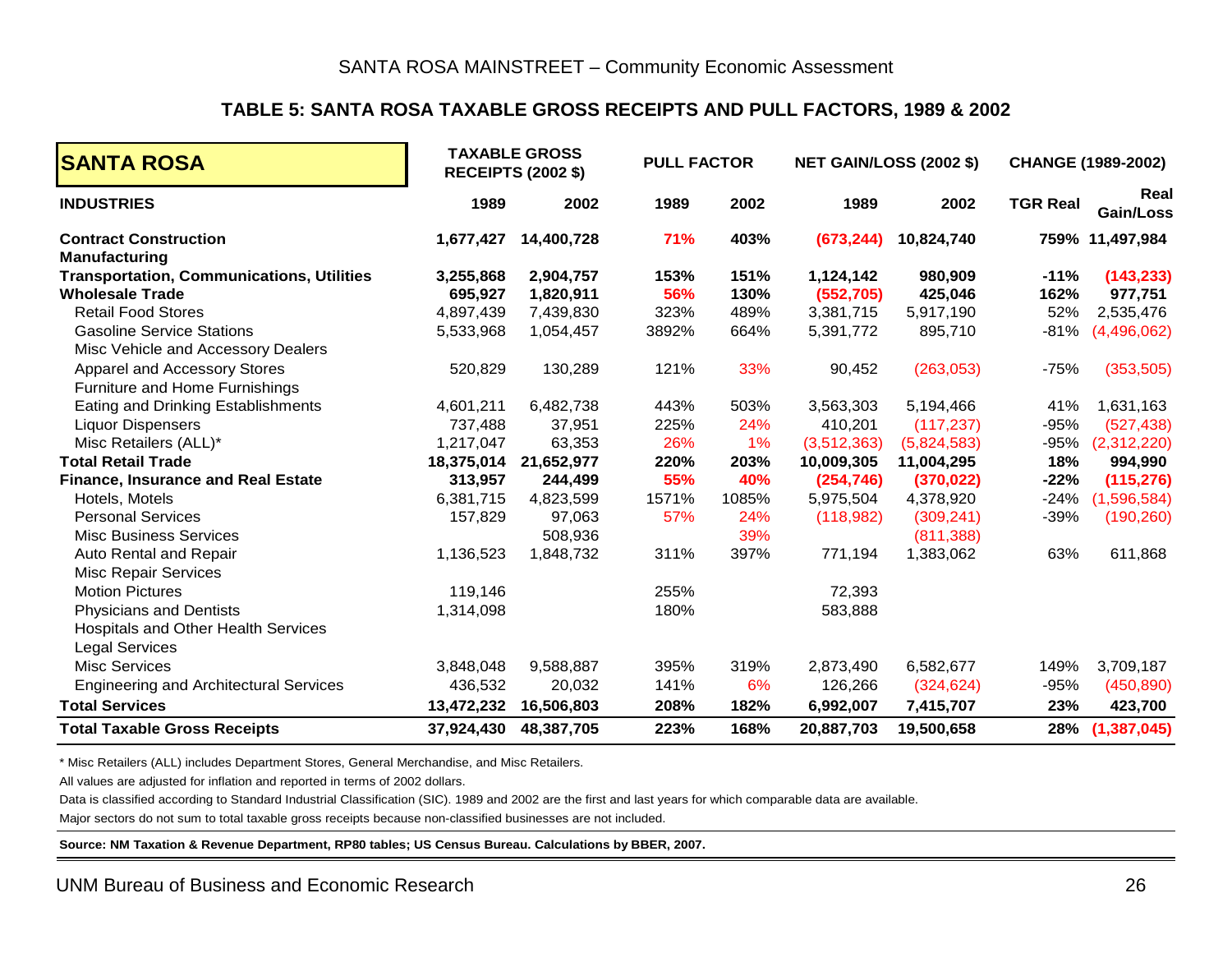## **TABLE 6: GUADALUPE COUNTY TAXABLE GROSS RECEIPTS AND PULL FACTORS, 1989 & 2002**

| <b>GUADALUPE COUNTY</b>                                                    |                        | <b>TAXABLE GROSS</b><br><b>RECEIPTS (2002 \$)</b> | <b>PULL FACTOR</b> |                | NET GAIN/LOSS (2002<br>\$) |                         | <b>CHANGE (1989-2002)</b> |                       |
|----------------------------------------------------------------------------|------------------------|---------------------------------------------------|--------------------|----------------|----------------------------|-------------------------|---------------------------|-----------------------|
| <b>INDUSTRIES</b>                                                          | 1989                   | 2002                                              | 1989               | 2002           | 1989                       | 2002                    | <b>TGR Real</b>           | Real<br>Gain/Loss     |
| <b>Contract Construction</b><br><b>Manufacturing</b>                       | 24,596,289<br>150,031  |                                                   | 583%<br>13%        |                | 20,375,124<br>(968, 706)   |                         |                           |                       |
| <b>Transportation, Communications, Utilities</b><br><b>Wholesale Trade</b> | 5,411,377<br>726,134   | 4,869,592<br>2,019,298                            | 141%<br>32%        | 148%<br>85%    | 1,583,378<br>(1,516,069)   | 1,578,896<br>(368, 296) | $-10%$<br>178%            | (4, 482)<br>1,147,773 |
| <b>Hardware Stores</b>                                                     | 662,580                |                                                   | 527%               |                | 536,823                    |                         |                           |                       |
| <b>Retail Food Stores</b>                                                  | 6,601,568              | 7,430,737                                         | 243%               | 285%           | 3,879,739                  | 4,826,298               | 13%                       | 946,559               |
| <b>Gasoline Service Stations</b><br>Misc Vehicle and Accessory Dealers     | 7,010,281              | 1,996,114<br>(85, 199)                            | 2745%              | 735%<br>$-18%$ | 6,754,935                  | 1,724,580<br>(549,070)  | $-72%$                    | (5,030,355)           |
| Apparel and Accessory Stores<br>Furniture and Home Furnishings             | 520,829                | 1,694,493                                         | 67%                | 252%           | (252, 012)                 | 1,021,691               | 225%                      | 1,273,702             |
| Eating and Drinking Establishments<br><b>Liquor Dispensers</b>             | 5,634,964<br>1,139,018 | 6,594,729                                         | 302%<br>194%       | 299%           | 3,771,164<br>551,299       | 4,391,171               | 17%                       | 620,006               |
| Misc Retailers (ALL)*                                                      | 1,723,890              | 8,262,894                                         | 20%                | 82%            | (6,768,843)                | (1,808,281)             | 379%                      | 4,960,562             |
| <b>Total Retail Trade</b>                                                  | 23,643,404             | 25,383,309                                        | 157%               | 139%           | 8,620,868                  | 7,168,992               | 7%                        | (1,451,875)           |
| <b>Finance, Insurance and Real Estate</b>                                  | 437,430                | 473,675                                           | 43%                | 45%            | (583, 807)                 | (577, 448)              | 8%                        | 6,359                 |
| Hotels, Motels                                                             | 6,740,720              | 6,242,122                                         | 924%               | 821%           | 6,011,277                  | 5,481,510               | $-7%$                     | (529, 767)            |
| <b>Personal Services</b>                                                   | 167,660                | 139,106                                           | 34%                | 20%            | (329, 417)                 | (555, 868)              | $-17%$                    | (226, 451)            |
| <b>Misc Business Services</b>                                              | 79,526                 | 1,068,127                                         | 4%                 | 47%            | (1,787,443)                | (1, 190, 256)           | 1243%                     | 597,187               |
| Auto Rental and Repair                                                     | 1,175,411              | 2,625,228                                         | 179%               | 330%           | 519,381                    | 1,828,711               | 123%                      | 1,309,330             |
| <b>Misc Repair Services</b>                                                | 42,336                 |                                                   | 17%                |                | (209, 860)                 |                         |                           |                       |
| <b>Physicians and Dentists</b>                                             | 1,314,098              |                                                   | 100%               |                | 2,840                      |                         |                           |                       |
| Hospitals and Other Health Services<br><b>Legal Services</b>               |                        |                                                   |                    |                |                            |                         |                           |                       |
| <b>Misc Services</b>                                                       | 3,905,929              | 12,946,589                                        | 223%               | 252%           | 2,155,889                  | 7,804,539               | 231%                      | 5,648,650             |
| <b>Engineering and Architectural Services</b>                              | 439,541                |                                                   | 79%                |                | (117, 612)                 |                         |                           |                       |
| <b>Total Services</b>                                                      | 14,017,730             | 23,679,115                                        | 120%               | 152%           | 2,381,009                  | 8,129,012               | 69%                       | 5,748,003             |
| <b>Total Taxable Gross Receipts</b>                                        | 69,505,473             | 75,046,574                                        | 227%               | 152%           | 38,912,149                 | 25,635,968              |                           | 8% (13,276,181)       |

\* Misc Retailers (ALL) includes Department Stores, General Merchandise, and Misc Retailers.

All values are adjusted for inflation and reported in terms of 2002 dollars.

Data is classified according to Standard Industrial Classification (SIC). 1989 and 2002 are the first and last years for which comparable data are available.

Major sectors do not sum to total taxable gross receipts because non-classified businesses are not included.

**Source: NM Taxation & Revenue Department, RP80 tables; US Census Bureau. Calculations by BBER, 2007.**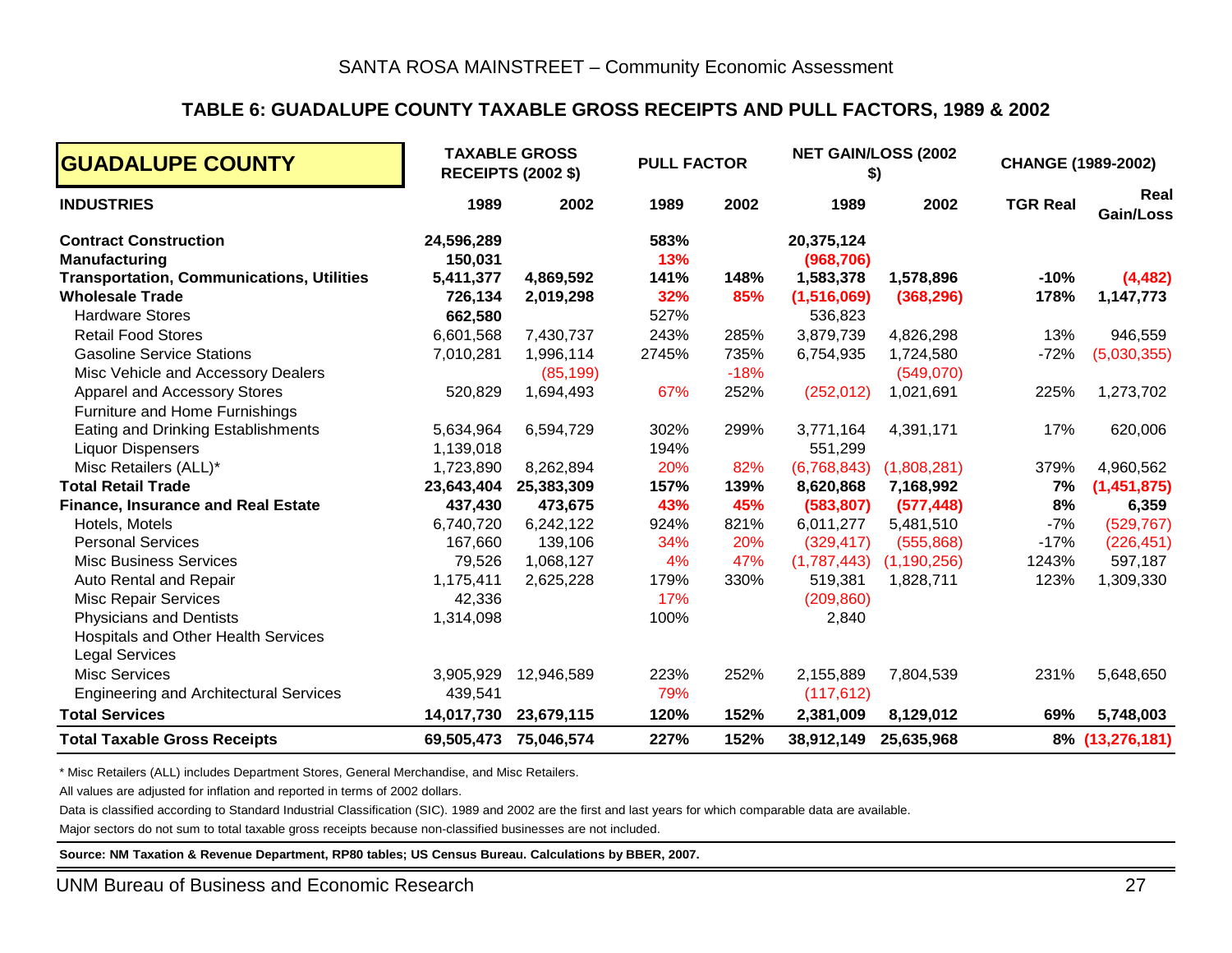# **TABLE 7: SANTA ROSA TAXABLE GROSS RECEIPTS AND PULL FACTORS, 2005**

| <b>ISANTA ROSA</b>                               |        |                | (Thousands \$) | <b>TAXABLE GROSS RECEIPTS and</b><br><b>FOOD &amp; MEDICAL DEDUCTIONS</b> |                |      |                | <b>PULL FACTOR</b> |                |            | <b>NET GAIN/LOSS (Thousands \$)</b> |                |                |       |                |
|--------------------------------------------------|--------|----------------|----------------|---------------------------------------------------------------------------|----------------|------|----------------|--------------------|----------------|------------|-------------------------------------|----------------|----------------|-------|----------------|
| <b>Industries</b>                                | 2005   | Q <sub>1</sub> | Q2             | Q <sub>3</sub>                                                            | Q <sub>4</sub> | 2005 | Q <sub>1</sub> | Q2                 | Q <sub>3</sub> | Q4         | 2005                                | Q <sub>1</sub> | Q <sub>2</sub> | Q3    | Q <sub>4</sub> |
| <b>UTILITIES</b>                                 | 421    |                |                |                                                                           | 421            | 26%  |                |                    |                | 91%        | (1,211)                             |                |                |       | (41)           |
| <b>CONSTRUCTION</b>                              | 8.040  | 2,358          | 2,510          | 1.728                                                                     | 1.444          | 155% | 214%           | 200%               | 128%           | 98%        | 2.864                               | 1,254          | 1.256          | 376   | (22)           |
| <b>MANUFACTURING</b>                             | 19     | 3              | 4              | 8                                                                         | 4              | 2%   | 2%             | 2%                 | 3%             | 1%         | (906)                               | (200)          | (227)          | (230) | (249)          |
| <b>WHOLESALE TRADE</b>                           | 2,418  | 683            | 563            | 568                                                                       | 603            | 112% | 147%           | 103%               | 99%            | 104%       | 251                                 | 219            | 19             | (8)   | 21             |
| <b>RETAIL TRADE</b>                              | 16.825 | 3,581          | 4.053          | 4,856                                                                     | 4,335          | 148% | 139%           | 144%               | 174%           | 135%       | 5,443                               | 1,012          | 1,231          | 2,066 | 1,133          |
| <b>Grocery Stores</b>                            | 6,298  | 1,081          | 1,338          | 2,228                                                                     | 1,651          | 392% | 302%           | 330%               | 600%           | 351%       | 4,694                               | 723            | 933            | 1,857 | 1,181          |
| <b>Gasoline Stations</b>                         | 77     |                | 77             |                                                                           |                | 67%  |                | 260%               |                |            | (38)                                |                | 48             |       |                |
| <b>Clothing Assessory Stores</b>                 | 141    | 30             | 37             | 33                                                                        | 42             | 37%  | 35%            | 40%                | 36%            | 36%        | (243)                               | (56)           | (56)           | (58)  | (74)           |
| Miscellaneous Store Retailers (All)*             | 9,101  | 2,079          | 2,393          | 2,315                                                                     | 2.314          | 122% | 123%           | 130%               | 127%           | 110%       | 2,296                               | 530            | 700            | 641   | 425            |
| <b>TRANSPORTATION AND WAREHOUSING</b>            | -1     |                |                | -1                                                                        |                | 0%   |                |                    | 1%             |            | (341)                               |                |                | (80)  |                |
| <b>INFORMATION AND CULTURAL INDUSTRIES</b>       | 1.693  | 402            | 502            | 423                                                                       | 367            | 225% | 214%           | 280%               | 227%           | 183%       | 939                                 | 214            | 322            | 236   | 166            |
| <b>FINANCE AND INSURANCE</b>                     | 183    | 65             | 39             | 39                                                                        | 40             | 81%  | 112%           | <b>72%</b>         | 72%            | 67%        | (43)                                | 7              | (16)           | (15)  | (19)           |
| <b>REAL ESTATE AND RENTAL AND LEASING</b>        | 46     | $\overline{7}$ | $\overline{7}$ | 14                                                                        | 17             | 8%   | 6%             | 5%                 | 9%             | <b>11%</b> | (528)                               | (107)          | (140)          | (137) | (144)          |
| <b>PROF. SCIENTIFIC &amp; TECHNICAL SERVICES</b> | 968    | 181            | 215            | 325                                                                       | 247            | 27%  | 19%            | 24%                | 39%            | 28%        | (2,602)                             | (764)          | (680)          | (515) | (643)          |
| ADMIN & SUPPORT, WASTE MGT & REMED               | 9      |                |                |                                                                           | 9              | 6%   |                |                    |                | 20%        | (151)                               |                |                |       | (36)           |
| HEALTH CARE AND SOCIAL ASSISTANCE                | 4,883  | 851            | 1.808          | 995                                                                       | 1,227          | 275% | 197%           | 383%               | 235%           | 274%       | 3,105                               | 419            | 1,336          | 571   | 779            |
| <b>Ambulatory Health Care Services</b>           | 74     |                | 28             | 26                                                                        | 20             | 10%  |                | 13%                | 14%            | 11%        | (704)                               |                | (180)          | (162) | (163)          |
| Hospitals                                        | 367    |                |                | 367                                                                       |                | 62%  |                |                    | 258%           |            | (223)                               |                |                | 225   |                |
| <b>ACCOMMODATION AND FOOD SERVICES</b>           | 12.590 | 2.564          | 3.394          | 3.830                                                                     | 2.802          | 531% | 472%           | 553%               | 622%           | 469%       | 10.221                              | 2.021          | 2.780          | 3.214 | 2,205          |
| Accommodations                                   | 3.477  | 608            | 872            | 1.172                                                                     | 825            | 779% | 588%           | 765%               | 926%           | 805%       | 3,030                               | 505            | 758            | 1,045 | 722            |
| Eating & Drinking Establishments                 | 6,664  | 1,518          | 1,938          | 1,815                                                                     | 1,393          | 369% | 361%           | 414%               | 399%           | 302%       | 4,859                               | 1,098          | 1,470          | 1,359 | 932            |
| OTHER SERVICES (EXCEPT PUBLIC ADMIN)             | 16,338 | 3,973          | 4,097          | 4.171                                                                     | 4.097          | 347% | 367%           | 348%               | 349%           | 326%       | 11,627                              | 2,890          | 2.920          | 2,977 | 2,840          |
| Automotive Repair & Maintenance                  | 2,386  | 565            | 589            | 624                                                                       | 608            | 487% | 500%           | 478%               | 464%           | 512%       | 1,897                               | 452            | 466            | 490   | 489            |
| Personal & Household Goods Repair & Mntc         | 18     | 8              |                |                                                                           | 10             | 11%  | 23%            |                    |                | 22%        | (147)                               | (28)           |                |       | (35)           |
| Personal & Laundry Services                      | 160    | 34             | 38             | 48                                                                        | 40             | 43%  | 38%            | 39%                | 55%            | 42%        | (211)                               | (56)           | (59)           | (40)  | (56)           |
| <b>TOTAL</b>                                     | 66,212 | 15.089         | 17,612         | 17,446                                                                    | 16,065         |      | 173% 171%      | 186%               | 181%           | 155%       | 27,942                              | 6,290          | 8.165          | 7,801 | 5,686          |

\* Misc Store Retailers (ALL) includes Other General Merchandise Stores and Misc Store Retailers.

**Source: State of New Mexico Taxation and Revenue Department Combined Reporting System; Report No. 80 -- NAICS Code Version; Calculations by BBER, 2007.**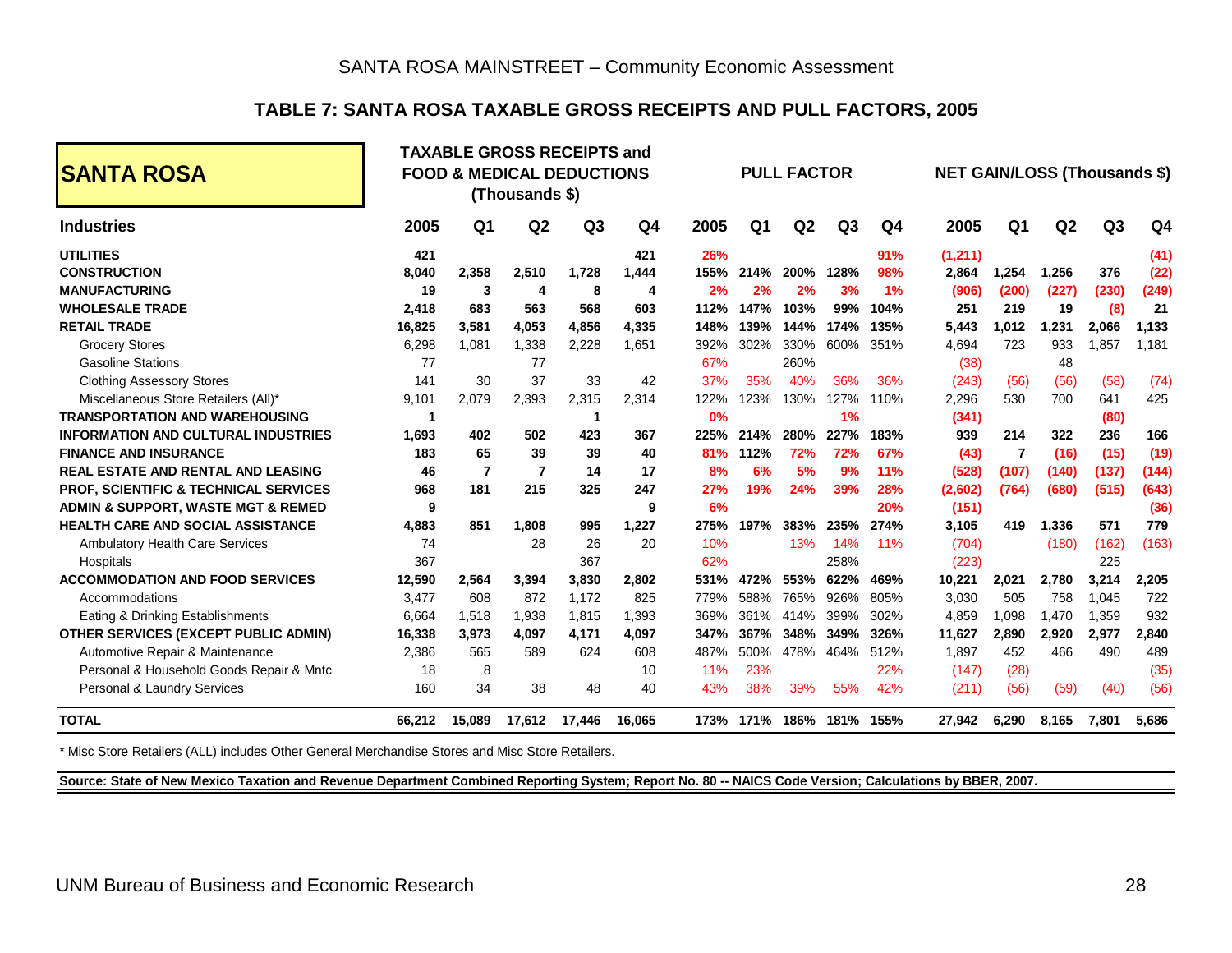

**FIGURE 3: SANTA ROSA TAXABLE GROSS RECEIPTS GAIN/LOSS, BY INDUSTRY, 2005** 

 Source: State of New Mexico Taxation & Revenue Department Combined Reporting System; Report No. 80 -- NAICS Code Version; Calculations by BBER, 2007.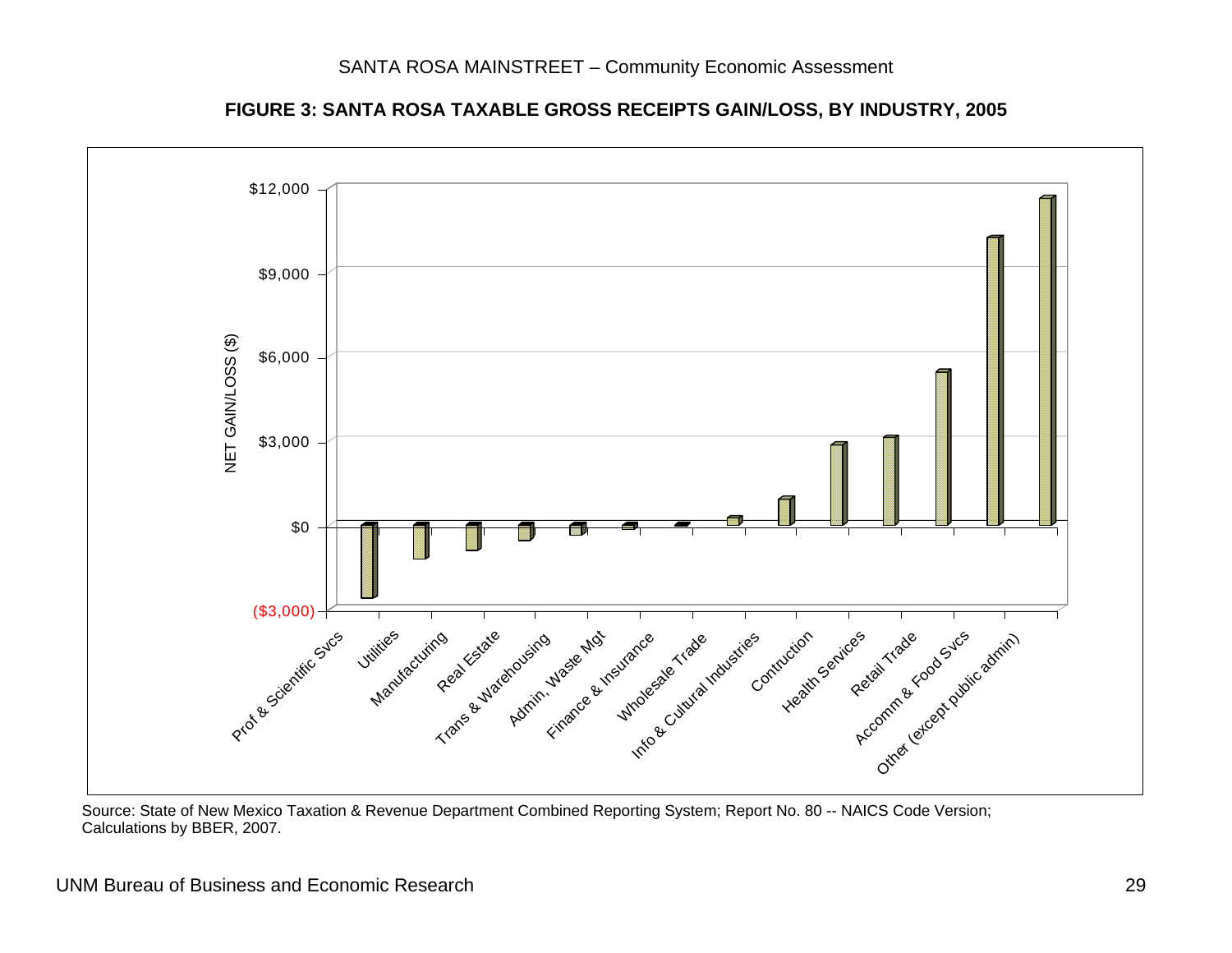#### **TABLE 8: LOCATION QUOTIENT: SANTA ROSA EMPLOYMENT, BY INDUSTRY, IN RELATION TO GUADALUPE COUNTY, THE EASTERN PLAINS NEW MEXICO REGION, AND NEW MEXICO; GUADALUPE COUNTY IN RELATION TO THE EASTERN PLAINS NEW MEXICO REGION AND NEW MEXICO; AND THE EASTERN PLAINS NEW MEXICO REGION IN RELATION TO NEW MEXICO**

|                                                           | <b>SANTA ROSA</b>   |                                 |                             | <b>GUADALUPE</b><br><b>COUNTY</b> |                             | <b>EASTERN</b>    |
|-----------------------------------------------------------|---------------------|---------------------------------|-----------------------------|-----------------------------------|-----------------------------|-------------------|
|                                                           |                     |                                 |                             |                                   |                             | <b>PLAINS</b>     |
| <b>Base Geography</b>                                     | Guadalupe<br>County | <b>Eastern</b><br><b>Plains</b> | <b>New</b><br><b>Mexico</b> | <b>Eastern</b><br><b>Plains</b>   | <b>New</b><br><b>Mexico</b> | <b>New Mexico</b> |
|                                                           |                     |                                 |                             |                                   |                             |                   |
| Agriculture; forestry; fishing and hunting; and mining    | 0.27                | 0.17                            | 0.36                        | 0.63                              | 1.31                        | 2.07              |
| Agriculture; forestry; fishing and hunting                | 0.21<br>0.51        | 0.11<br>1.08                    | 0.41<br>0.29                | 0.54                              | 1.98<br>0.57                | 3.68<br>0.27      |
| Mining                                                    |                     |                                 |                             | 2.10                              |                             |                   |
| <b>Construction</b>                                       | 0.79                | 1.34                            | 1.10                        | 1.68                              | 1.39                        | 0.82              |
| Manufacturing                                             | 0.67                | 0.20                            | 0.13                        | 0.29                              | 0.20                        | 0.69              |
| <b>Wholesale trade</b>                                    | 1.75                | 0.25                            | 0.16                        | 0.14                              | 0.09                        | 0.64              |
| <b>Retail trade</b>                                       | 1.19                | 0.87                            | 1.07                        | 0.72                              | 0.90                        | 1.24              |
| Transportation and warehousing; and utilities             | 1.21                | 0.94                            | 1.33                        | 0.77                              | 1.10                        | 1.42              |
| Transportation and warehousing                            | 1.19                | 0.83                            | 1.35                        | 0.69                              | 1.14                        | 1.64              |
| <b>Utilities</b>                                          | 1.29                | 1.62                            | 1.27                        | 1.26                              | 0.99                        | 0.78              |
| <b>Information</b>                                        | 1.16                | 0.55                            | 0.54                        | 0.47                              | 0.46                        | 0.99              |
| Finance; insurance; real estate and rental and leasing    | 1.05                | 0.38                            | 0.30                        | 0.36                              | 0.29                        | 0.80              |
| Finance and insurance                                     | 1.16                | 0.35                            | 0.32                        | 0.30                              | 0.27                        | 0.90              |
| Real estate and rental and leasing                        | 0.87                | 0.44                            | 0.27                        | 0.50                              | 0.31                        | 0.63              |
| Professional; scientific; management; administrative; and |                     |                                 |                             |                                   |                             |                   |
| waste management services                                 | 0.89                | 0.84                            | 0.38                        | 0.94                              | 0.43                        | 0.46              |
| Professional; scientific; and technical services          | 0.79                | 0.42                            | 0.16                        | 0.53                              | 0.20                        | 0.38              |
| Management of companies and enterprises                   | 0.00                | 0.00                            | 0.00                        | 0.00                              | 0.00                        | 0.00              |
| Administrative and support and waste management           |                     |                                 |                             |                                   |                             |                   |
| services                                                  | 0.93                | 1.34                            | 0.84                        | 1.43                              | 0.90                        | 0.63              |
| <b>Educational; health and social services</b>            | 0.78                | 0.72                            | 0.81                        | 0.93                              | 1.04                        | 1.12              |
| <b>Educational services</b>                               | 0.75                | 0.78                            | 0.99                        | 1.03                              | 1.32                        | 1.28              |
| Health care and social assistance                         | 0.82                | 0.65                            | 0.62                        | 0.80                              | 0.76                        | 0.96              |
| Arts; entertainment; recreation; accommodation and food   |                     |                                 |                             |                                   |                             |                   |
| services                                                  | 1.33                | 3.41                            | 3.02                        | 2.58                              | 2.28                        | 0.89              |
| Arts; entertainment; and recreation                       | 1.12                | 1.09                            | 0.42                        | 0.97                              | 0.37                        | 0.38              |
| Accommodation and food services                           | 1.33                | 3.68                            | 3.85                        | 2.76                              | 2.88                        | 1.04              |
| Other services (except public administration)             |                     | 0.71                            | 0.77                        | 0.64                              | 0.70                        | 1.09              |
| <b>Public administration</b>                              | 1.07                | 1.51                            | 1.44                        | 1.41                              | 1.35                        | 0.95              |

**Source: Census 2000 Summary File 3 (SF 3) - Sample Data; P51 Universe: Employed civilian population 16 years and over. Calculations by BBER, 2007.**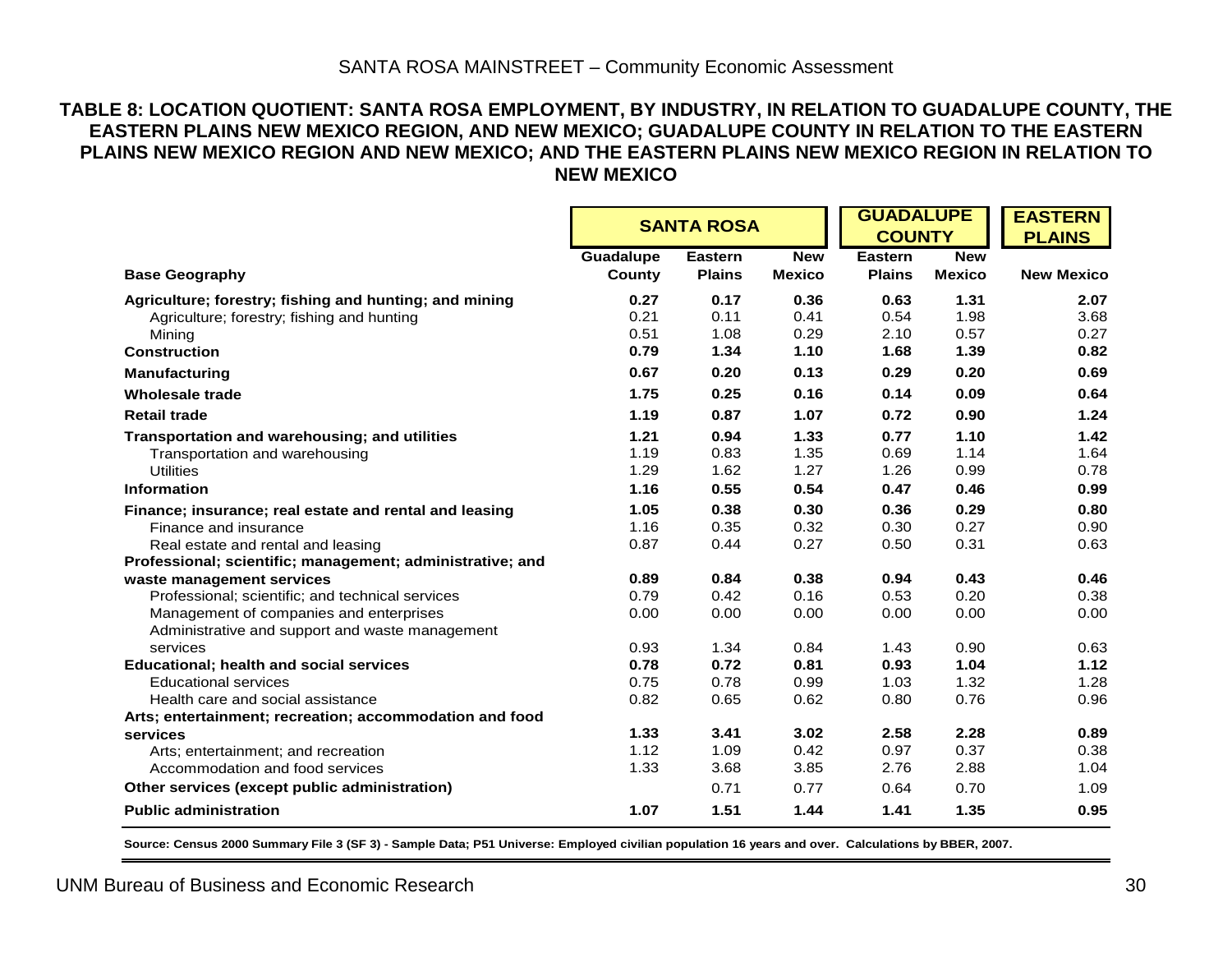#### **TABLE 9: LOCATION QUOTIENT: SANTA ROSA EMPLOYMENT, BY OCCUPATION, IN RELATION TO GUADALUPE COUNTY, THE EASTERN PLAINS NEW MEXICO REGION, AND NEW MEXICO; GUADALUPE COUNTY IN RELATION TO THE EASTERN PLAINS NEW MEXICO REGION AND NEW MEXICO; AND THE EASTERN PLAINS NEW MEXICO REGION IN RELATION TO NEW MEXICO**

|                                                            |                     | <b>SANTA ROSA</b>               |                             |                                 | <b>GUADALUPE</b><br><b>COUNTY</b> |                   |  |
|------------------------------------------------------------|---------------------|---------------------------------|-----------------------------|---------------------------------|-----------------------------------|-------------------|--|
| <b>Base Geography</b>                                      | Guadalupe<br>County | <b>Eastern</b><br><b>Plains</b> | <b>New</b><br><b>Mexico</b> | <b>Eastern</b><br><b>Plains</b> | <b>New</b><br><b>Mexico</b>       | <b>New Mexico</b> |  |
| Management; professional; and related occupations          | 0.85                | 0.76                            | 0.66                        | 0.89                            | 0.77                              | 0.87              |  |
| Management; business; and financial operations occupations | 1.03                | 0.86                            | 0.85                        | 0.84                            | 0.82                              | 0.98              |  |
| Management occupations; except farmers                     | 1.16                | 1.52                            | 1.17                        | 1.31                            | 1.01                              | 0.77              |  |
| Farmers and farm managers                                  | 0.26                | 0.12                            | 0.61                        | 0.45                            | 2.37                              | 5.21              |  |
| Business and financial operations occupations              | 1.75                | 0.35                            | 0.21                        | 0.20                            | 0.12                              | 0.61              |  |
| <b>Business operations specialists</b>                     | 1.75                | 0.56                            | 0.25                        | 0.32                            | 0.14                              | 0.44              |  |
| <b>Financial specialists</b>                               | 1.75                | 0.23                            | 0.17                        | 0.13                            | 0.10                              | 0.76              |  |
| Professional and related occupations                       | 0.74                | 0.69                            | 0.55                        | 0.93                            | 0.75                              | 0.81              |  |
| Computer and mathematical occupations                      | 0.00                | 0.00                            | 0.00                        | 0.00                            | 0.00                              | 0.32              |  |
| Architecture and engineering occupations                   | 0.38                | 1.00                            | 0.29                        | 2.61                            | 0.75                              | 0.29              |  |
| Architects; surveyors; cartographers; and engineers        | 0.00                | 0.00                            | 0.00                        | 0.00                            | 0.00                              | 0.16              |  |
| Drafters; engineering; and mapping technicians             | 0.38                | 1.56                            | 0.83                        | 4.08                            | 2.16                              | 0.53              |  |
| Life; physical; and social science occupations             | 0.58                | 0.80                            | 0.23                        | 1.37                            | 0.39                              | 0.28              |  |
| Community and social services occupations                  | 1.02                | 1.05                            | 1.41                        | 1.04                            | 1.38                              | 1.34              |  |
| Legal occupations                                          | 1.75                | 1.55                            | 0.78                        | 0.89                            | 0.45                              | 0.51              |  |
| <b>Education; training; and library occupations</b>        | 0.71                | 0.65                            | 0.80                        | 0.91                            | 1.13                              | 1.23              |  |
| Arts; design; entertainment; sports; and media occupations | 0.93                | 0.82                            | 0.43                        | 0.88                            | 0.46                              | 0.53              |  |
| Healthcare practitioners and technical occupations         | 0.64                | 0.43                            | 0.37                        | 0.68                            | 0.57                              | 0.85              |  |
| <b>Service occupations</b>                                 | 1.18                | 1.98                            | 2.10                        | 1.68                            | 1.78                              | 1.06              |  |
| Healthcare support occupations                             | 0.30                | 0.53                            | 0.54                        | 1.76                            | 1.78                              | 1.01              |  |
| Protective service occupations                             | 1.44                | 3.09                            | 2.68                        | 2.14                            | 1.86                              | 0.87              |  |
| Food preparation and serving related occupations           | 1.22                | 2.58                            | 2.86                        | 2.12                            | 2.35                              | 1.11              |  |
| Building and grounds cleaning and maintenance occupations  | 1.44                | 2.32                            | 2.41                        | 1.61                            | 1.68                              | 1.04              |  |
| Personal care and service occupations                      | 0.99                | 0.65                            | 0.77                        | 0.66                            | 0.78                              | 1.18              |  |
| Sales and office occupations                               | 1.12                | 0.84                            | 0.84                        | 0.75                            | 0.74                              | 0.99              |  |
| Sales and related occupations                              | 1.31                | 0.85                            | 0.91                        | 0.65                            | 0.69                              | 1.07              |  |
| Office and administrative support occupations              | 1.00                | 0.84                            | 0.78                        | 0.84                            | 0.78                              | 0.93              |  |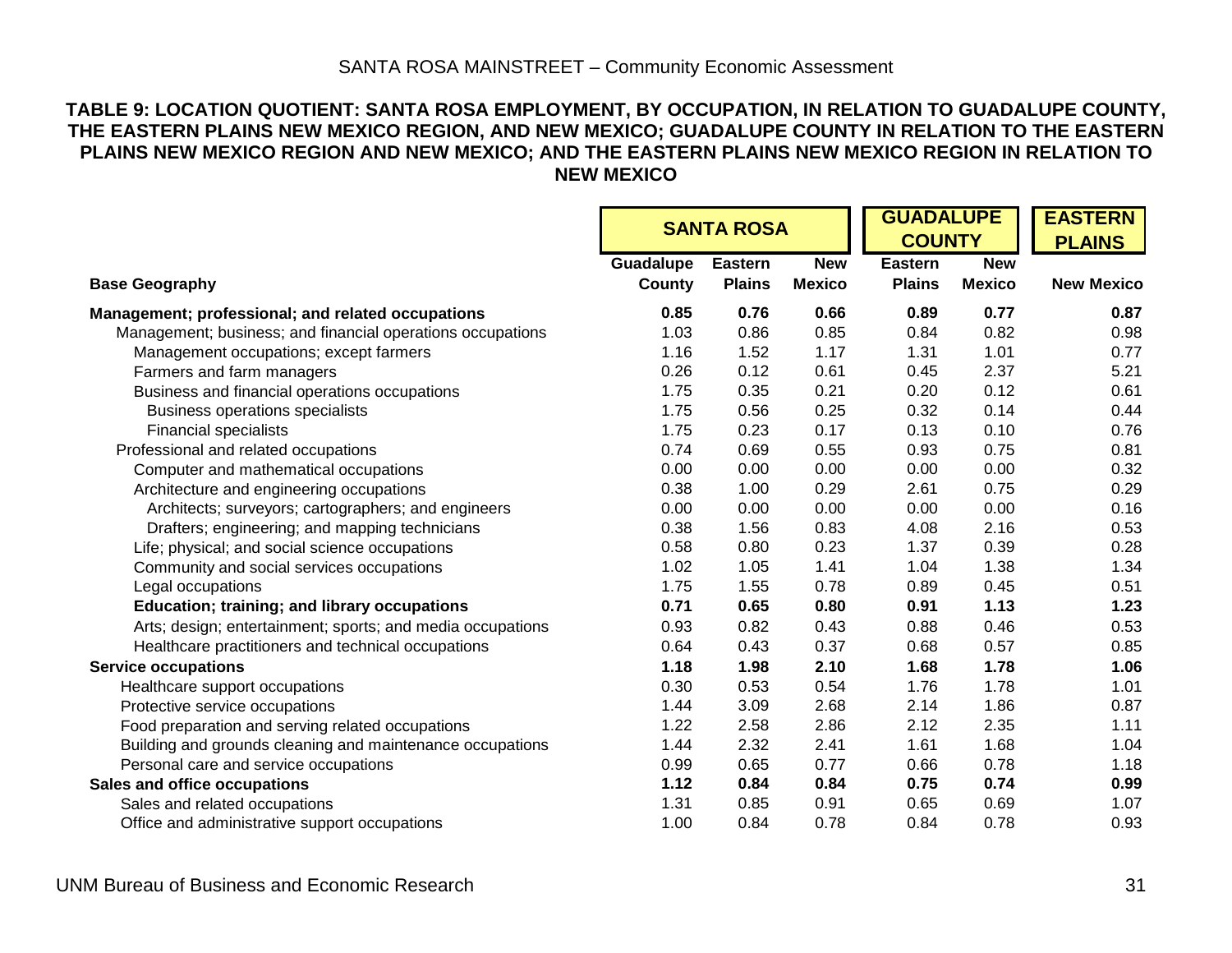#### **TABLE 9: LOCATION QUOTIENT: SANTA ROSA EMPLOYMENT, BY OCCUPATION, IN RELATION TO GUADALUPE COUNTY, THE EASTERN PLAINS NEW MEXICO REGION, AND NEW MEXICO; GUADALUPE COUNTY IN RELATION TO THE EASTERN PLAINS NEW MEXICO REGION AND NEW MEXICO; AND THE EASTERN PLAINS NEW MEXICO REGION IN RELATION TO NEW MEXICO, CONTINUED**

|                                                             |                     | <b>SANTA ROSA</b>               |                             | <b>GUADALUPE</b><br><b>COUNTY</b> | <b>EASTERN</b><br><b>PLAINS</b> |                   |
|-------------------------------------------------------------|---------------------|---------------------------------|-----------------------------|-----------------------------------|---------------------------------|-------------------|
| <b>Base Geography</b>                                       | Guadalupe<br>County | <b>Eastern</b><br><b>Plains</b> | <b>New</b><br><b>Mexico</b> | <b>Eastern</b><br><b>Plains</b>   | <b>New</b><br>Mexico            | <b>New Mexico</b> |
|                                                             |                     |                                 |                             |                                   |                                 |                   |
| Farming; fishing; and forestry occupations                  | 0.44                | 0.14                            | 0.44                        | 0.31                              | 1.01                            | 3.24              |
| Construction; extraction; and maintenance occupations       | 0.82                | 0.95                            | 0.94                        | 1.16                              | 1.15                            | 0.99              |
| Construction and extraction occupations                     | 0.76                | 1.11                            | 0.91                        | 1.46                              | 1.19                            | 0.82              |
| Supervisors; construction and extraction workers            | 1.31                | 0.77                            | 0.65                        | 0.59                              | 0.50                            | 0.85              |
| Construction trades workers                                 | 0.71                | 1.16                            | 0.99                        | 1.62                              | 1.39                            | 0.86              |
| <b>Extraction workers</b>                                   | 1.75                | 1.57                            | 0.46                        | 0.90                              | 0.26                            | 0.29              |
| Installation; maintenance; and repair occupations           | 0.91                | 0.78                            | 0.98                        | 0.85                              | 1.08                            | 1.27              |
| Production; transportation; and material moving occupations | 0.92                | 0.75                            | 0.87                        | 0.82                              | 0.94                            | 1.15              |
| Production occupations                                      | 0.84                | 0.61                            | 0.55                        | 0.73                              | 0.65                            | 0.90              |
| Transportation and material moving occupations              | 0.95                | 0.84                            | 1.16                        | 0.88                              | 1.22                            | 1.39              |

**Source: Census 2000 Summary File 3 (SF 3) - Sample Data; P49. Universe: Employed civilian population 16 years and over. Calculations by BBER, 2007.**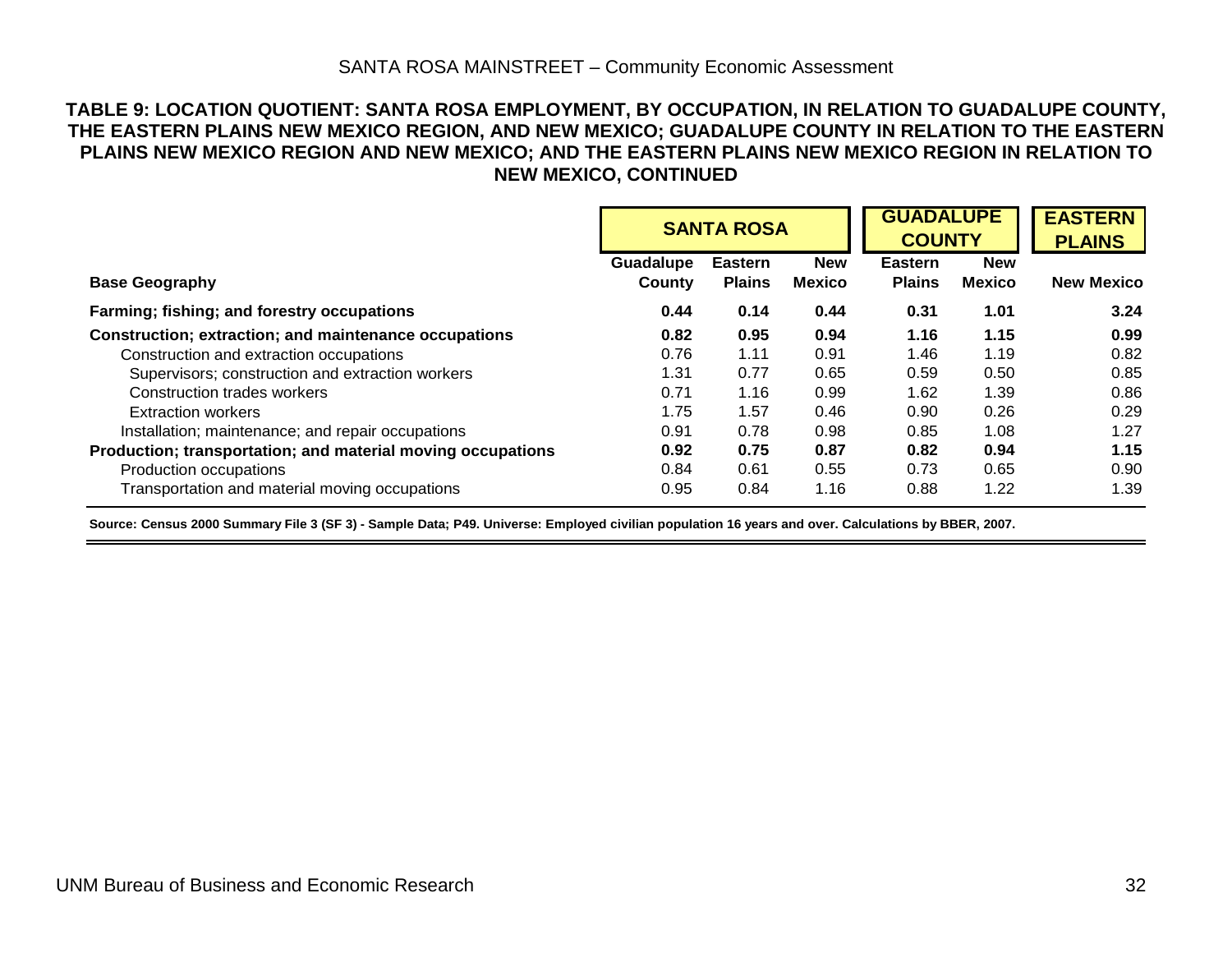#### **TABLE 10: LOCATION QUOTIENT: SANTA ROSA EMPLOYMENT, BY BUSINESS OWNERSHIP, IN RELATION TO GUADALUPE COUNTY, THE EASTERN PLAINS NEW MEXICO REGION, AND NEW MEXICO; GUADALUPE COUNTY IN RELATION TO THE EASTERN PLAINS NEW MEXICO REGION AND NEW MEXICO; AND THE EASTERN PLAINS NEW MEXICO REGION IN RELATION TO NEW MEXICO**

|                                                        |                     | <b>SANTA ROSA</b>               |                             | <b>GUADALUPE</b><br><b>COUNTY</b> |                             | <b>EASTERN</b><br><b>PLAINS</b> |
|--------------------------------------------------------|---------------------|---------------------------------|-----------------------------|-----------------------------------|-----------------------------|---------------------------------|
| <b>Base Geography</b>                                  | Guadalupe<br>County | <b>Eastern</b><br><b>Plains</b> | <b>New</b><br><b>Mexico</b> | <b>Eastern</b><br><b>Plains</b>   | <b>New</b><br><b>Mexico</b> | <b>New Mexico</b>               |
|                                                        |                     |                                 |                             |                                   |                             |                                 |
| Private for-profit wage and salary workers             | 1.20                | 1.11                            | 1.04                        | 0.92                              | 0.87                        | 0.94                            |
| Employee of private company                            | 1.20                | 1.13                            | 1.07                        | 0.95                              | 0.89                        | 0.94                            |
| Self-employed in own incorporated business             | 1.46                | 0.69                            | 0.65                        | 0.48                              | 0.44                        | 0.93                            |
| Private not-for-profit wage and salary workers         | 0.58                | 0.60                            | 0.52                        | 1.03                              | 0.89                        | 0.86                            |
| <b>Local government workers</b>                        | 0.80                | 1.18                            | 1.22                        | 1.48                              | 1.53                        | 1.03                            |
| <b>State government workers</b>                        | 0.83                | 1.46                            | 1.79                        | 1.75                              | 2.15                        | 1.23                            |
| <b>Federal government workers</b>                      | 0.82                | 0.41                            | 0.36                        | 0.50                              | 0.45                        | 0.90                            |
| Self-employed workers in own not incorporated business | 0.64                | 0.41                            | 0.56                        | 0.64                              | 0.88                        | 1.36                            |
| <b>Unpaid family workers</b>                           | 1.75                | 1.03                            | 1.24                        | 0.59                              | 0.71                        | 1.21                            |

**Source: Census 2000 Summary File 3 (SF 3) - Sample Data; P51 Universe: Employed civilian population 16 years and over. Calculations by BBER, 2007.**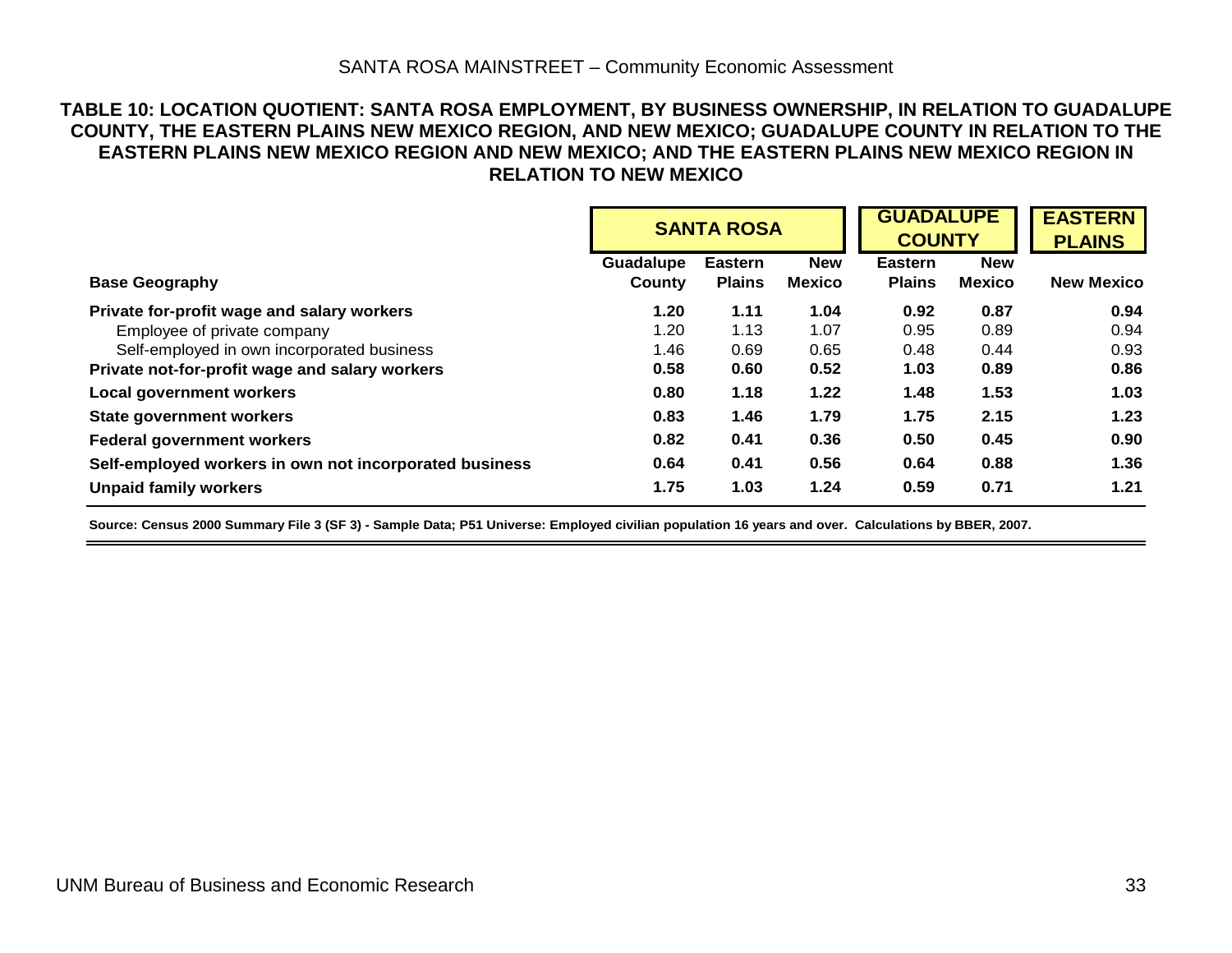



 Source: Census 2000 Summary File 3 (SF 3) - Sample Data; P51 Universe: Employed civilian population 16 years and over. Calculations by BBER, 2007.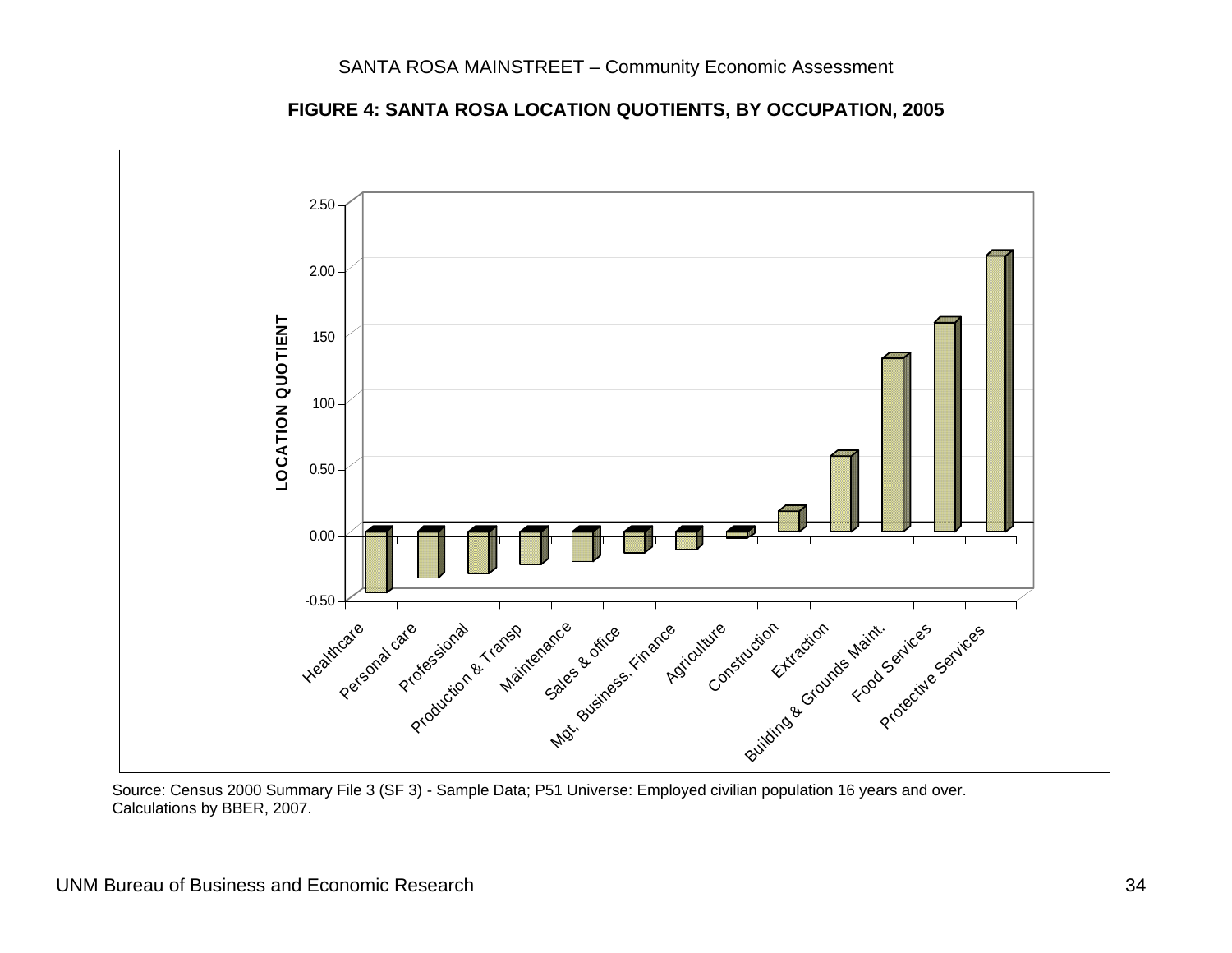# **TABLE 11: SANTA ROSA BUSINESSES BY INDUSTRY, BY LOCAL GEOGRAPHY, 2005**

| <b>INDUSTRY</b>                           | MS <sup>1</sup> | <b>SANTA</b><br>ROSA <sup>2</sup> | $MS\%$ <sup>3</sup> | <b>COUNTY<sup>4</sup></b> | TOTAL <sup>5</sup> |
|-------------------------------------------|-----------------|-----------------------------------|---------------------|---------------------------|--------------------|
| Agriculture, Forestry                     |                 |                                   |                     | 3                         |                    |
| Mining                                    |                 |                                   |                     |                           |                    |
| <b>Utilities</b>                          |                 |                                   |                     |                           |                    |
| Construction                              |                 |                                   | 13%                 | 6                         | 14                 |
| Manufacturing                             |                 |                                   | 11%                 |                           | 15                 |
| Wholesale trade                           |                 |                                   |                     |                           | 3                  |
| <b>Retail Trade</b>                       |                 | 9                                 | 18%                 |                           | 17                 |
| Transportation & Warehousing              |                 | 3                                 | 25%                 |                           | 5                  |
| Information                               |                 | 2                                 |                     |                           | 5                  |
| Finance & Insurance                       | 2               |                                   |                     |                           |                    |
| Real Estate, Rental & Leasing             |                 |                                   |                     |                           |                    |
| Prof, Scientific, Tech Services           |                 |                                   |                     |                           |                    |
| Mgt of Companies                          |                 |                                   |                     |                           |                    |
| Administrative & Support Services         |                 |                                   |                     |                           |                    |
| <b>Educational Services</b>               |                 | 2                                 |                     |                           |                    |
| <b>Health Care and Social Assistance</b>  | 5               | 5                                 | 50%                 |                           | 17                 |
| Arts, Entertainment and Recreation        |                 |                                   |                     |                           | 5                  |
| <b>Accommodations &amp; Food Services</b> |                 | 22                                | 8%                  |                           | 31                 |
| <b>Other Services</b>                     |                 | 6                                 | 14%                 |                           | 8                  |
| <b>Public Administration</b>              |                 | 5                                 | 38%                 | 17                        | 25                 |
| <b>TOTAL</b>                              | 18              | 67                                | 21%                 | 69                        | 154                |

1 MainStreet District.

2 Town, not including MainStreet District.

3 MainStreet District as a percentage of entire town.

4 County, not including town.

5 County total.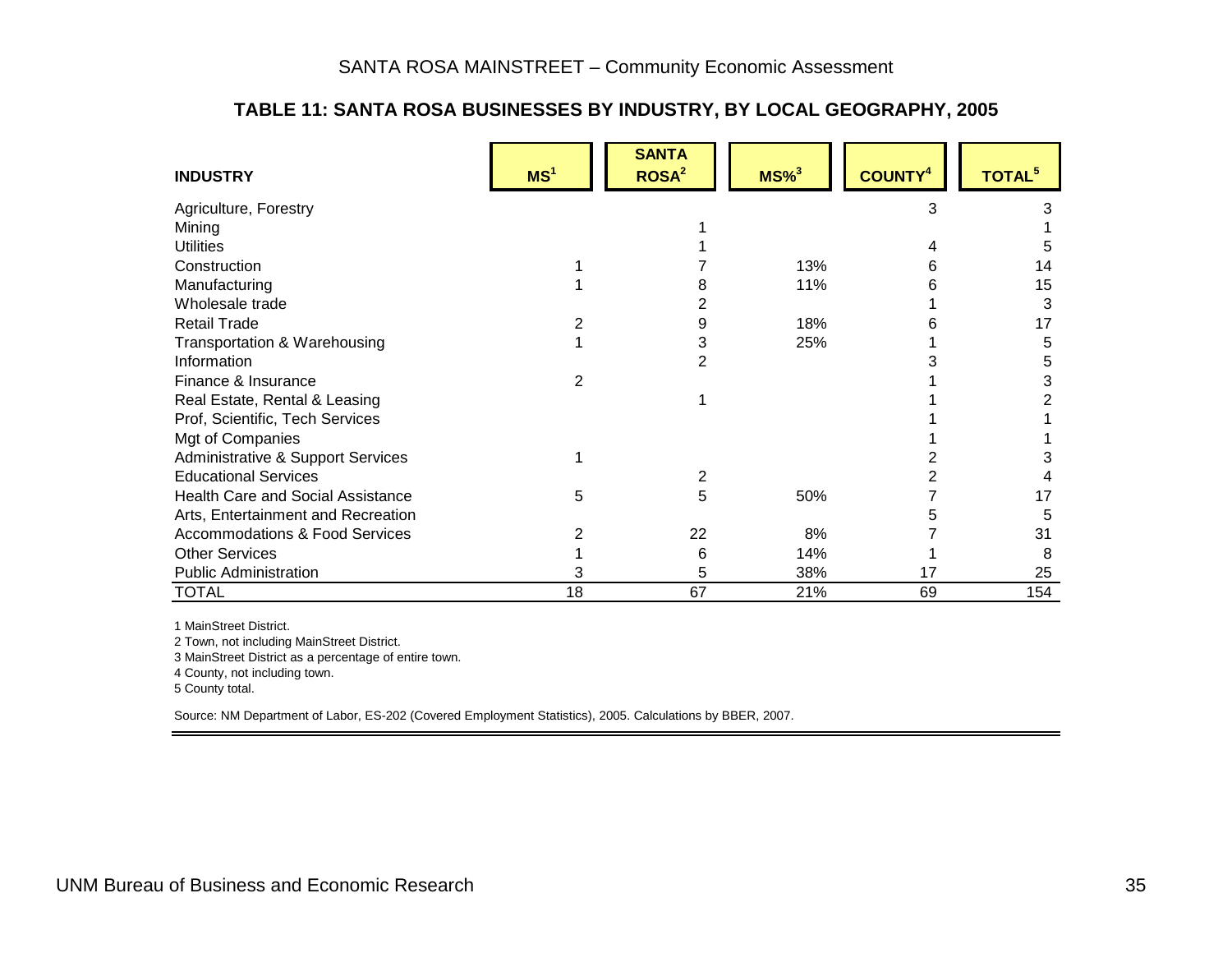# **TABLE 12: SANTA ROSA EMPLOYMENT BY INDUSTRY, IN MAINSTREET AREA, 2005**

| <b>INDUSTRY</b>                           | MS <sup>1</sup> | <b>SANTA</b><br>ROSA <sup>2</sup> | $MS\%$ <sup>3</sup> | <b>COUNTY4</b> | TOTAL <sup>5</sup> |
|-------------------------------------------|-----------------|-----------------------------------|---------------------|----------------|--------------------|
| Agriculture, Forestry                     |                 |                                   |                     | 8              | 8                  |
| Mining                                    |                 |                                   |                     |                |                    |
| <b>Utilities</b>                          |                 | 6                                 |                     | 14             | 20                 |
| Construction                              | 4               | 86                                | 4%                  | 80             | 170                |
| Manufacturing                             | 4               | 92                                | 4%                  | 80             | 176                |
| Wholesale trade                           |                 |                                   |                     | 3              | 4                  |
| <b>Retail Trade</b>                       | 13              | 169                               | 7%                  | 27             | 209                |
| Transportation & Warehousing              | $\overline{2}$  | 14                                | 12%                 | 12             | 28                 |
| Information                               |                 |                                   |                     | 8              | 9                  |
| Finance & Insurance                       | 10              |                                   |                     | 3              | 13                 |
| Real Estate, Rental & Leasing             |                 | 2                                 |                     | 2              | 4                  |
| Prof, Scientific, Tech Services           |                 |                                   |                     | 5              | 5                  |
| Mgt of Companies                          |                 |                                   |                     |                |                    |
| Administrative & Support Services         | 3               |                                   |                     | 5              | 8                  |
| <b>Educational Services</b>               |                 | 136                               |                     | 20             | 156                |
| <b>Health Care and Social Assistance</b>  | 14              | 70                                | 17%                 | 18             | 102                |
| Arts, Entertainment and Recreation        |                 |                                   |                     | 13             | 13                 |
| <b>Accommodations &amp; Food Services</b> | 15              | 305                               | 5%                  | 46             | 365                |
| <b>Other Services</b>                     | 0               | 20                                |                     | 3              | 23                 |
| <b>Public Administration</b>              | 14              | 28                                | 34%                 | 104            | 146                |
| <b>TOTAL</b>                              | 75              | 849                               | 8%                  | 372            | 1,295              |

1 MainStreet District.

2 Town, not including MainStreet District.

3 MainStreet District as a percentage of entire town.

4 County, not including town.

5 County total.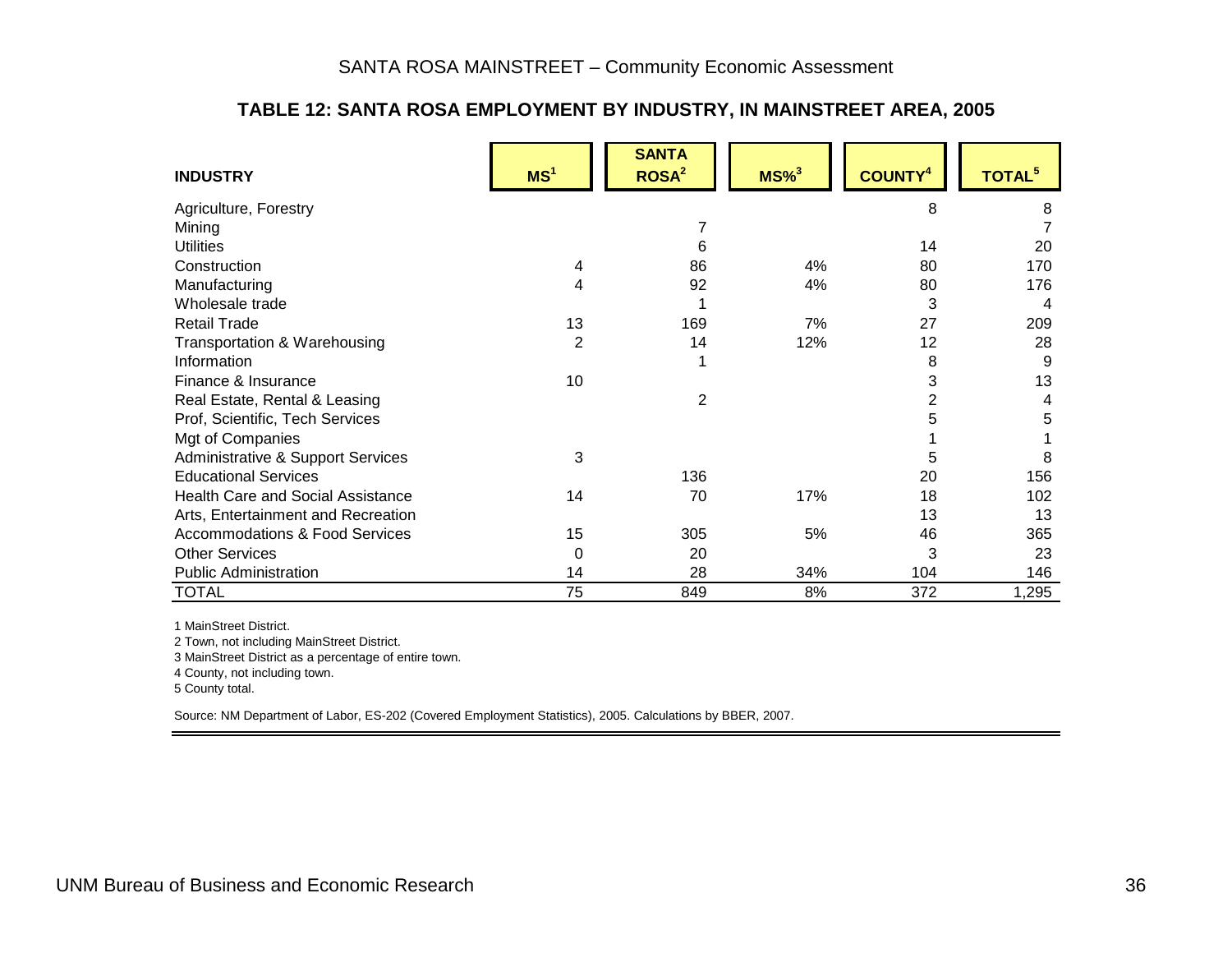

**FIGURE 5: SANTA ROSA EMPLOYMENT, BY INDUSTRY AND LOCAL GEOGRAPHY, 2005**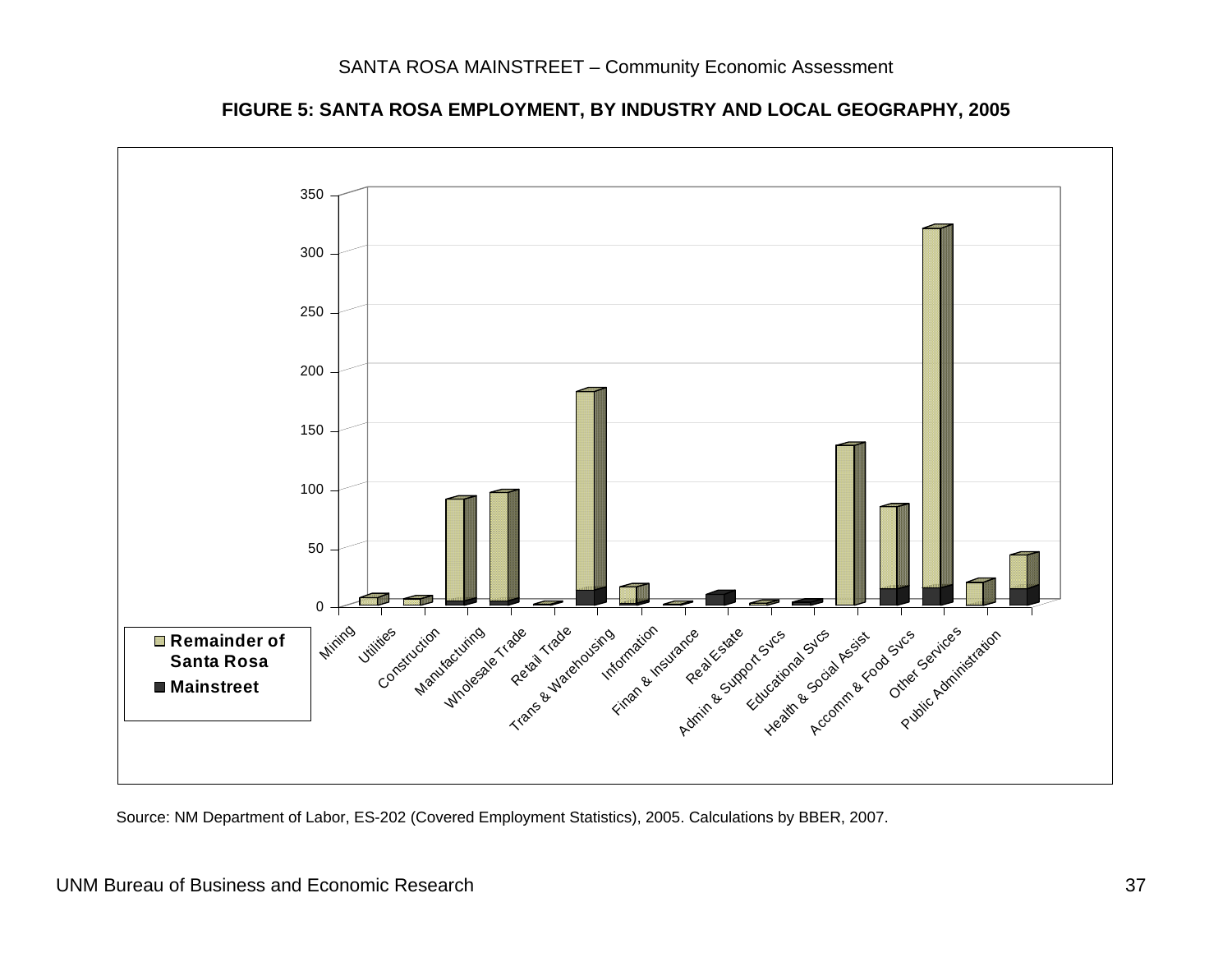**FIGURE 6: SANTA ROSA EMPLOYMENT IN MAINSTREET AREA, BY INDUSTRY, 2005** 

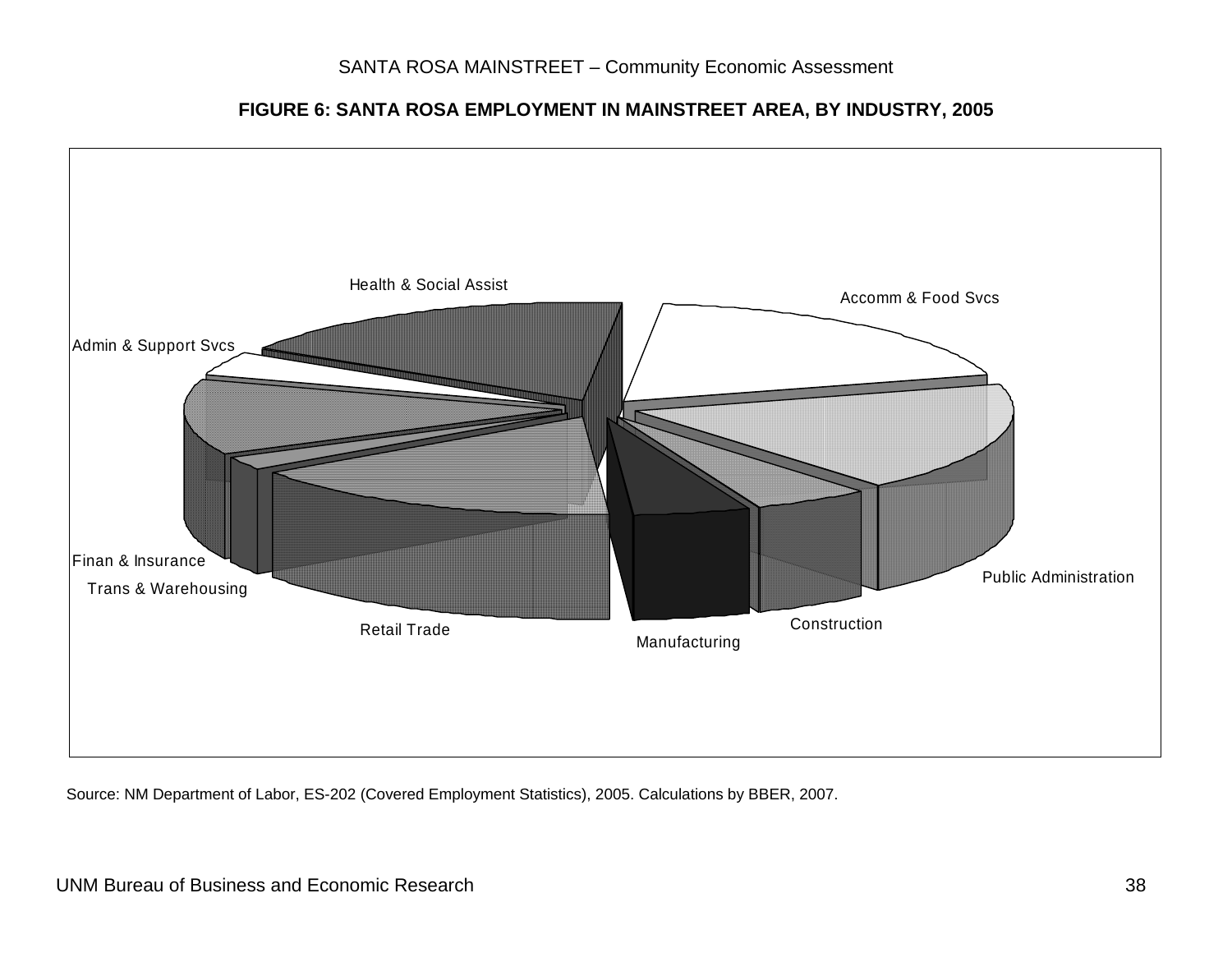# **TABLE 13: SANTA ROSA EMPLOYMENT BY 3-DIGIT RETAIL & SERVICE SUBSECTOR, IN MAINSTREET AREA, 2005**

| <b>NAICS INDUSTRY</b>                              | MS <sup>1</sup> | <b>SANTA</b><br>ROSA <sup>2</sup> | $MS\%$ <sup>3</sup> | <b>COUNTY4</b> | TOTAL <sup>5</sup> |
|----------------------------------------------------|-----------------|-----------------------------------|---------------------|----------------|--------------------|
| 424 Merchant Wholesalers, Nondurable Goods         |                 |                                   |                     | 3              |                    |
| 441 Motor Vehicle & Parts Dealers                  |                 | 4                                 |                     |                |                    |
| 443 Electronics & Appliance Stores                 | 11              |                                   | 100%                |                | 11                 |
| 444 Building Material, Garden Equipment Dealers    |                 | 10                                |                     |                | 11                 |
| 445 Food & Beverage Stores                         |                 | 32                                |                     | $\overline{2}$ | 34                 |
| 447 Gasoline Stations                              |                 | 119                               |                     | 20             | 138                |
| 452 General Merchandise Stores                     |                 | 5                                 |                     | 5              | 10                 |
| 454 Nonstore Retailers                             | 2               |                                   | 100%                |                | $\overline{2}$     |
| 484 Truck Transportation                           | $\overline{2}$  |                                   | 100%                |                | $\overline{2}$     |
| 488 Support Services for Transportation            |                 | 14                                |                     |                | 14                 |
| 491 Postal Service                                 |                 |                                   |                     | 12             | 12                 |
| 517 Telecommunications                             |                 |                                   |                     | $\overline{2}$ | 3                  |
| 519 Other Information Services                     |                 |                                   |                     | 6              | 6                  |
| 522 Credit Intermediation & Related Activities     | 8               |                                   | 100%                | 3              | 11                 |
| 524 Insurance Carriers & Related Activities        | $\overline{2}$  |                                   | 100%                |                | $\boldsymbol{2}$   |
| 531 Real Estate                                    |                 | $\overline{2}$                    |                     | 2              | 4                  |
| 541 Professional, Scientific, & Technical Services |                 |                                   |                     | 5              | 5                  |
| 561 Administrative & Support Services              | 3               |                                   | 100%                |                | 3                  |
| 562 Waste Management & Remediation Service         |                 |                                   |                     | 5              | 5                  |
| 611 Educational Services                           |                 | 136                               |                     | 20             | 156                |
| 621 Ambulatory Health Care Services                | 4               | 29                                | 12%                 | 11             | 45                 |
| 622 Hospitals                                      |                 | 32                                |                     |                | 32                 |
| 624 Social Assistance                              | 10              | 8                                 | 56%                 | 7              | 25                 |
| 712 Museums, Historical Sites                      |                 |                                   |                     | 6              | 6                  |
| 713 Amusement, Gambling & Recreation Industries    |                 |                                   |                     |                | 7                  |
| 721 Accommodation                                  |                 | 141                               |                     | 41             | 183                |
| 722 Food Services & Drinking Places                | 15              | 163                               | 8%                  | 5              | 183                |